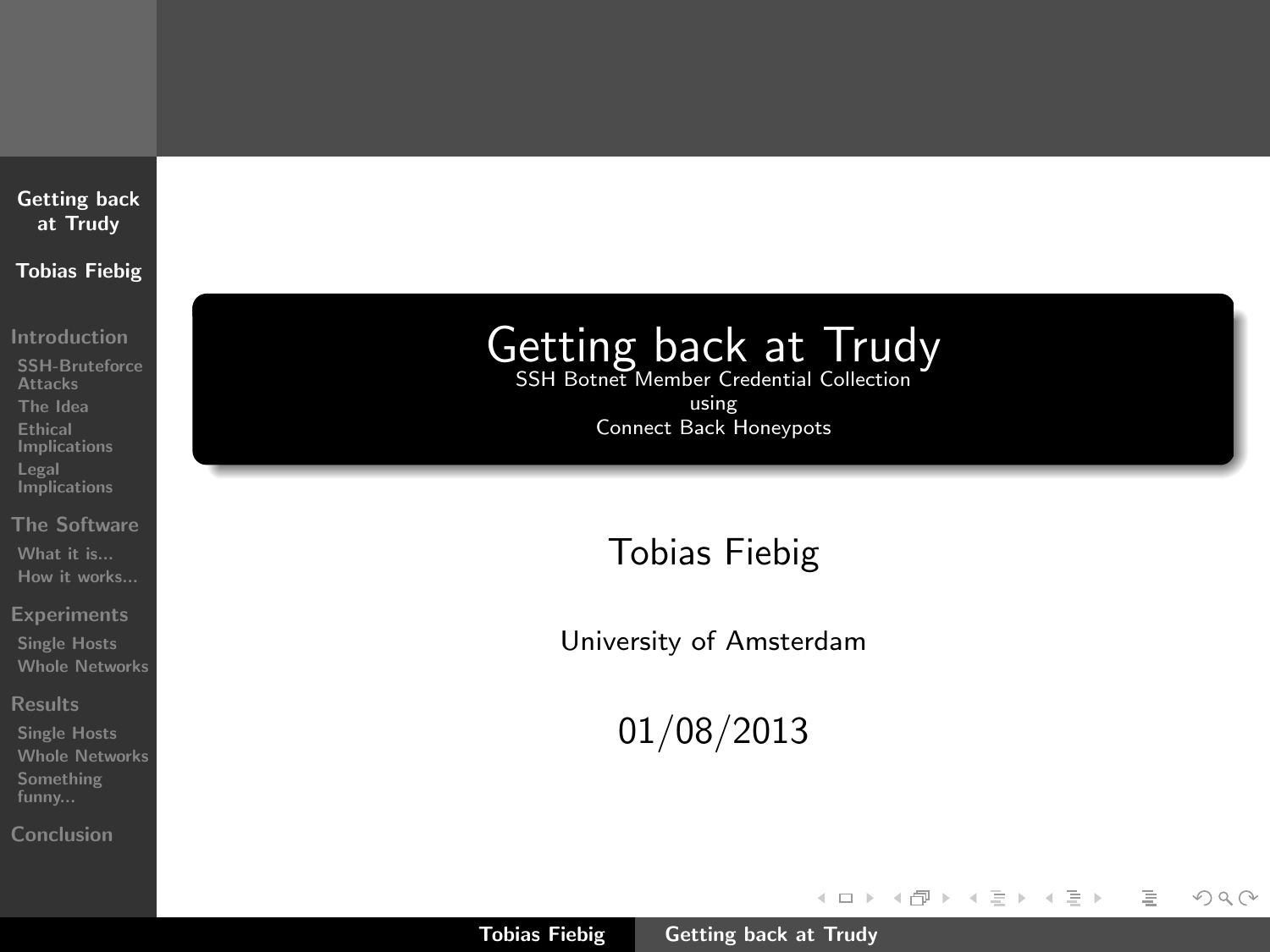## The Problem...

### [Getting back](#page-0-0) at Trudy Tobias Fiebig

#### [Introduction](#page-1-0)

#### [SSH-Bruteforce](#page-1-0) Attacks

- [The Idea](#page-2-0) Ethical [Implications](#page-15-0) Legal **[Implications](#page-19-0)**
- [The Software](#page-21-0) [What it is...](#page-21-0) [How it works...](#page-25-0)
- **[Experiments](#page-26-0)**
- [Single Hosts](#page-26-0) [Whole Networks](#page-27-0)
- [Results](#page-28-0)
- [Whole Networks](#page-31-0) [Something](#page-36-0) funny...
- [Conclusion](#page-41-0)
- SSH-Bruteforcing.
- Systems on the internet trying to authenticate to your system with all kinds of stupid usernames and passwords.

イロン イ母ン イモン イモン

<span id="page-1-0"></span> $\equiv$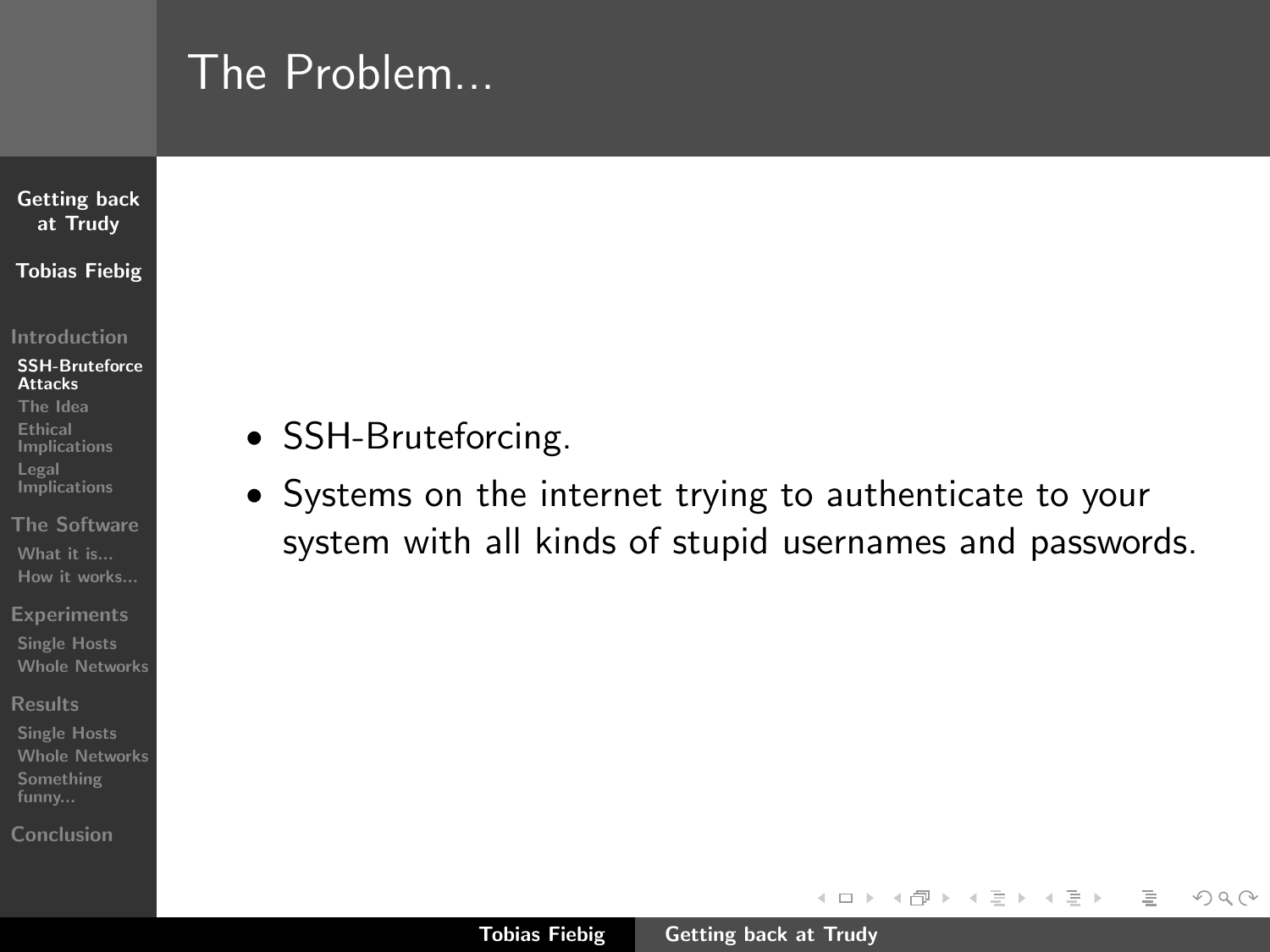## Ok, hands up...

### [Getting back](#page-0-0) at Trudy Tobias Fiebig

[Introduction](#page-1-0)

[SSH-Bruteforce](#page-1-0) Attacks

#### [The Idea](#page-3-0)

Ethical [Implications](#page-15-0) Legal **[Implications](#page-19-0)** 

[The Software](#page-21-0) [What it is...](#page-21-0) [How it works...](#page-25-0)

[Experiments](#page-26-0)

[Single Hosts](#page-26-0) [Whole Networks](#page-27-0)

[Results](#page-28-0)

[Single Hosts](#page-28-0) [Whole Networks](#page-31-0) [Something](#page-36-0)

[Conclusion](#page-41-0)

• Ok? Who had the problem of being owned by an SSH-Bruteforcer?

イロト イ部 トイヨ トイヨト

 $\equiv$ 

<span id="page-2-0"></span> $\mathcal{L} \subset \mathcal{L}$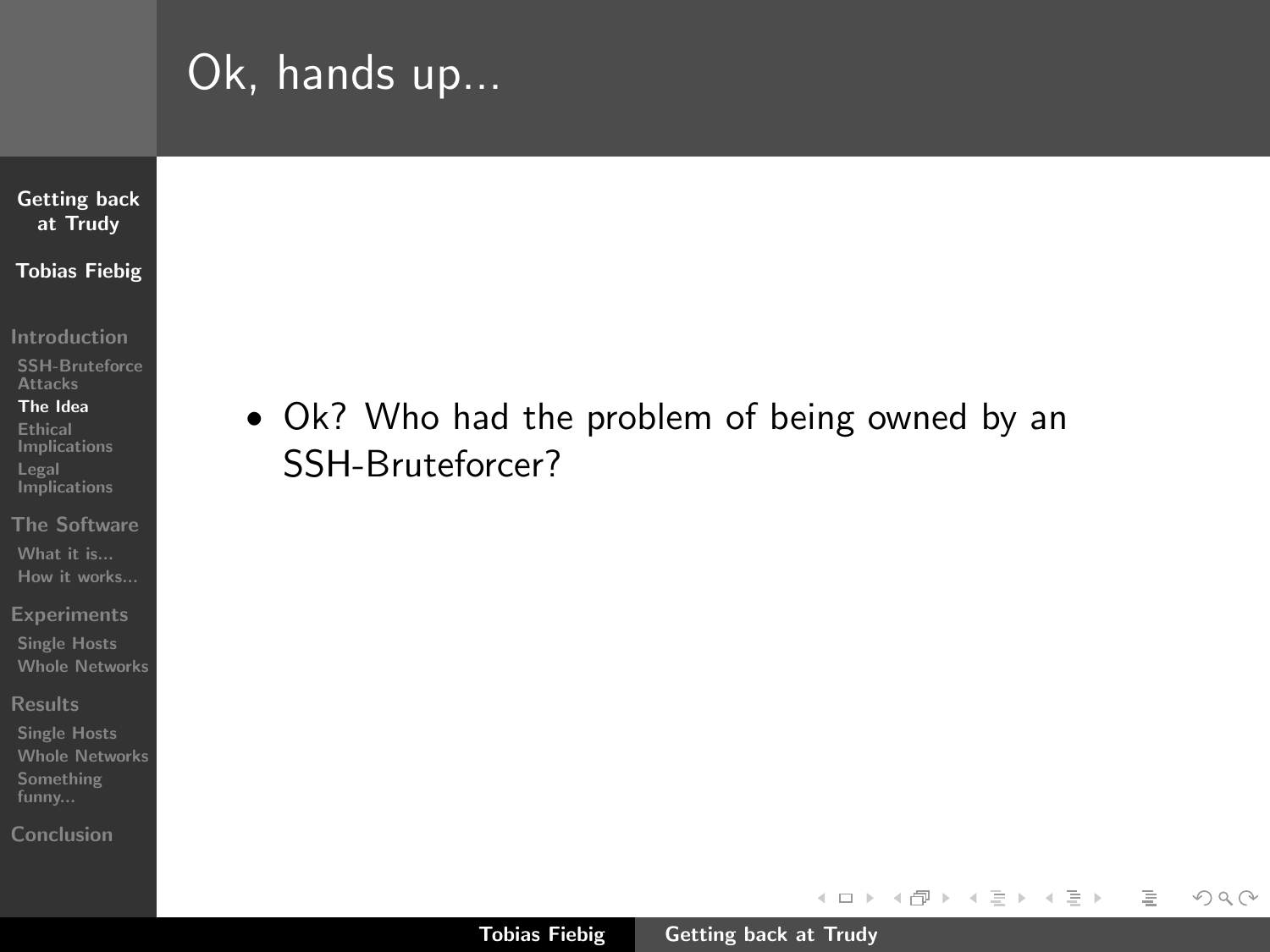## Ok, hands up...

### [Getting back](#page-0-0) at Trudy Tobias Fiebig

[Introduction](#page-1-0)

[SSH-Bruteforce](#page-1-0) Attacks

#### [The Idea](#page-2-0)

Ethical [Implications](#page-15-0) **Legal [Implications](#page-19-0)** 

[The Software](#page-21-0) [What it is...](#page-21-0) [How it works...](#page-25-0)

**[Experiments](#page-26-0)** 

[Single Hosts](#page-26-0) [Whole Networks](#page-27-0)

[Results](#page-28-0)

[Single Hosts](#page-28-0) [Whole Networks](#page-31-0) [Something](#page-36-0) funny...

[Conclusion](#page-41-0)

- Ok? Who had the problem of being owned by an SSH-Bruteforcer?
- Ok, lets ask differently... Who knows somebody who has a friend whose father in law's dog once had this problem... ?

イロト イ母 トラ ミッ イチャ

 $\equiv$ 

<span id="page-3-0"></span> $\Omega$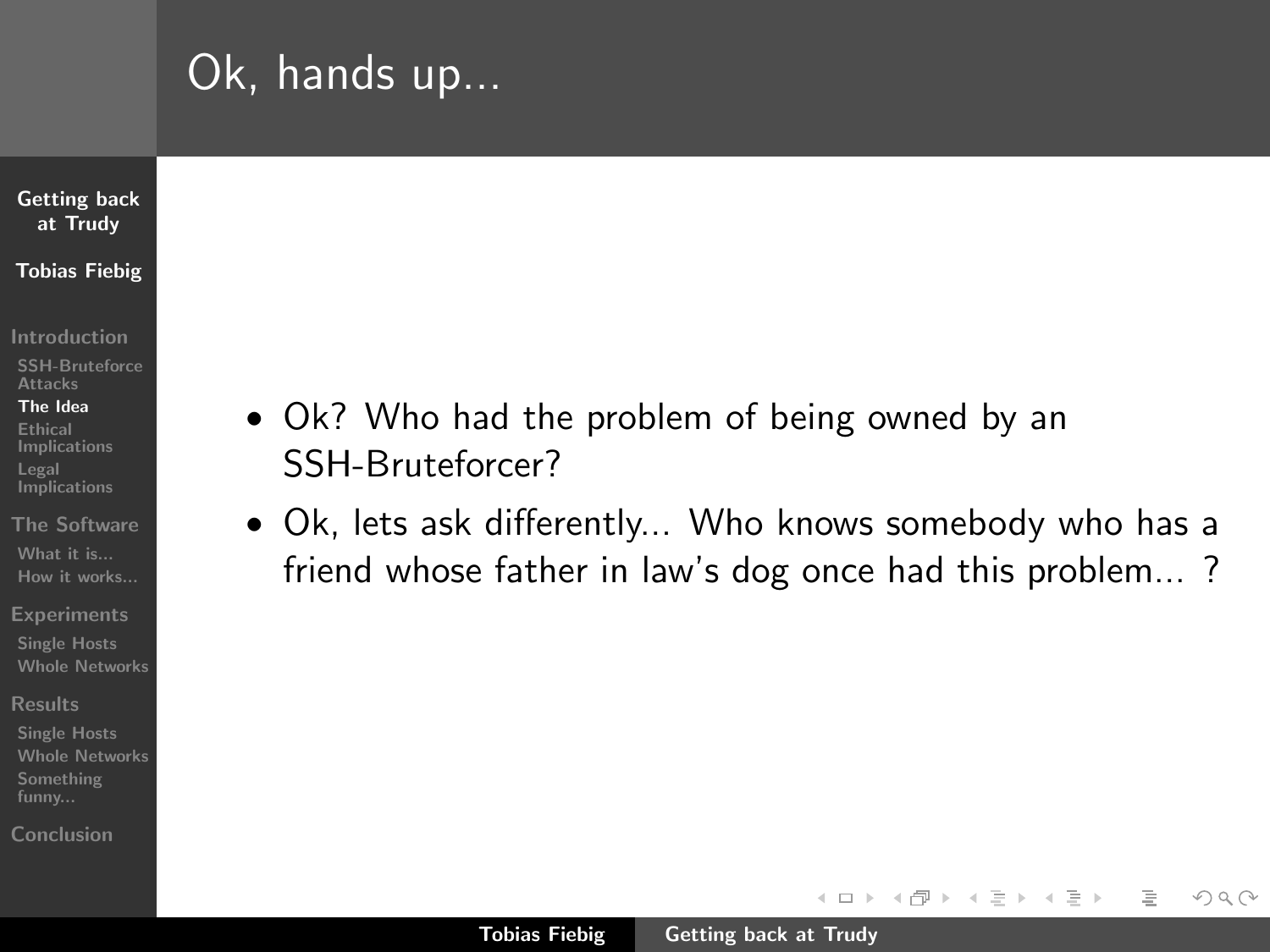## Honestly... hit me as well...



Tobias Fiebig [Getting back at Trudy](#page-0-0)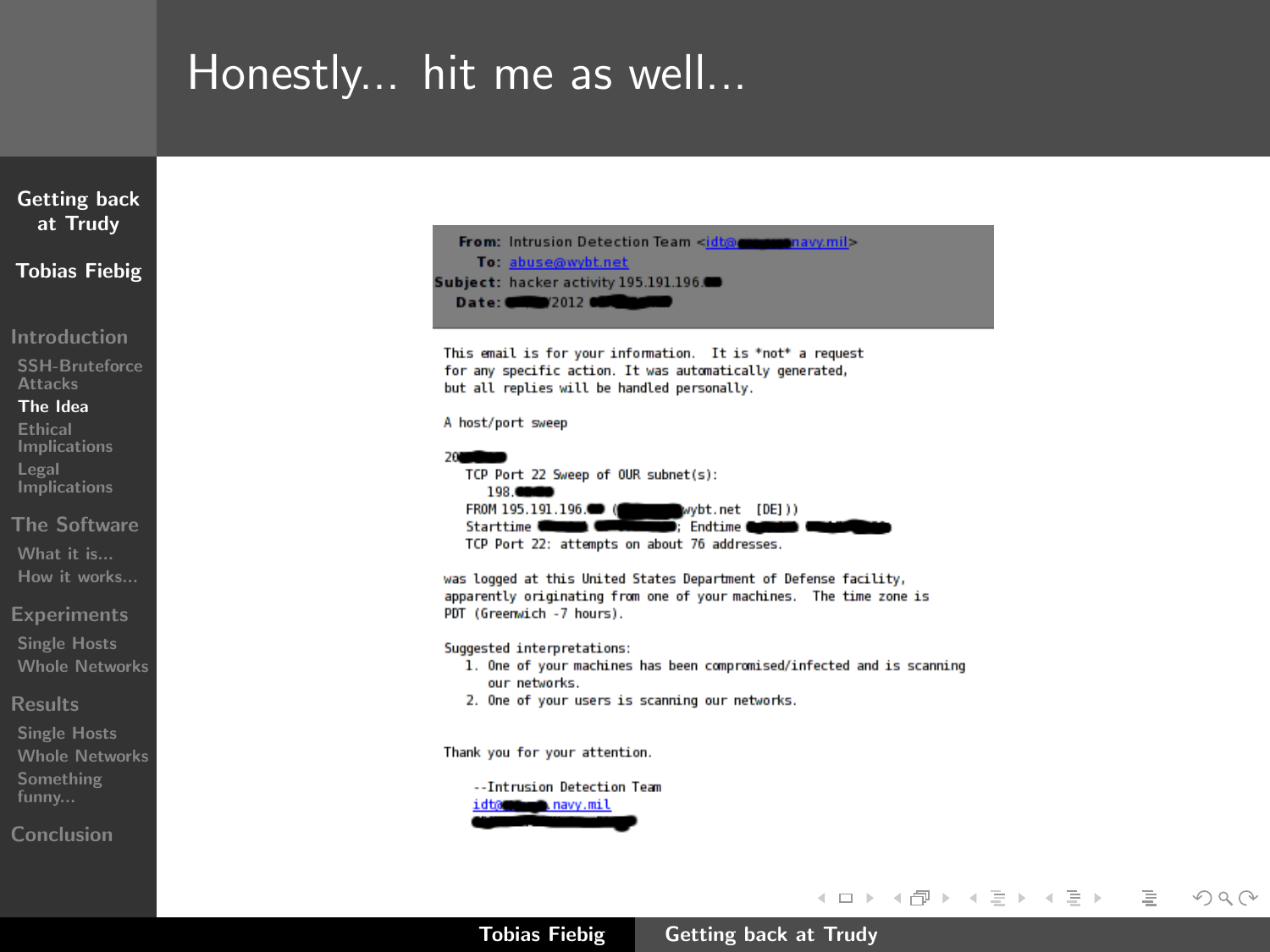| <b>Getting back</b>                          |  |  |                         |  |
|----------------------------------------------|--|--|-------------------------|--|
| at Trudy                                     |  |  |                         |  |
| <b>Tobias Fiebig</b>                         |  |  |                         |  |
| Introduction                                 |  |  |                         |  |
| SSH-Bruteforce<br><b>Attacks</b>             |  |  |                         |  |
| The Idea                                     |  |  |                         |  |
| <b>Ethical</b><br><b>Implications</b>        |  |  |                         |  |
| Legal                                        |  |  |                         |  |
| Implications                                 |  |  |                         |  |
| The Software                                 |  |  |                         |  |
| What it is<br>How it works                   |  |  |                         |  |
|                                              |  |  |                         |  |
| <b>Experiments</b>                           |  |  |                         |  |
| <b>Single Hosts</b><br><b>Whole Networks</b> |  |  |                         |  |
|                                              |  |  |                         |  |
| <b>Results</b>                               |  |  |                         |  |
| <b>Single Hosts</b><br><b>Whole Networks</b> |  |  |                         |  |
| Something                                    |  |  |                         |  |
| funny                                        |  |  |                         |  |
| Conclusion                                   |  |  |                         |  |
|                                              |  |  |                         |  |
|                                              |  |  | イロト イ団 トイミト イミト ニミー りんぴ |  |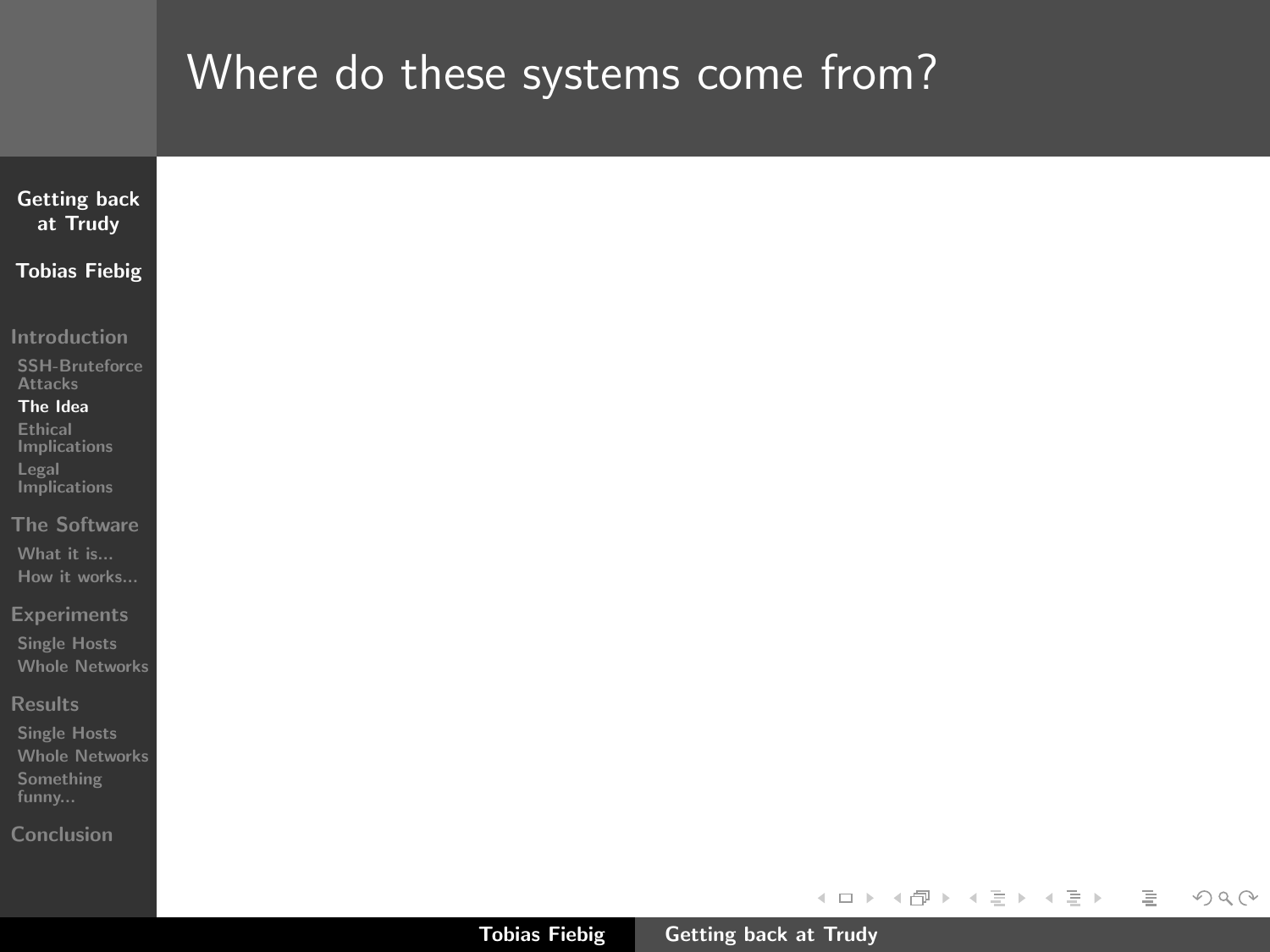

[Introduction](#page-1-0)

[SSH-Bruteforce](#page-1-0) **Attacks** 

[The Idea](#page-2-0) Ethical

[Implications](#page-15-0) Legal **[Implications](#page-19-0)** 

[The Software](#page-21-0) [What it is...](#page-21-0) [How it works...](#page-25-0)

**[Experiments](#page-26-0)** 

[Single Hosts](#page-26-0) [Whole Networks](#page-27-0)

[Results](#page-28-0)

[Single Hosts](#page-28-0) [Whole Networks](#page-31-0) [Something](#page-36-0)

[Conclusion](#page-41-0)

• Probably not the attackers homebox...

イロン イ母ン イヨン イヨン

 $\equiv$ 

 $\mathcal{L} \subset \mathcal{L}$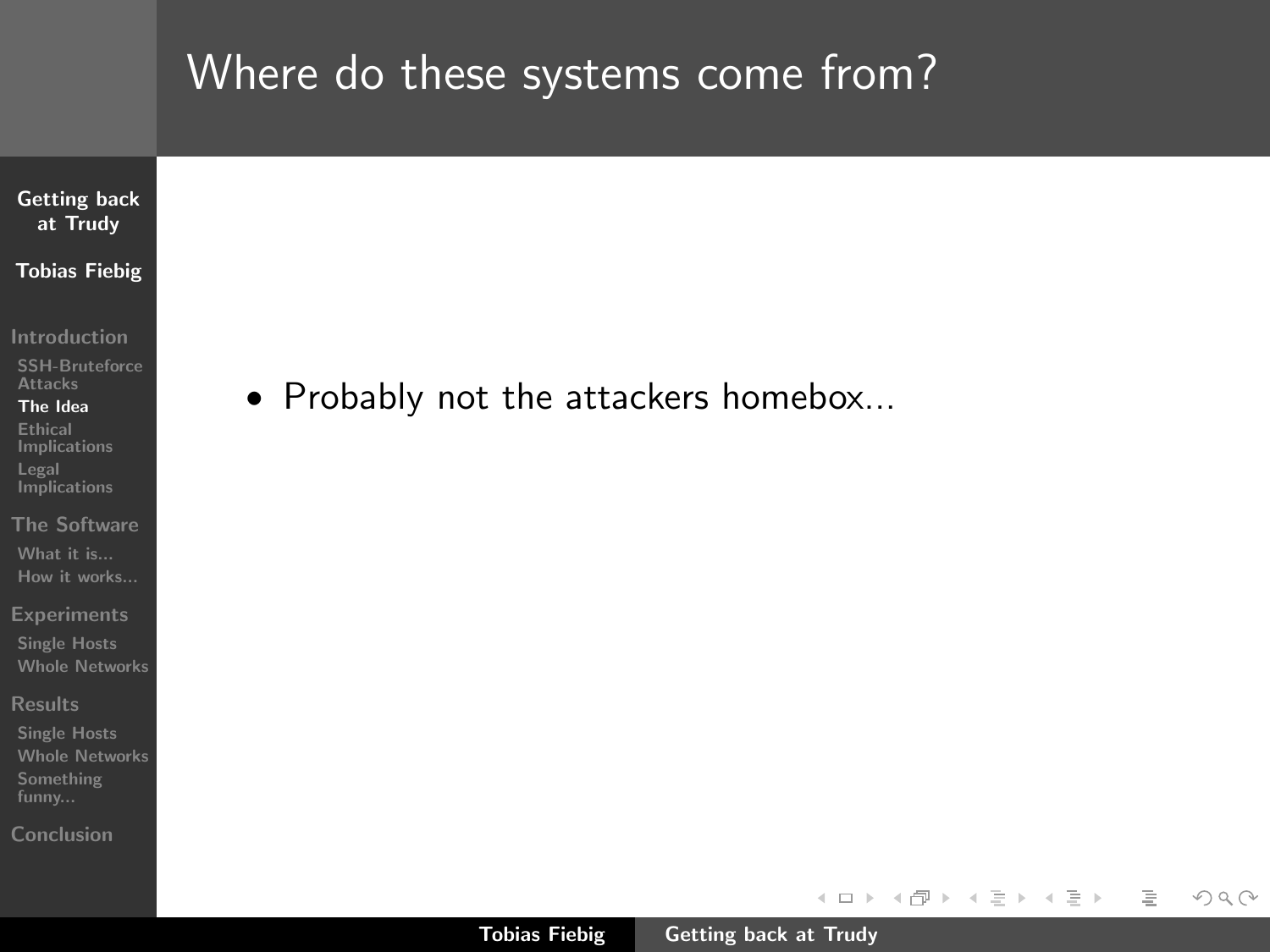### [Getting back](#page-0-0) at Trudy Tobias Fiebig

[Introduction](#page-1-0)

[SSH-Bruteforce](#page-1-0) Attacks

[The Idea](#page-2-0)

Ethical [Implications](#page-15-0) Legal **[Implications](#page-19-0)** 

[The Software](#page-21-0) [What it is...](#page-21-0) [How it works...](#page-25-0)

**[Experiments](#page-26-0)** 

[Single Hosts](#page-26-0) [Whole Networks](#page-27-0)

[Results](#page-28-0)

[Single Hosts](#page-28-0) [Whole Networks](#page-31-0) [Something](#page-36-0)

[Conclusion](#page-41-0)

- Probably not the attackers homebox...
- But what kind of system could such an attacker have at his disposal?

イロン イ母ン イモン イモン

 $\equiv$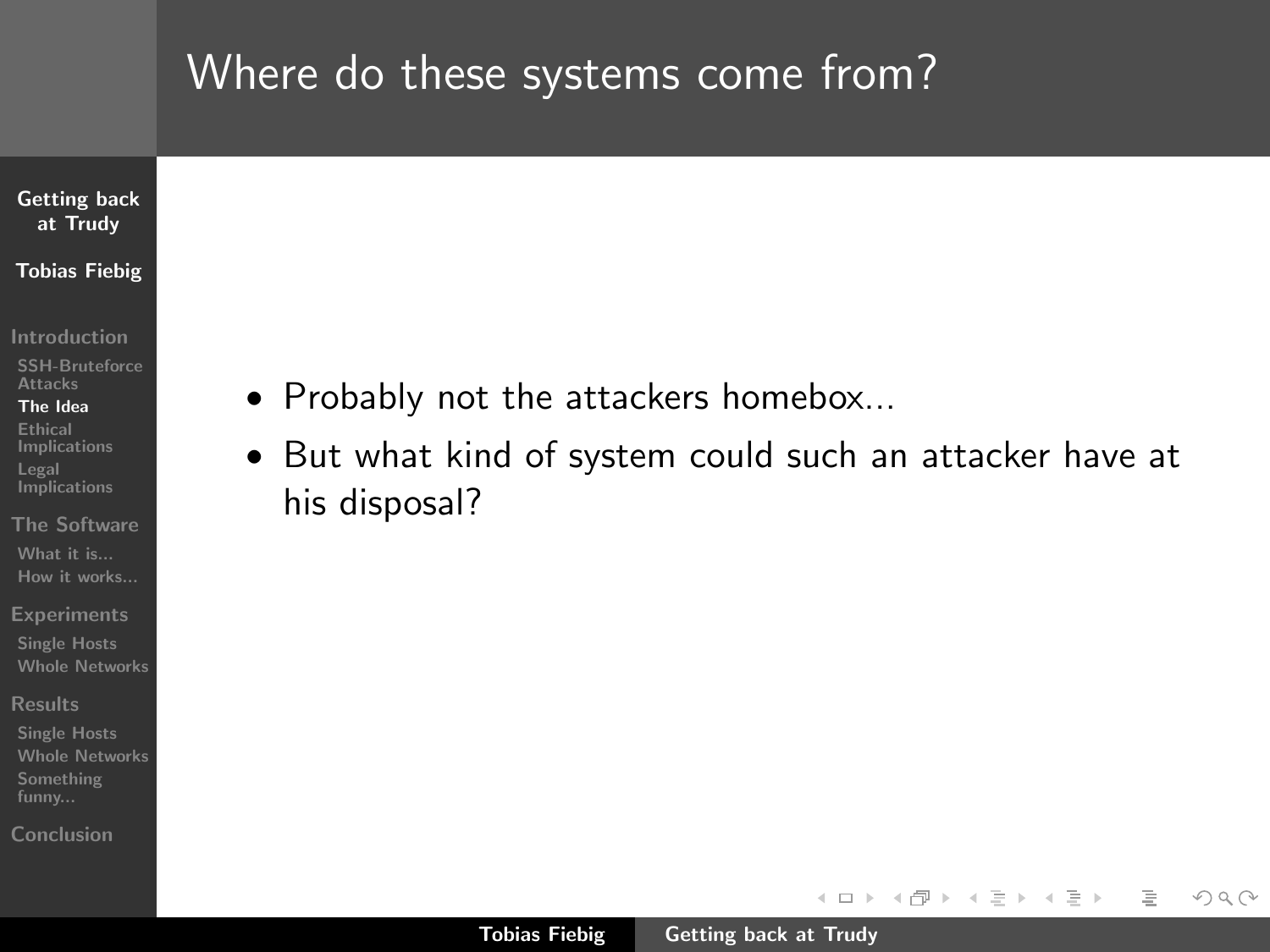### [Getting back](#page-0-0) at Trudy Tobias Fiebig

[Introduction](#page-1-0)

[SSH-Bruteforce](#page-1-0) Attacks

#### [The Idea](#page-2-0)

Ethical [Implications](#page-15-0) Legal **[Implications](#page-19-0)** 

[The Software](#page-21-0) [What it is...](#page-21-0) [How it works...](#page-25-0)

**[Experiments](#page-26-0)** [Single Hosts](#page-26-0)

[Whole Networks](#page-27-0)

[Results](#page-28-0)

[Single Hosts](#page-28-0) [Whole Networks](#page-31-0) [Something](#page-36-0) funny...

[Conclusion](#page-41-0)

- Probably not the attackers homebox...
- But what kind of system could such an attacker have at his disposal?
- Yes, systems they penetrated by Bruteforcing the SSH daemon...

イロト イ母 トラ ミッ イチャ

 $\Omega$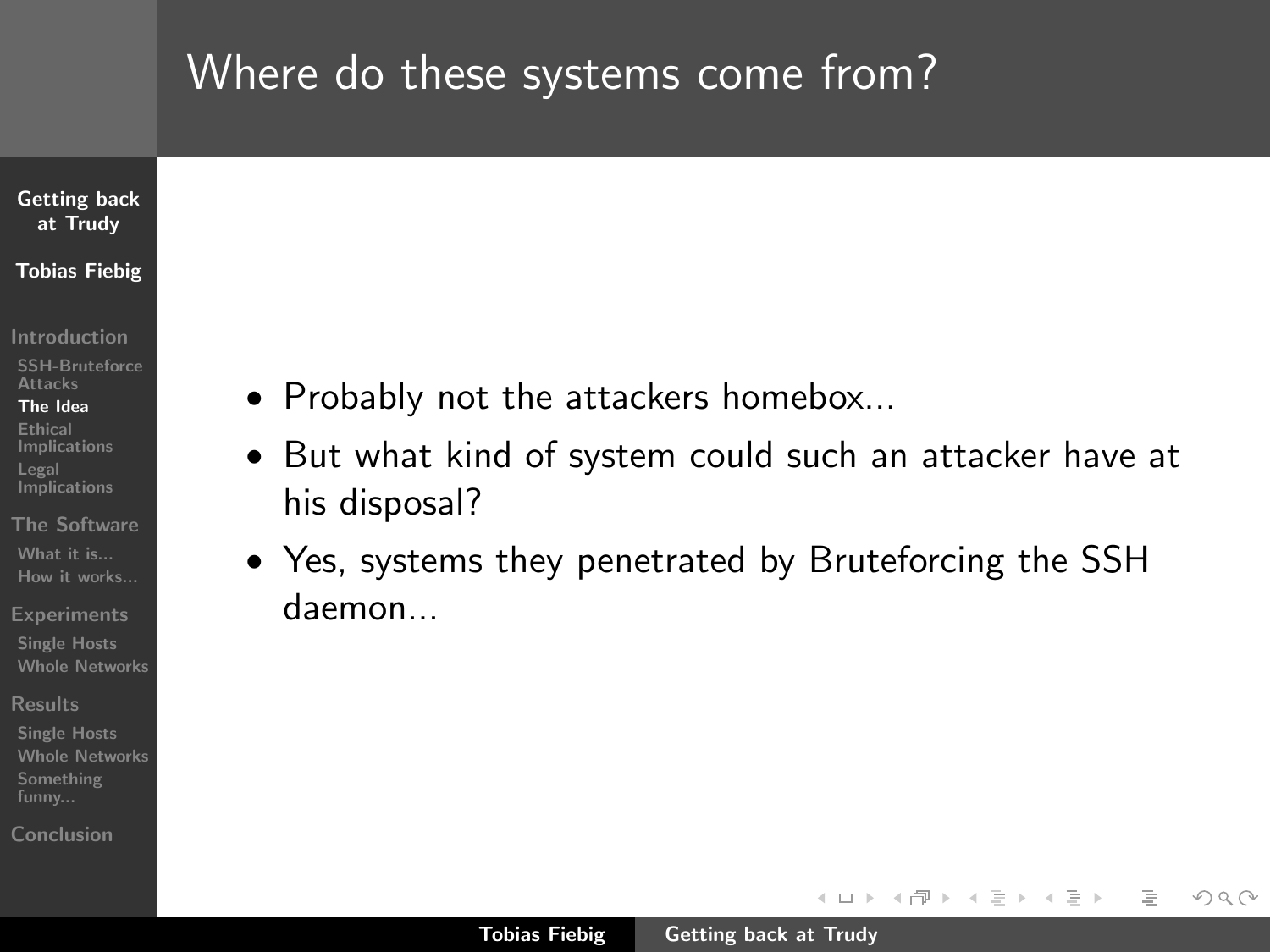| <b>Getting back</b>                                                 |  |  |  |  |  |  |                            |    |
|---------------------------------------------------------------------|--|--|--|--|--|--|----------------------------|----|
| at Trudy                                                            |  |  |  |  |  |  |                            |    |
| <b>Tobias Fiebig</b>                                                |  |  |  |  |  |  |                            |    |
| Introduction                                                        |  |  |  |  |  |  |                            |    |
| SSH-Bruteforce<br><b>Attacks</b>                                    |  |  |  |  |  |  |                            |    |
| The Idea<br><b>Ethical</b><br>Implications<br>Legal<br>Implications |  |  |  |  |  |  |                            |    |
| The Software<br>What it is<br>How it works                          |  |  |  |  |  |  |                            |    |
| <b>Experiments</b><br><b>Single Hosts</b><br><b>Whole Networks</b>  |  |  |  |  |  |  |                            |    |
| Results                                                             |  |  |  |  |  |  |                            |    |
| <b>Single Hosts</b><br><b>Whole Networks</b><br>Something<br>funny  |  |  |  |  |  |  |                            |    |
| Conclusion                                                          |  |  |  |  |  |  |                            |    |
|                                                                     |  |  |  |  |  |  |                            |    |
|                                                                     |  |  |  |  |  |  | K ロ > K @ > K 경 > K 경 > 시경 | OQ |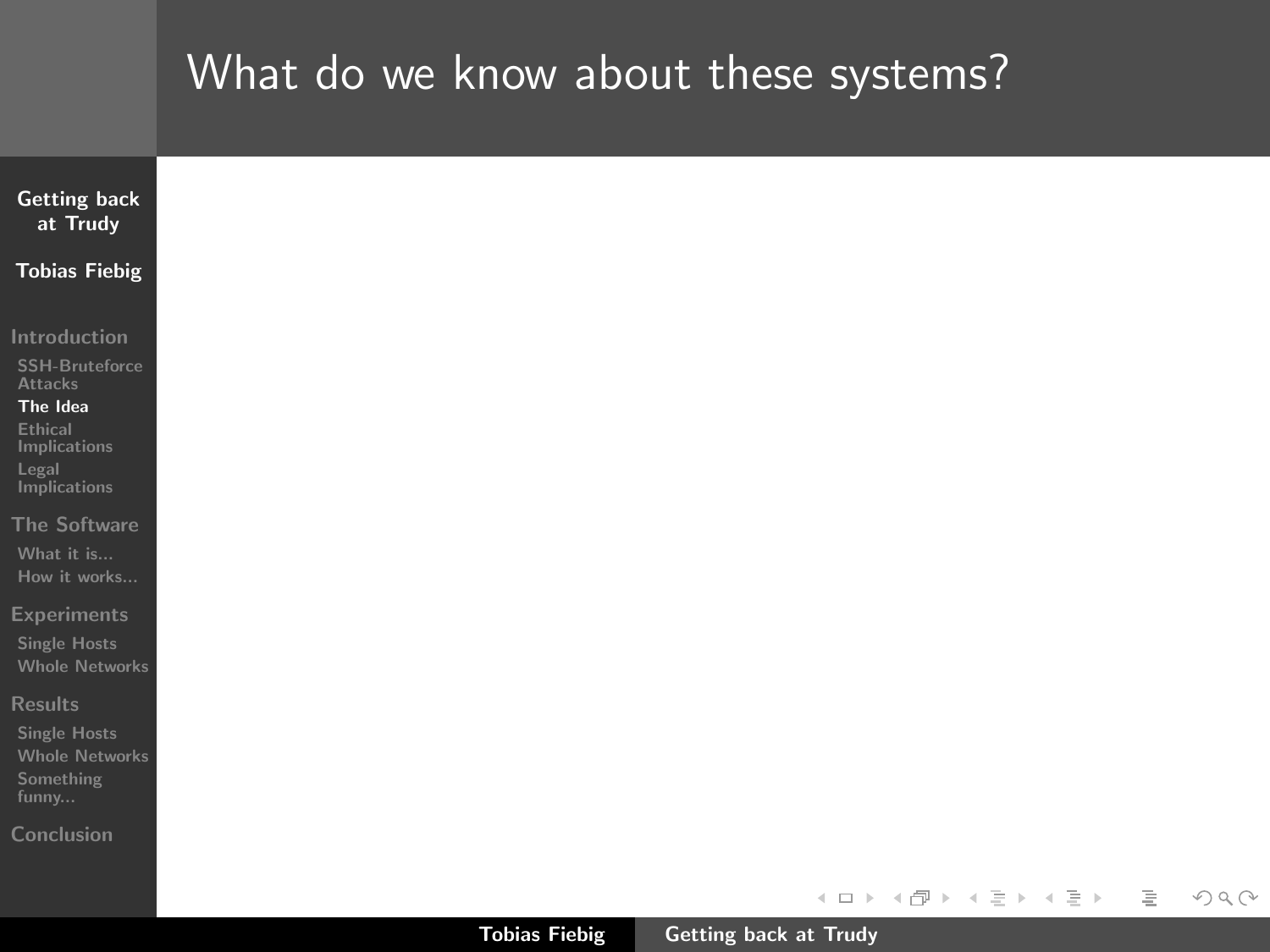### [Getting back](#page-0-0) at Trudy Tobias Fiebig

[Introduction](#page-1-0)

[SSH-Bruteforce](#page-1-0) Attacks

#### [The Idea](#page-2-0)

Ethical [Implications](#page-15-0) Legal **[Implications](#page-19-0)** 

[The Software](#page-21-0) [What it is...](#page-21-0) [How it works...](#page-25-0)

**[Experiments](#page-26-0)** 

[Single Hosts](#page-26-0) [Whole Networks](#page-27-0)

[Results](#page-28-0)

[Single Hosts](#page-28-0) [Whole Networks](#page-31-0) [Something](#page-36-0)

[Conclusion](#page-41-0)

• You get detected if you change the password.

イロン イ母ン イヨン イヨン

言

 $\mathcal{L} \subset \mathcal{L}$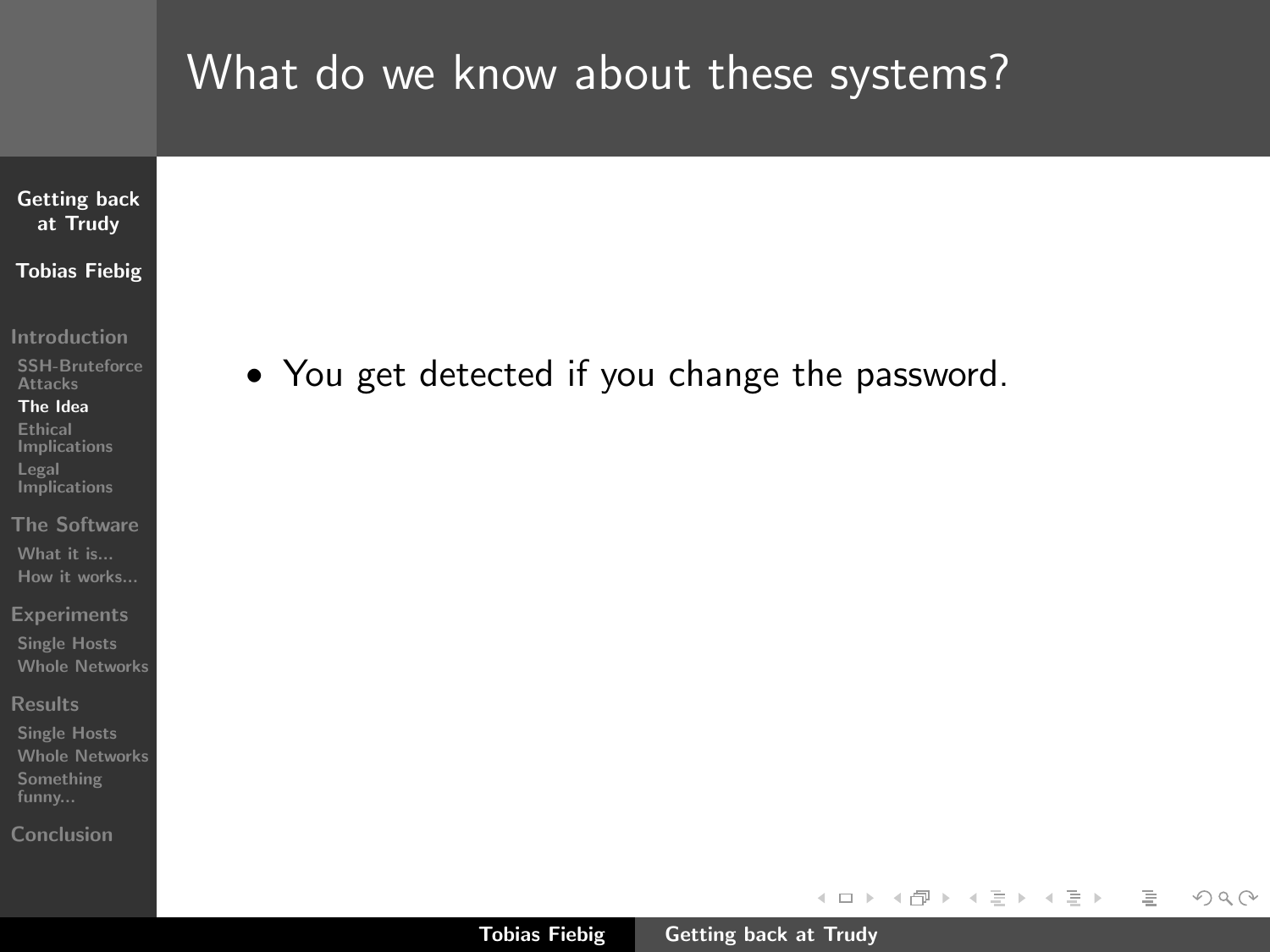### [Getting back](#page-0-0) at Trudy Tobias Fiebig

#### [Introduction](#page-1-0)

[SSH-Bruteforce](#page-1-0) Attacks

#### [The Idea](#page-2-0)

Ethical [Implications](#page-15-0) Legal **[Implications](#page-19-0)** 

[The Software](#page-21-0) [What it is...](#page-21-0) [How it works...](#page-25-0)

**[Experiments](#page-26-0)** 

[Single Hosts](#page-26-0) [Whole Networks](#page-27-0)

[Results](#page-28-0)

[Single Hosts](#page-28-0) [Whole Networks](#page-31-0) [Something](#page-36-0) funny...

[Conclusion](#page-41-0)

- You get detected if you change the password.
- The password that is used, is probably in the attackers wordlist.

イロト イ母 トラ ミッ イチャ

 $\equiv$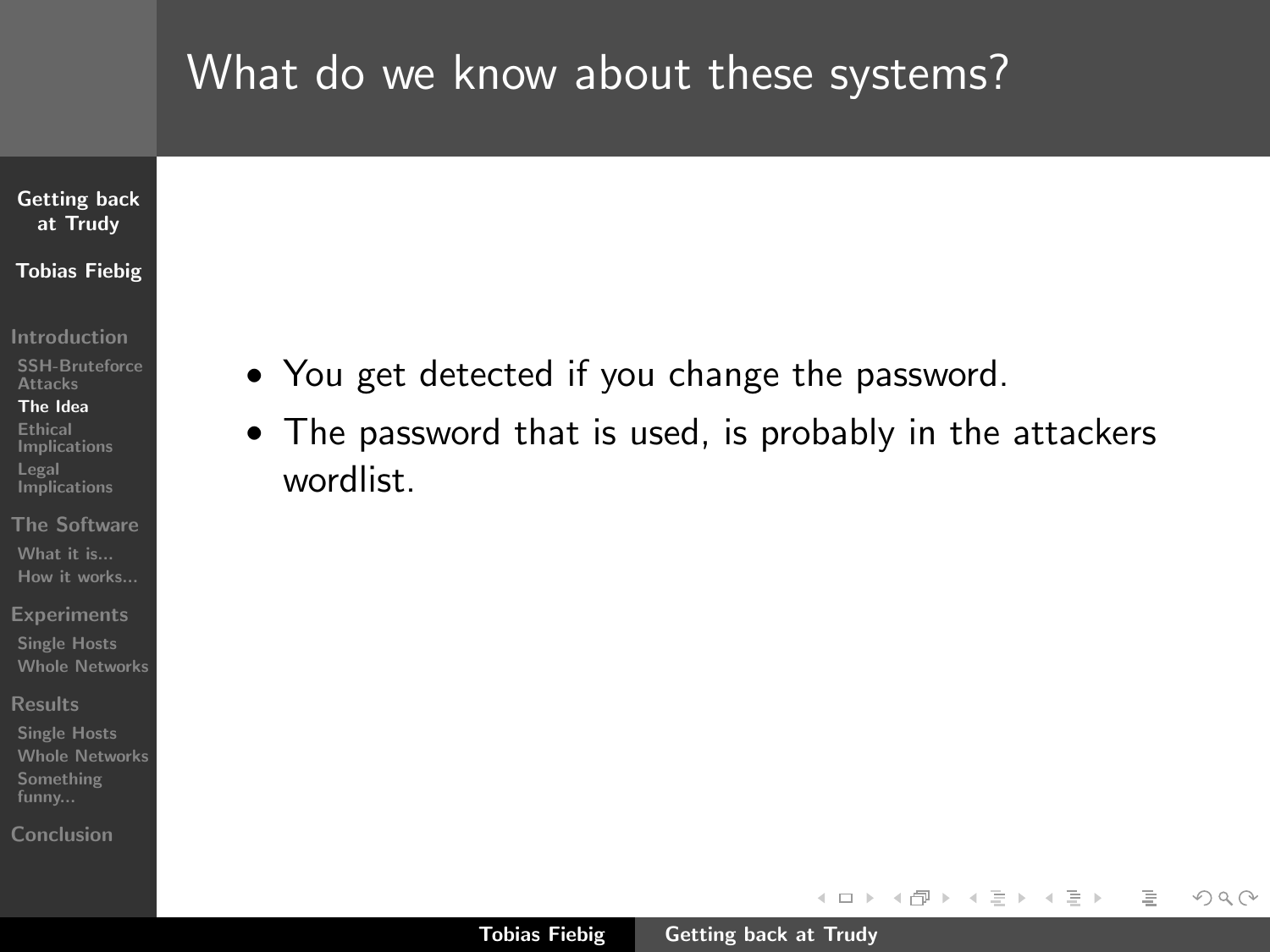### [Getting back](#page-0-0) at Trudy Tobias Fiebig

#### [Introduction](#page-1-0)

[SSH-Bruteforce](#page-1-0) Attacks

#### [The Idea](#page-2-0)

- Ethical [Implications](#page-15-0) Legal **[Implications](#page-19-0)**
- [The Software](#page-21-0) [What it is...](#page-21-0) [How it works...](#page-25-0)
- **[Experiments](#page-26-0)**
- [Single Hosts](#page-26-0) [Whole Networks](#page-27-0)
- [Results](#page-28-0)
- [Single Hosts](#page-28-0) [Whole Networks](#page-31-0) [Something](#page-36-0) funny...
- [Conclusion](#page-41-0)
- You get detected if you change the password.
- The password that is used, is probably in the attackers wordlist.
- The attacker runs his SSH Bruteforcing Software on that machine.

イロト イ母 トラ ミッ イチャ

 $\Omega$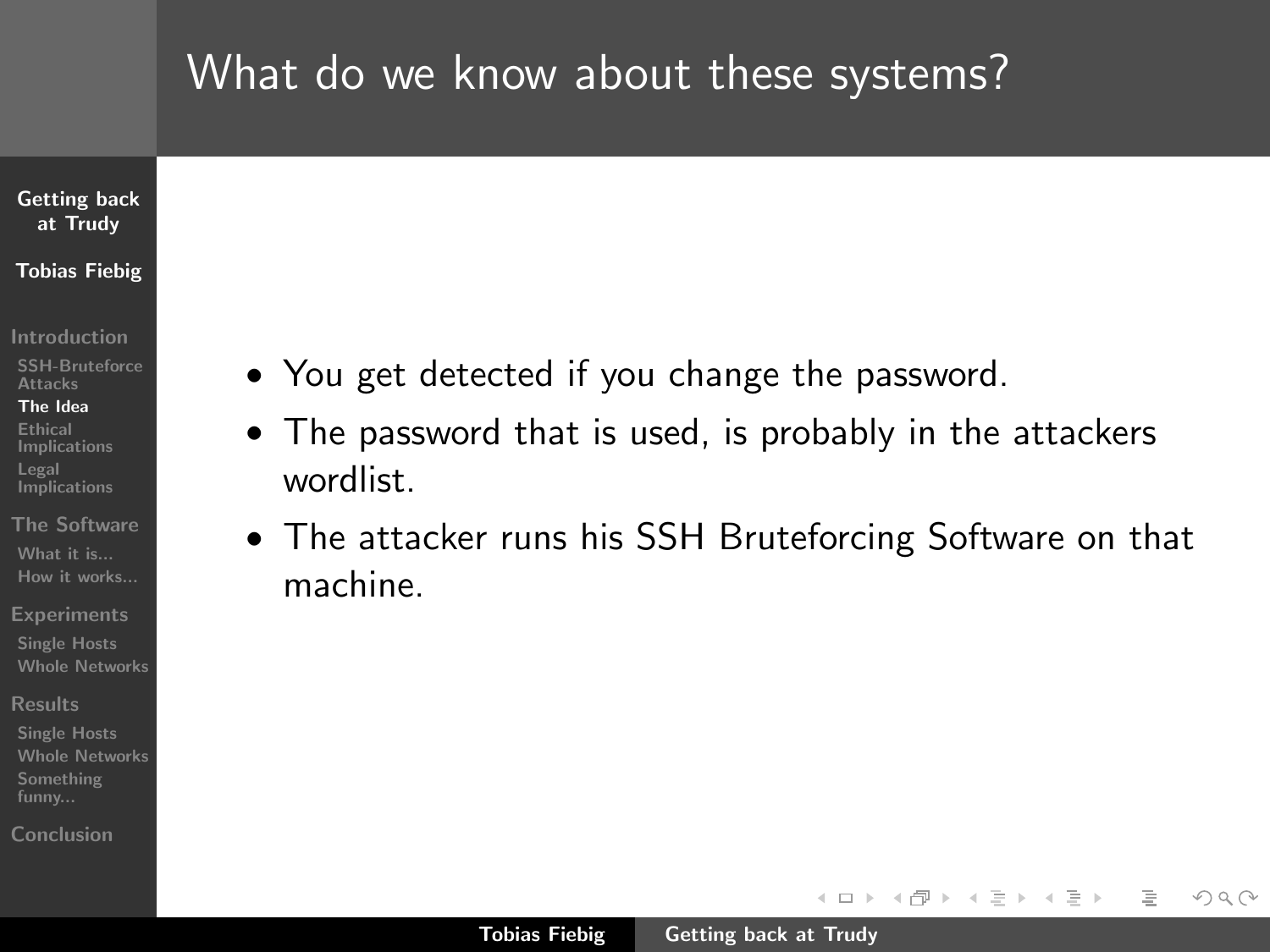### [Getting back](#page-0-0) at Trudy Tobias Fiebig

#### [Introduction](#page-1-0)

[SSH-Bruteforce](#page-1-0) Attacks

#### [The Idea](#page-2-0)

- Ethical [Implications](#page-15-0) Legal **[Implications](#page-19-0)**
- [The Software](#page-21-0) [What it is...](#page-21-0) [How it works...](#page-25-0)
- **[Experiments](#page-26-0)**
- [Single Hosts](#page-26-0) [Whole Networks](#page-27-0)
- [Results](#page-28-0)
- [Single Hosts](#page-28-0) [Whole Networks](#page-31-0) [Something](#page-36-0) funny...
- [Conclusion](#page-41-0)
- You get detected if you change the password.
- The password that is used, is probably in the attackers wordlist.
- The attacker runs his SSH Bruteforcing Software on that machine.
- Wait... what?

イロト イ母 トラ ミッ イチャ

 $\Omega$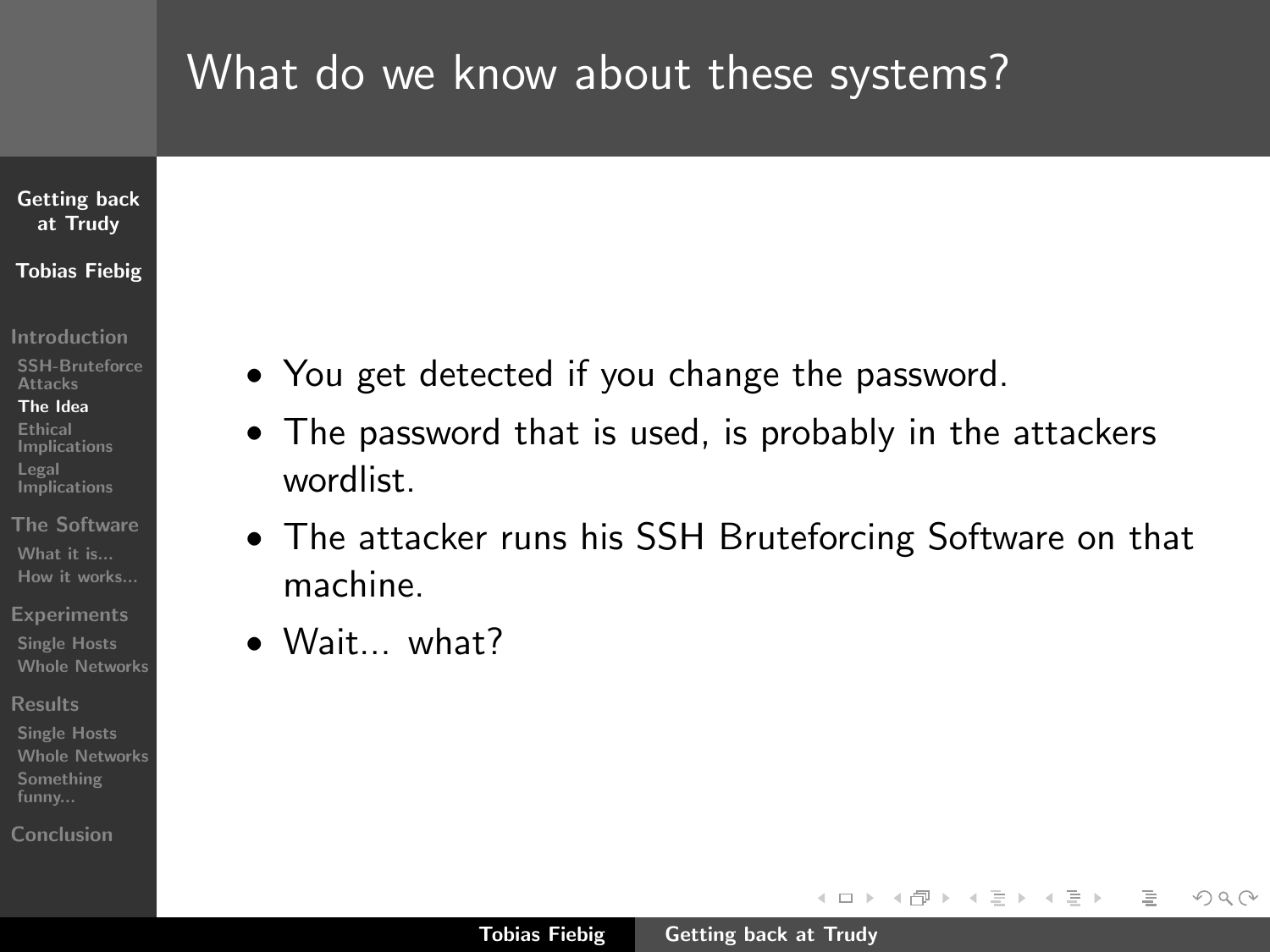## Research Question: Does this work?

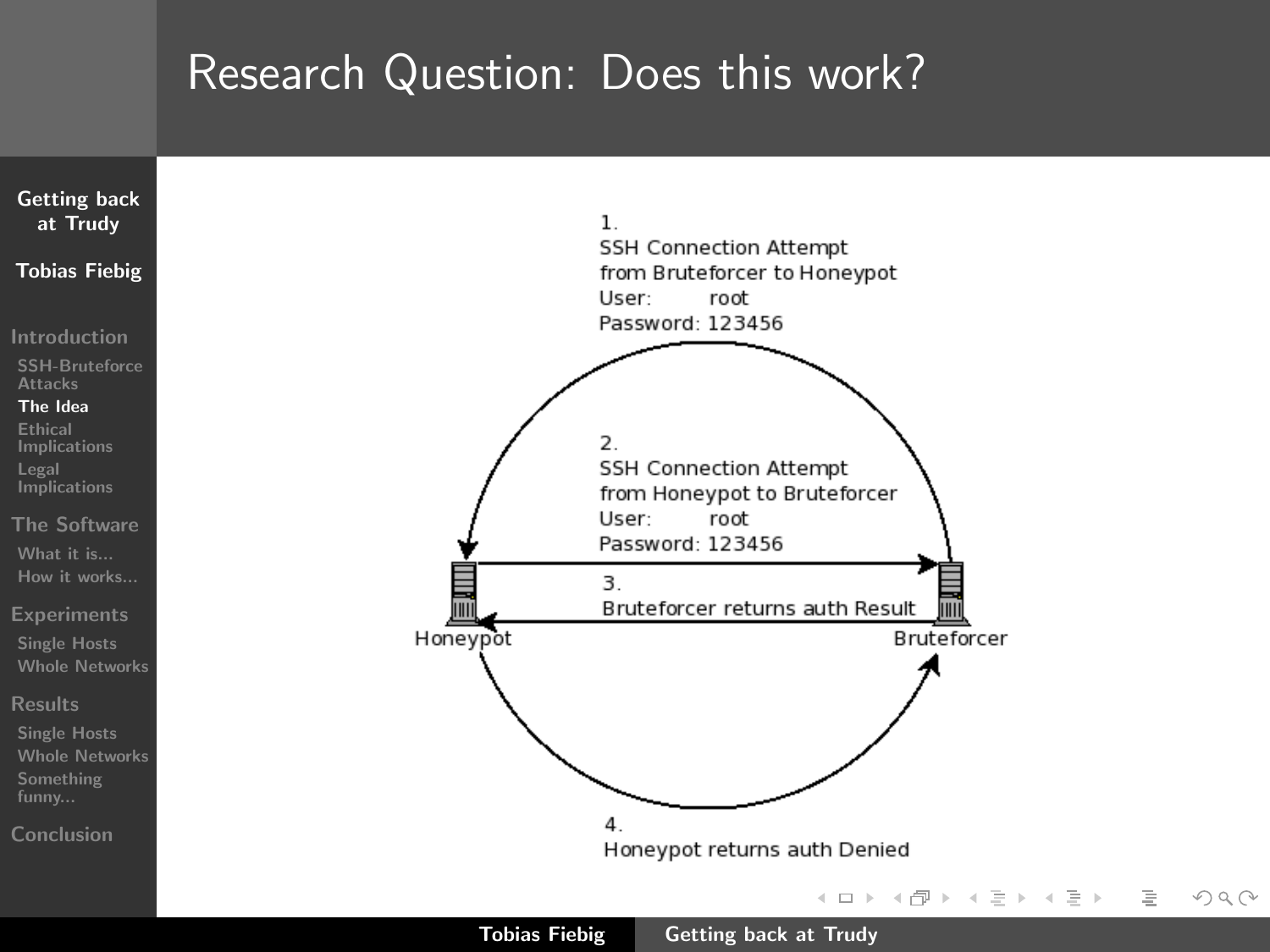### [Getting back](#page-0-0) at Trudy Tobias Fiebig

[Introduction](#page-1-0)

[SSH-Bruteforce](#page-1-0) **Attacks** 

[The Idea](#page-2-0) Ethical

[Implications](#page-18-0) Legal **[Implications](#page-19-0)** 

[The Software](#page-21-0) [What it is...](#page-21-0) [How it works...](#page-25-0)

**[Experiments](#page-26-0)** 

[Single Hosts](#page-26-0) [Whole Networks](#page-27-0)

[Results](#page-28-0)

[Single Hosts](#page-28-0) [Whole Networks](#page-31-0) [Something](#page-36-0)

[Conclusion](#page-41-0)

• Subjects may be unaware of infection/participation in the research.

イロト イ部 トイヨ トイヨト

<span id="page-15-0"></span> $\equiv$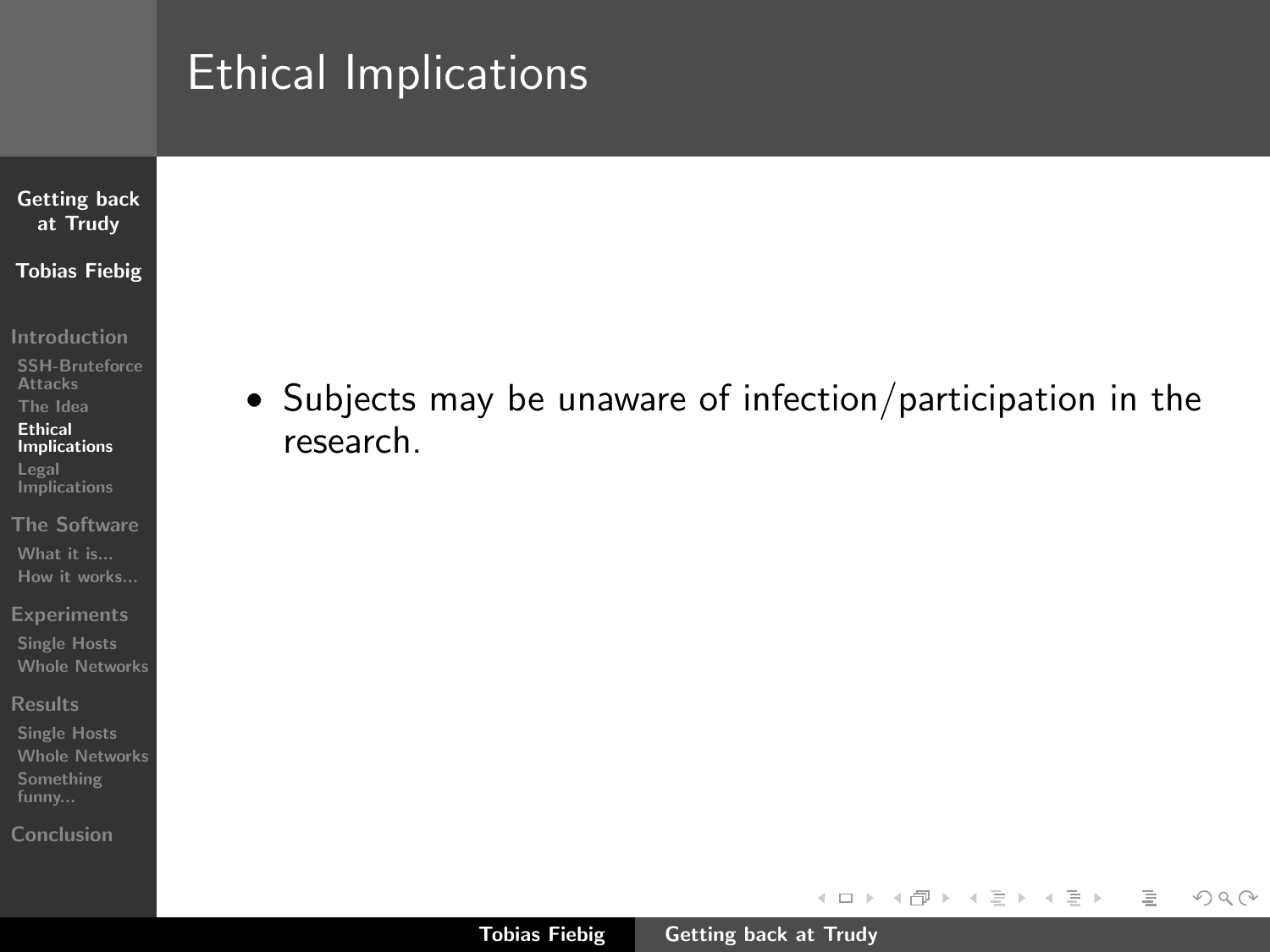### [Getting back](#page-0-0) at Trudy Tobias Fiebig

- [Introduction](#page-1-0)
- [SSH-Bruteforce](#page-1-0) Attacks
- [The Idea](#page-2-0) Ethical
- [Implications](#page-18-0) Legal **[Implications](#page-19-0)**
- [The Software](#page-21-0) [What it is...](#page-21-0) [How it works...](#page-25-0)
- **[Experiments](#page-26-0)**
- [Single Hosts](#page-26-0) [Whole Networks](#page-27-0)
- [Results](#page-28-0)
- [Whole Networks](#page-31-0) [Something](#page-36-0)
- [Conclusion](#page-41-0)
- Subjects may be unaware of infection/participation in the research.
	- Inform subjects. Has been done via appropriate channels.

イロン イ母ン イヨン イヨン

言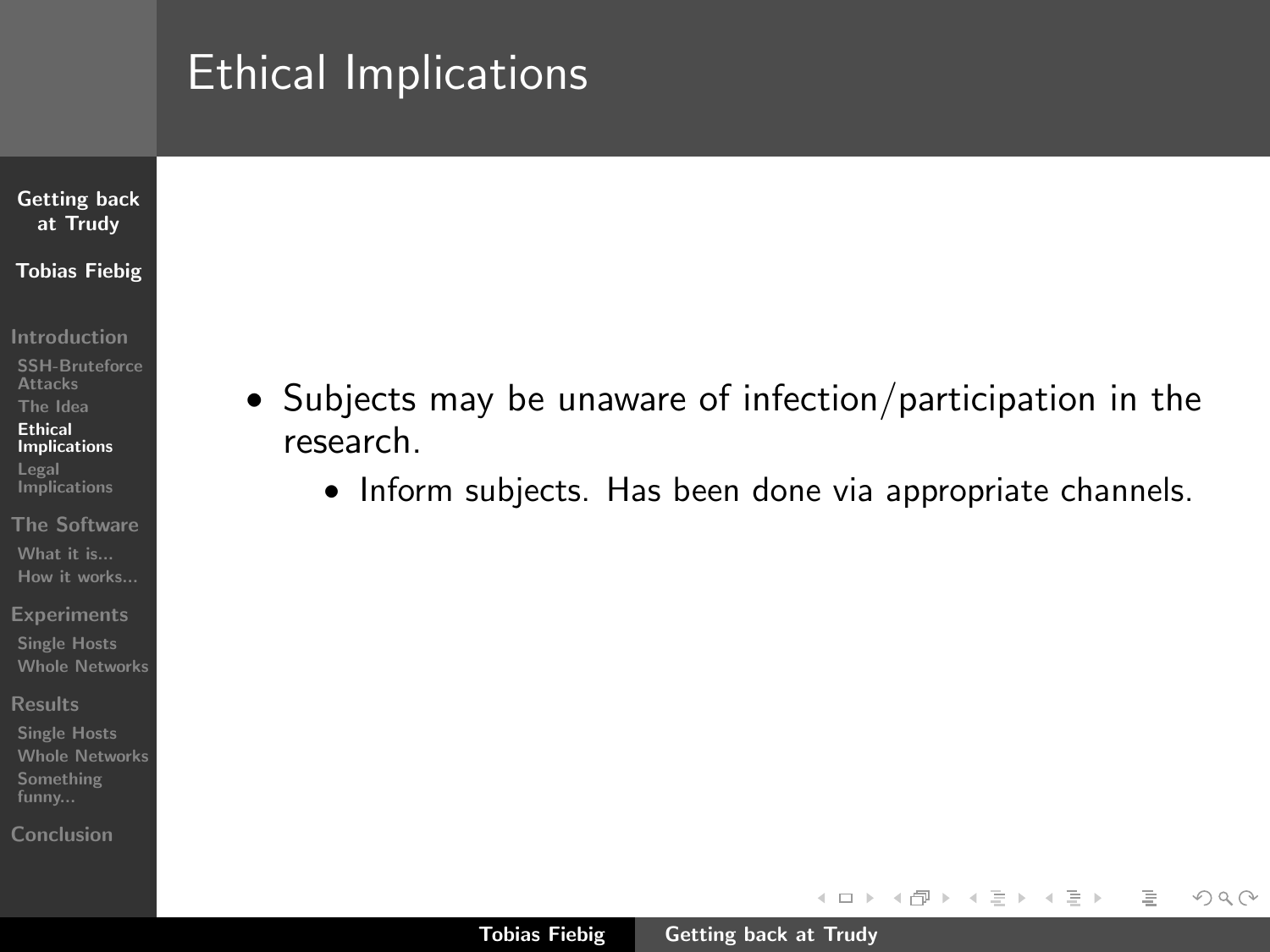### [Getting back](#page-0-0) at Trudy Tobias Fiebig

- [Introduction](#page-1-0)
- [SSH-Bruteforce](#page-1-0) Attacks
- [The Idea](#page-2-0) Ethical
- [Implications](#page-18-0) Legal **[Implications](#page-19-0)**
- [The Software](#page-21-0) [What it is...](#page-21-0) [How it works...](#page-25-0)
- **[Experiments](#page-26-0)**
- [Single Hosts](#page-26-0) [Whole Networks](#page-27-0)
- [Results](#page-28-0)
- [Single Hosts](#page-28-0) [Whole Networks](#page-31-0) [Something](#page-36-0) funny...
- [Conclusion](#page-41-0)
- Subjects may be unaware of infection/participation in the research.
	- Inform subjects. Has been done via appropriate channels.

イロト マ母 トマチャ マチャ

 $\equiv$ 

 $OQ$ 

• Gathered data is pretty sensitive.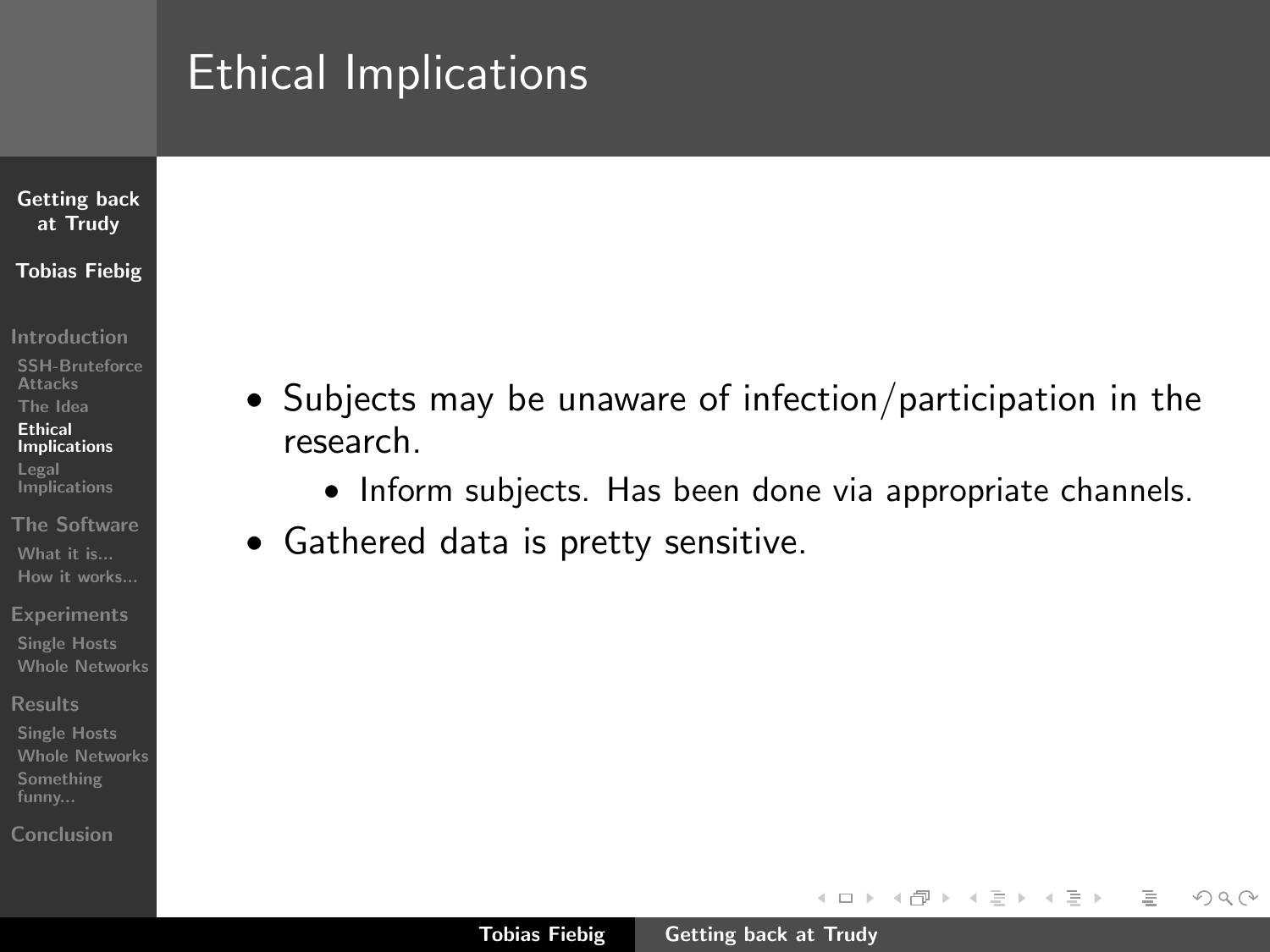### [Getting back](#page-0-0) at Trudy Tobias Fiebig

- [Introduction](#page-1-0)
- [SSH-Bruteforce](#page-1-0) Attacks
- [The Idea](#page-2-0) Ethical
- [Implications](#page-15-0) Legal **[Implications](#page-19-0)**
- [The Software](#page-21-0) [What it is...](#page-21-0) [How it works...](#page-25-0)
- **[Experiments](#page-26-0)**
- [Single Hosts](#page-26-0) [Whole Networks](#page-27-0)
- [Results](#page-28-0)
- [Single Hosts](#page-28-0) [Whole Networks](#page-31-0) [Something](#page-36-0) funny...
- [Conclusion](#page-41-0)
- Subjects may be unaware of infection/participation in the research.
	- Inform subjects. Has been done via appropriate channels.

イロト イ母 トラ ミッ イチャ

<span id="page-18-0"></span> $\Omega$ 

- Gathered data is pretty sensitive.
	- Fully anonymize data before publication.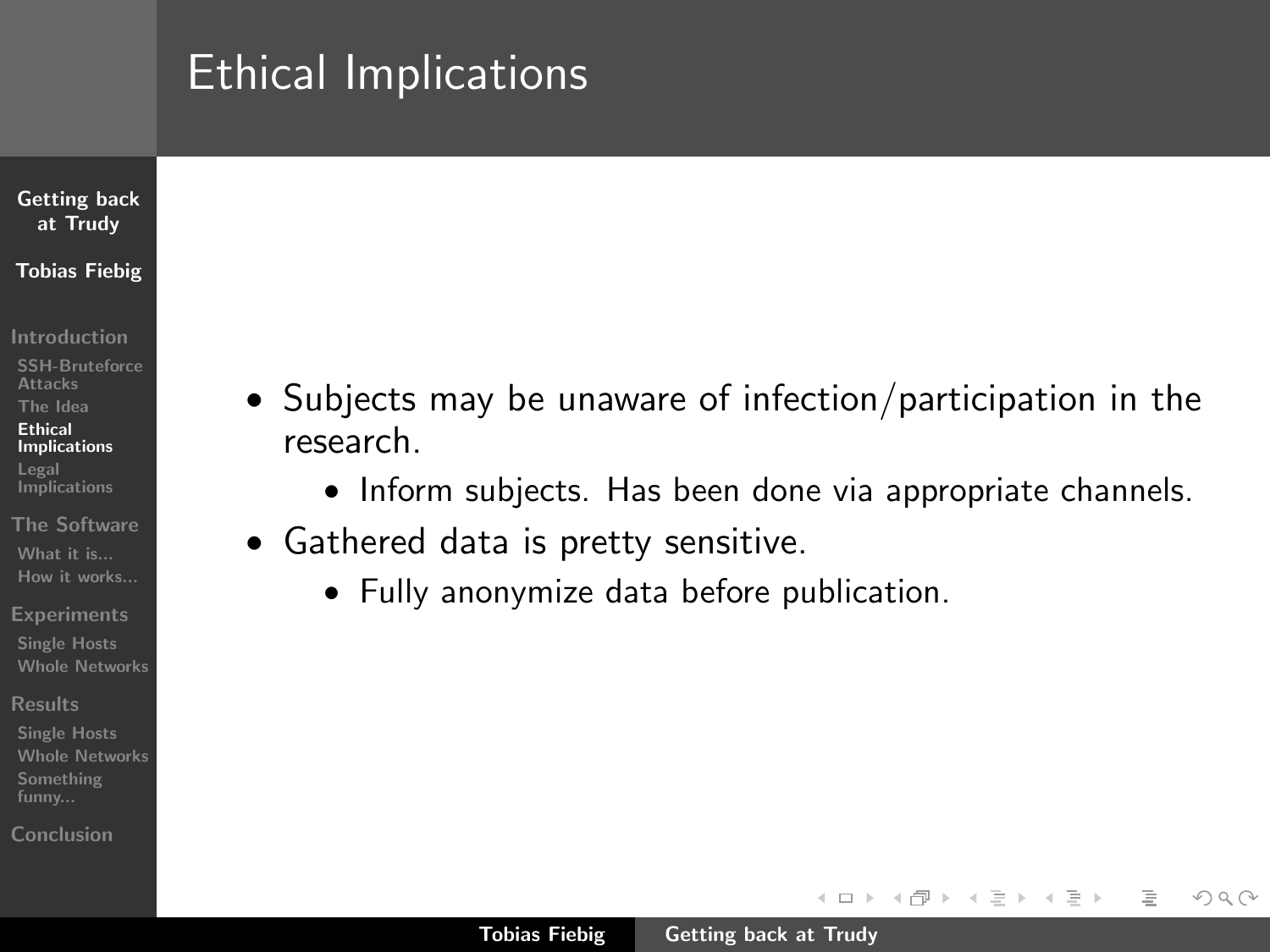# Legal Implications

## [Getting back](#page-0-0) at Trudy Tobias Fiebig

- [Introduction](#page-1-0)
- [SSH-Bruteforce](#page-1-0) Attacks [The Idea](#page-2-0) Ethical [Implications](#page-15-0) Legal [Implications](#page-20-0)
- [The Software](#page-21-0) [What it is...](#page-21-0) [How it works...](#page-25-0)
- **[Experiments](#page-26-0)**
- [Single Hosts](#page-26-0) [Whole Networks](#page-27-0)
- [Results](#page-28-0)
- [Single Hosts](#page-28-0) [Whole Networks](#page-31-0) [Something](#page-36-0)
- [Conclusion](#page-41-0)
- Different jurisdictions touched.
- In nearly all cases: Unauthorized logins prohibited by applicable law.

イロン イ母ン イヨン イヨン

<span id="page-19-0"></span>言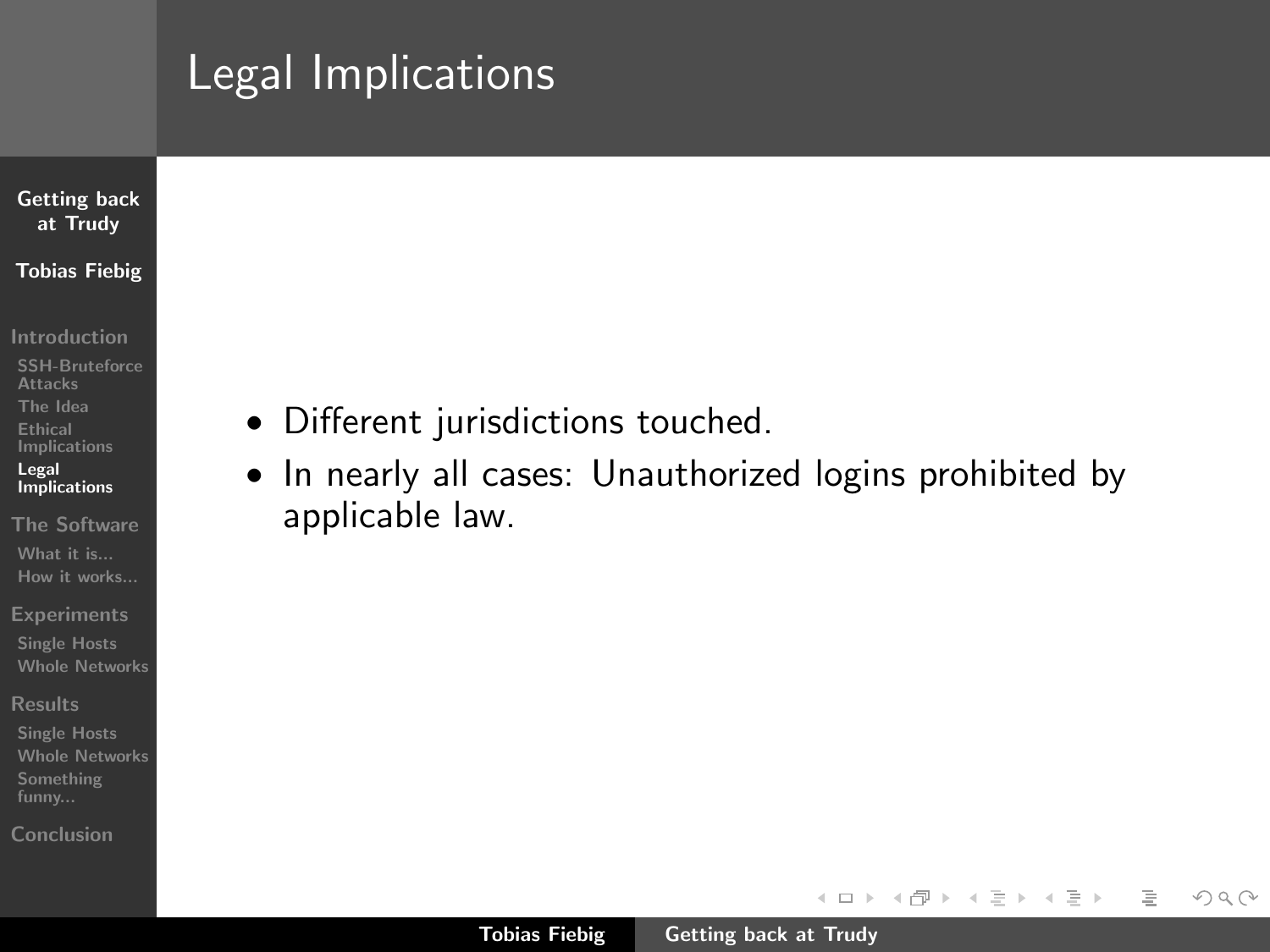# Legal Implications

## [Getting back](#page-0-0) at Trudy Tobias Fiebig

- [Introduction](#page-1-0)
- [SSH-Bruteforce](#page-1-0) Attacks [The Idea](#page-2-0) Ethical [Implications](#page-15-0) Legal [Implications](#page-19-0)
- [The Software](#page-21-0) [What it is...](#page-21-0) [How it works...](#page-25-0)
- **[Experiments](#page-26-0)**
- [Single Hosts](#page-26-0) [Whole Networks](#page-27-0)
- [Results](#page-28-0)
- [Whole Networks](#page-31-0) [Something](#page-36-0)
- [Conclusion](#page-41-0)
- Different jurisdictions touched.
- In nearly all cases: Unauthorized logins prohibited by applicable law.
	- $\rightarrow$  Do not login, just authenticate.

イロン イ母ン イヨン イヨン

<span id="page-20-0"></span> $\equiv$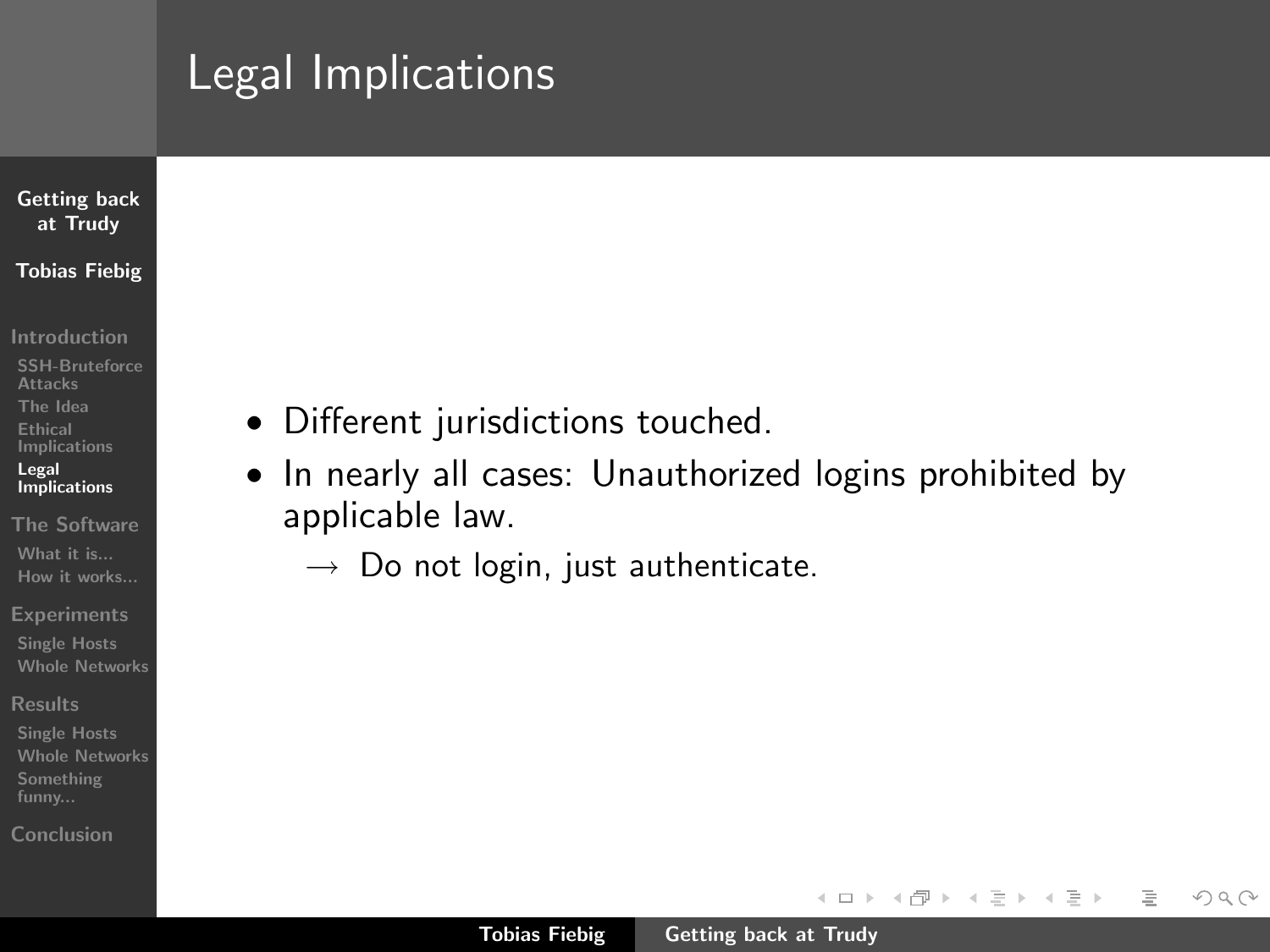[Conclusion](#page-41-0)



Tobias Fiebig [Getting back at Trudy](#page-0-0)

イロト イ部 トイヨ トイヨト

 $\equiv$ 

<span id="page-21-0"></span> $\mathcal{L} \subset \mathcal{L}$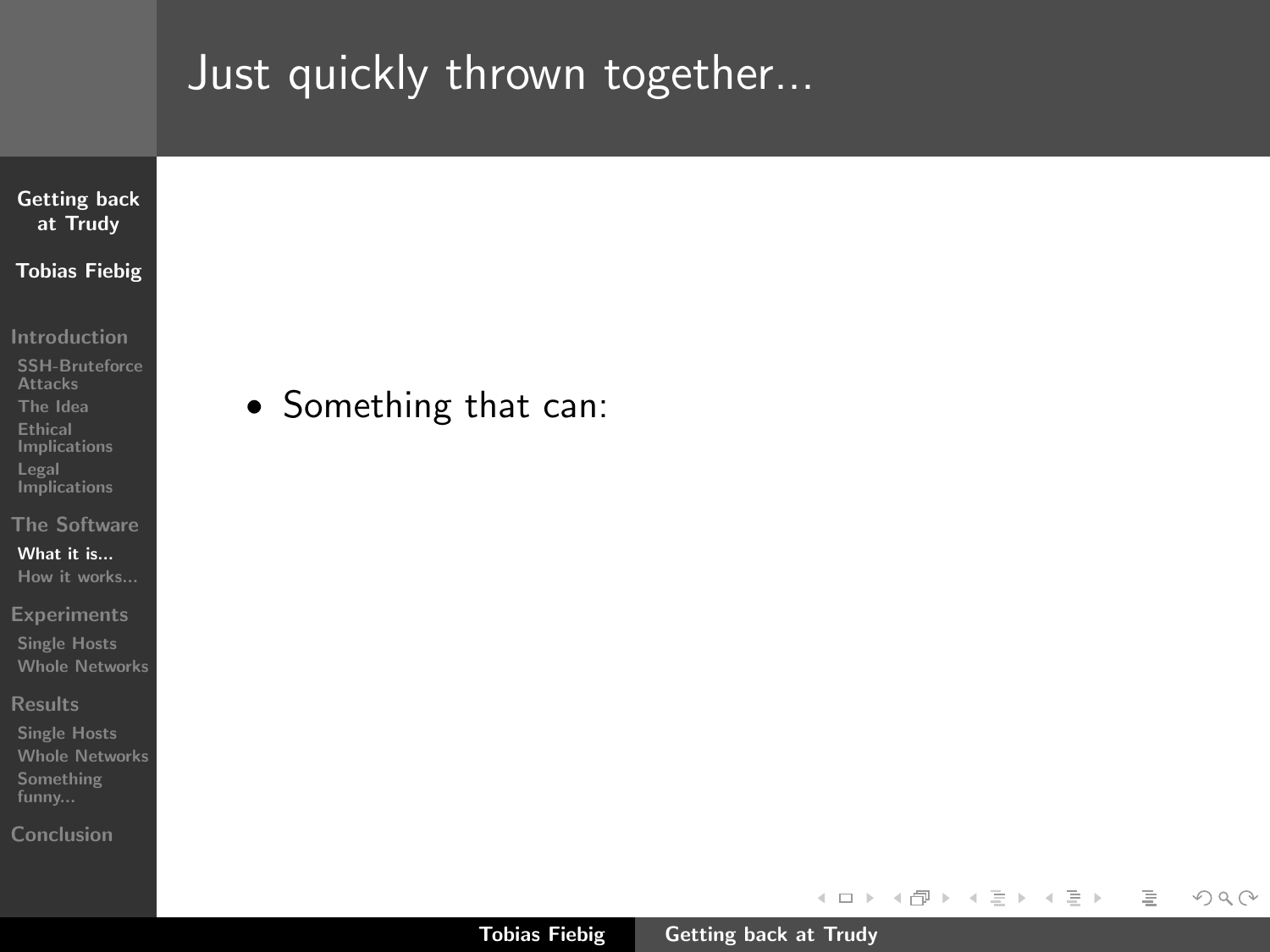

[Introduction](#page-1-0)

[SSH-Bruteforce](#page-1-0) Attacks [The Idea](#page-2-0) Ethical [Implications](#page-15-0) Legal **[Implications](#page-19-0)** 

[The Software](#page-21-0)

[What it is...](#page-24-0) [How it works...](#page-25-0)

**[Experiments](#page-26-0)** 

[Single Hosts](#page-26-0) [Whole Networks](#page-27-0)

[Results](#page-28-0)

[Single Hosts](#page-28-0) [Whole Networks](#page-31-0) [Something](#page-36-0)

[Conclusion](#page-41-0)

- Something that can:'
	- Provide an SSH server.

イロト イ部 トイヨ トイヨト

言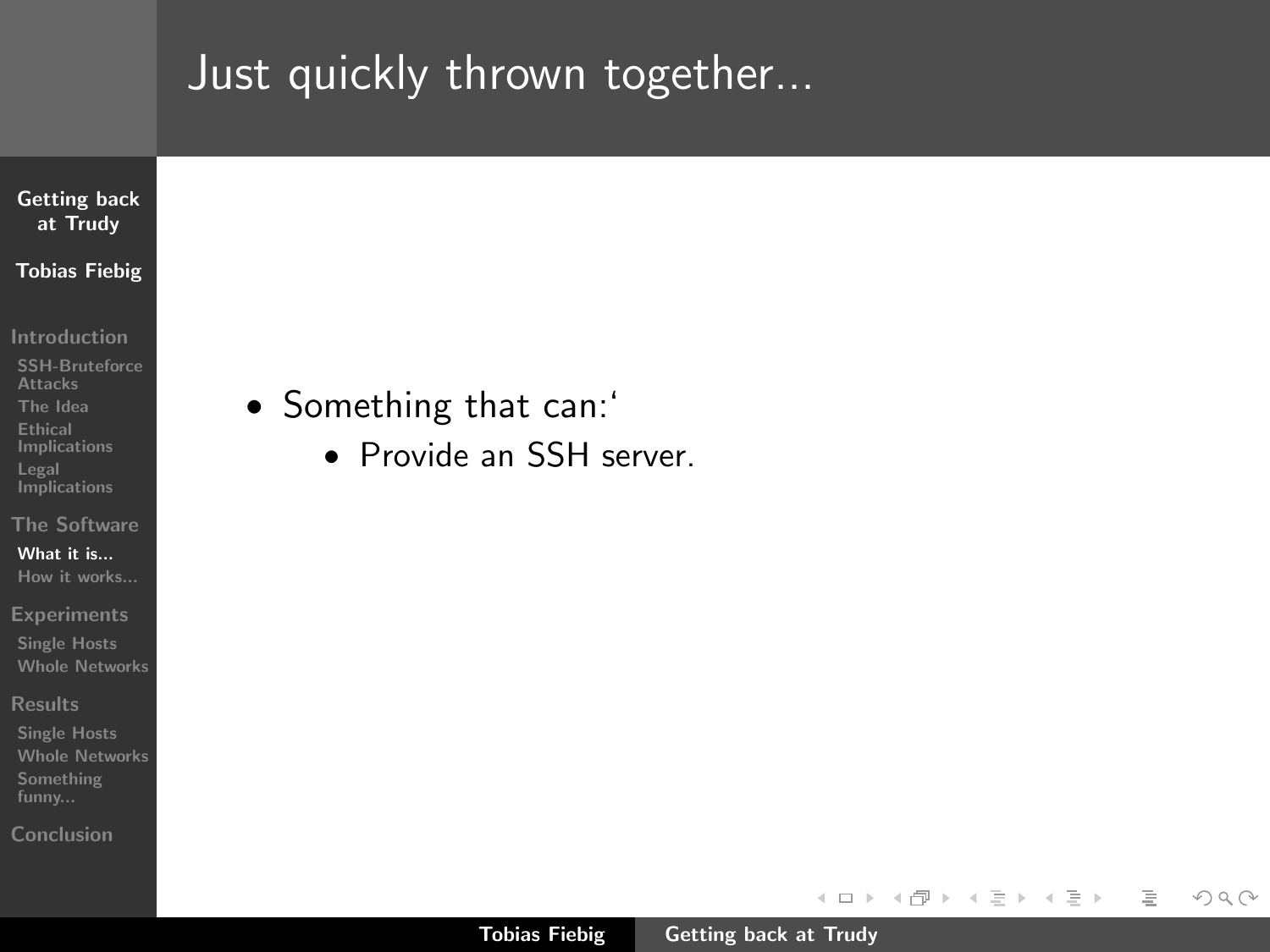### [Getting back](#page-0-0) at Trudy Tobias Fiebig

- [Introduction](#page-1-0)
- [SSH-Bruteforce](#page-1-0) Attacks [The Idea](#page-2-0) Ethical [Implications](#page-15-0) Legal **[Implications](#page-19-0)**
- [The Software](#page-21-0)
- [What it is...](#page-24-0) [How it works...](#page-25-0)
- **[Experiments](#page-26-0)**
- [Single Hosts](#page-26-0) [Whole Networks](#page-27-0)
- [Results](#page-28-0)
- [Single Hosts](#page-28-0) [Whole Networks](#page-31-0) [Something](#page-36-0)
- [Conclusion](#page-41-0)
- Something that can:'
	- Provide an SSH server.
	- Get Username/Password combinations

イロン イ母ン イヨン イヨン

 $\equiv$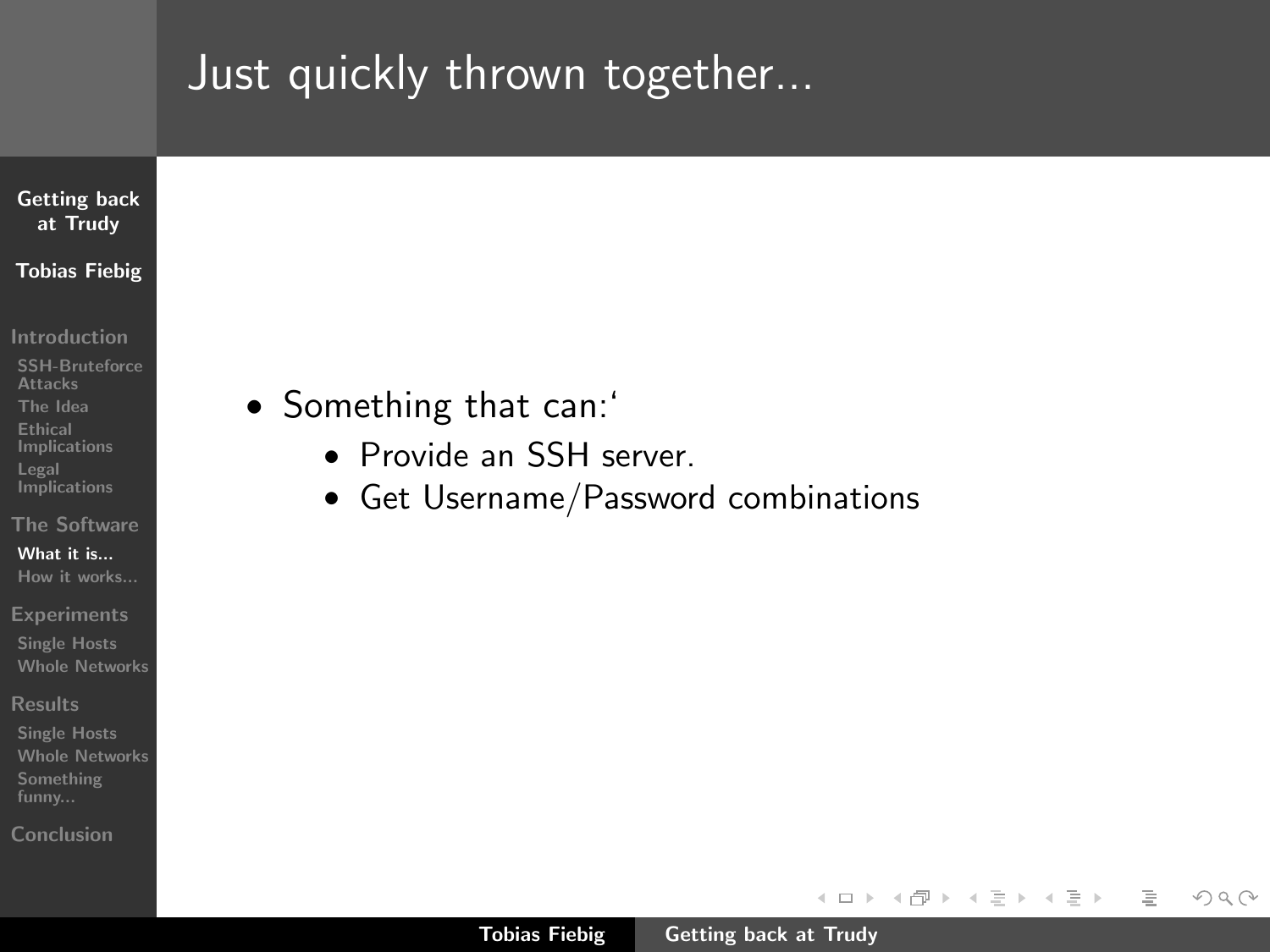### [Getting back](#page-0-0) at Trudy Tobias Fiebig

- [Introduction](#page-1-0)
- [SSH-Bruteforce](#page-1-0) Attacks [The Idea](#page-2-0) Ethical [Implications](#page-15-0) Legal **[Implications](#page-19-0)**
- [The Software](#page-21-0)
- [What it is...](#page-21-0) [How it works...](#page-25-0)
- **[Experiments](#page-26-0)**
- [Single Hosts](#page-26-0) [Whole Networks](#page-27-0)
- [Results](#page-28-0)
- [Single Hosts](#page-28-0) [Whole Networks](#page-31-0) [Something](#page-36-0) funny...
- [Conclusion](#page-41-0)
- Something that can:'
	- Provide an SSH server.
	- Get Username/Password combinations
	- Try to authenticate to the remote SSH server, without opening a session.

イロト イ母 トラ ミッ イチャ

<span id="page-24-0"></span> $\Omega$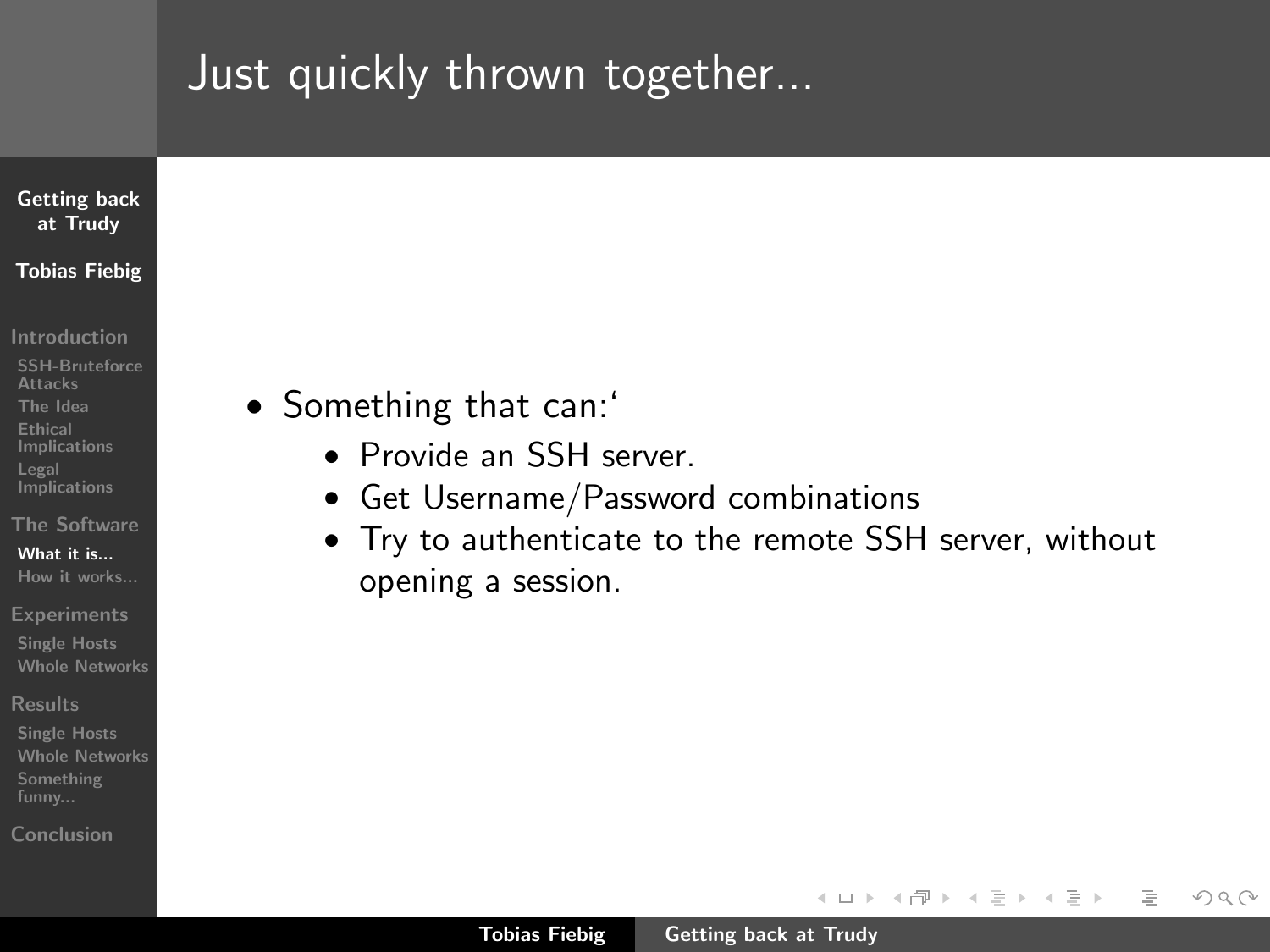## Paramiko to the Rescue!

### [Getting back](#page-0-0) at Trudy Tobias Fiebig

[Introduction](#page-1-0)

- [SSH-Bruteforce](#page-1-0) **Attacks** [The Idea](#page-2-0) Ethical [Implications](#page-15-0) Legal **[Implications](#page-19-0)**
- [The Software](#page-21-0) [What it is...](#page-21-0) [How it works...](#page-25-0)
- **[Experiments](#page-26-0)**
- [Single Hosts](#page-26-0) [Whole Networks](#page-27-0)
- [Results](#page-28-0)
- [Single Hosts](#page-28-0) [Whole Networks](#page-31-0) [Something](#page-36-0) funny...

[Conclusion](#page-41-0)

- Based on the Open Source python ssh library paramiko<sup>1</sup> and the demo SSH server provided with it.
- Patched for threading, multiple simultanious connections, providing an Ubuntu 12.04-style banner and the connect-back feature.
- Basically: 165 lines of python code after patching.

1 <http://www.lag.net/paramiko/> イロト イ母 トイチト

<span id="page-25-0"></span> $\Omega \Omega$ 

手下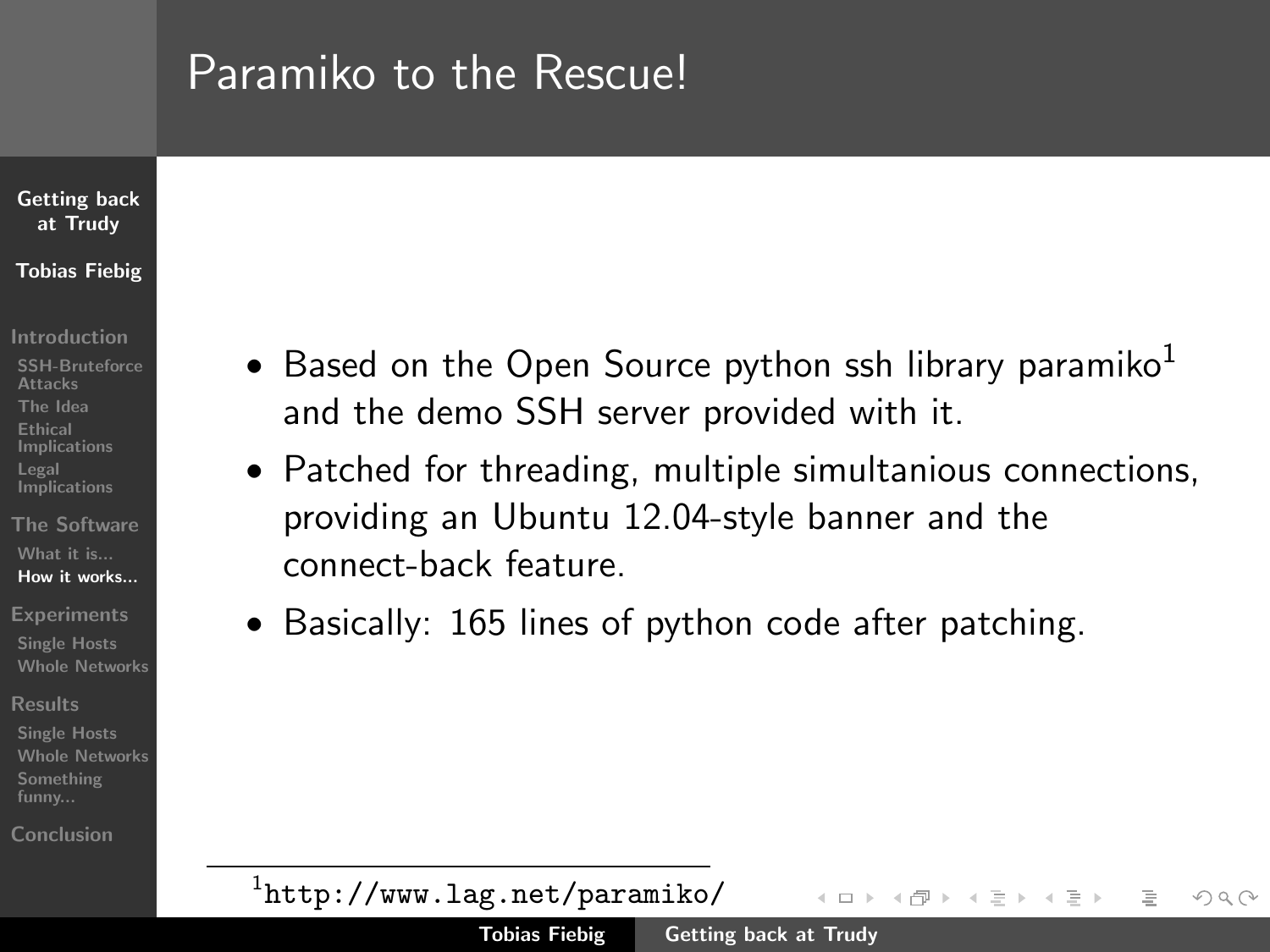## Just with a few hosts...



- [Introduction](#page-1-0)
- [SSH-Bruteforce](#page-1-0) Attacks [The Idea](#page-2-0) Ethical [Implications](#page-15-0) Legal **[Implications](#page-19-0)**
- [The Software](#page-21-0) [What it is...](#page-21-0) [How it works...](#page-25-0)
- **[Experiments](#page-26-0)**
- [Single Hosts](#page-26-0) [Whole Networks](#page-27-0)
- [Results](#page-28-0)
- [Whole Networks](#page-31-0) [Something](#page-36-0)
- [Conclusion](#page-41-0)
- 8 Hosts
- 4 Countries, Two Continents, 8 AS
- All systems listened with the sshcb software on port 22
- Ran for appr. 2 weeks

イロン イ母ン イヨン イヨン

<span id="page-26-0"></span>言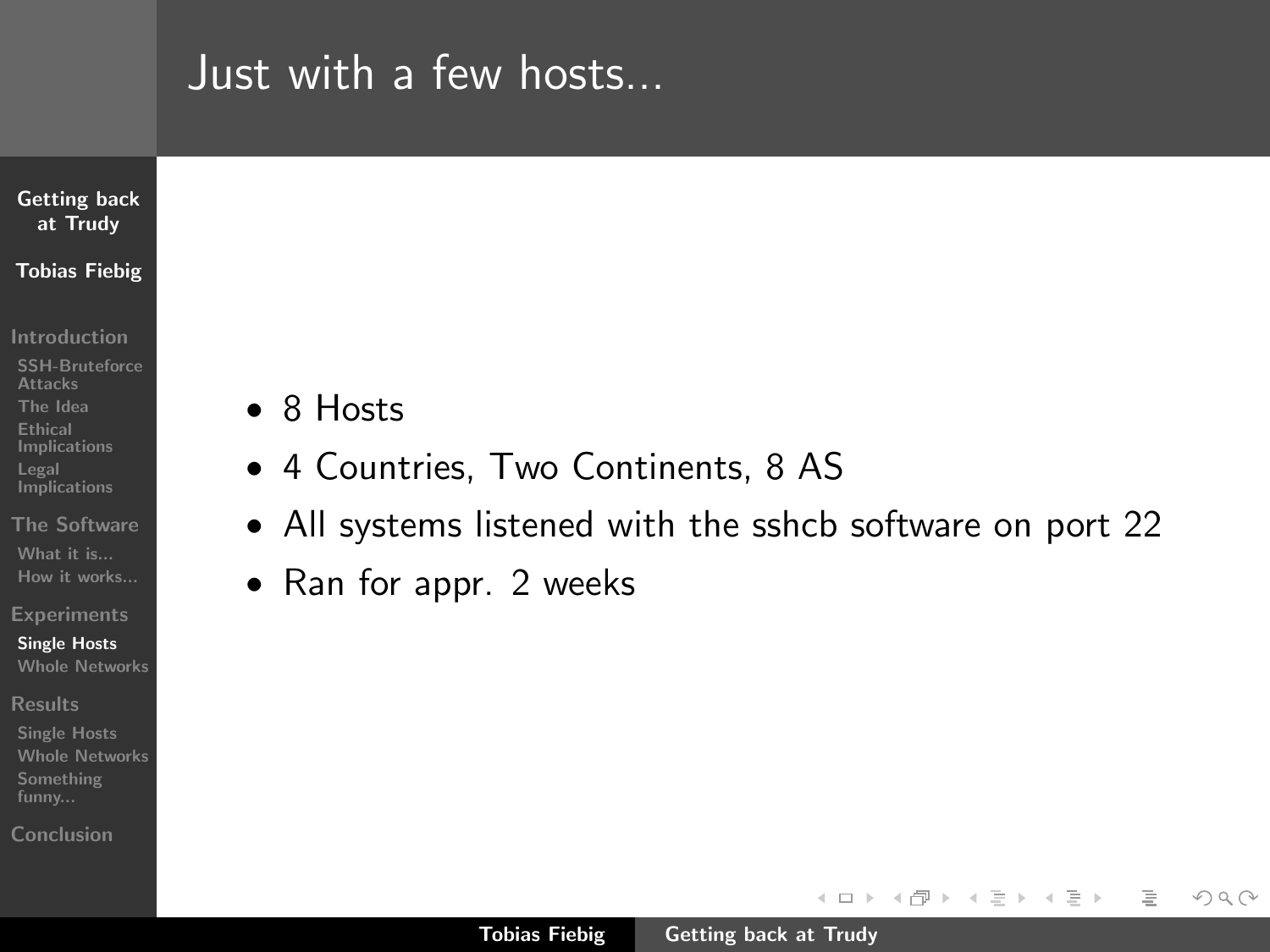## ... and with some /24s.

### [Getting back](#page-0-0) at Trudy Tobias Fiebig

- [Introduction](#page-1-0)
- [SSH-Bruteforce](#page-1-0) Attacks [The Idea](#page-2-0) Ethical [Implications](#page-15-0) Legal **[Implications](#page-19-0)**
- [The Software](#page-21-0) [What it is...](#page-21-0) [How it works...](#page-25-0)
- **[Experiments](#page-26-0)**
- [Single Hosts](#page-26-0) [Whole Networks](#page-27-0)
- [Results](#page-28-0)
- [Single Hosts](#page-28-0) [Whole Networks](#page-31-0) [Something](#page-36-0) funny...
- [Conclusion](#page-41-0)
- 8 / 24 subnets from different / 16
	- 6 from RIPE as temporary assignement
	- 1 from SNE/SURFnet
	- 1 from WYRT net
- Each networks port 22 and ICMP DNATed to one box listening with the sshcb software on port 22
- Also ran for appr. 2 weeks

イロト イ母 トラ ミッ イチャ

<span id="page-27-0"></span> $\Omega$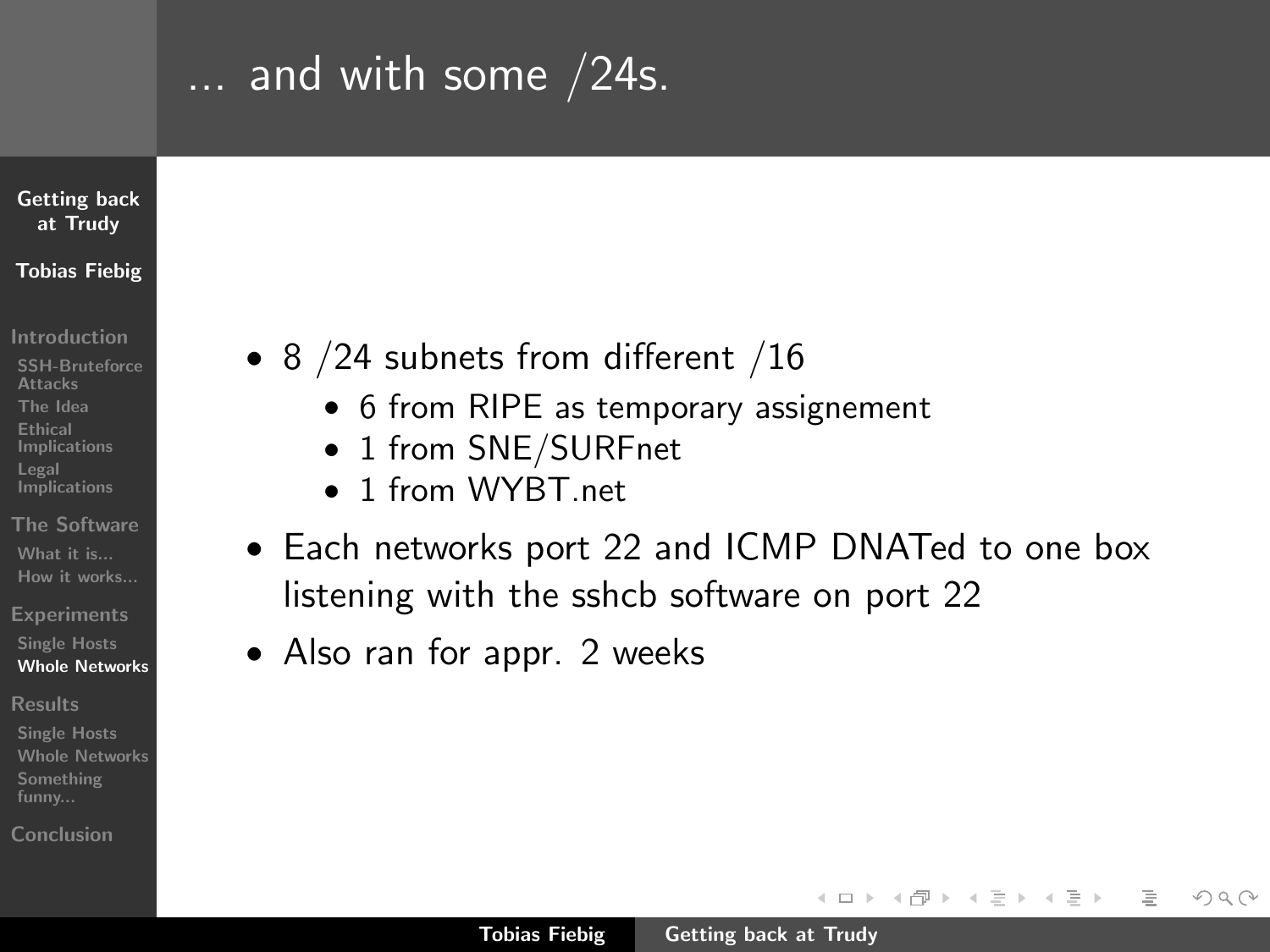## Single Host Study

### [Getting back](#page-0-0) at Trudy Tobias Fiebig

[Introduction](#page-1-0)

[SSH-Bruteforce](#page-1-0) **Attacks** [The Idea](#page-2-0) Ethical [Implications](#page-15-0) Legal **[Implications](#page-19-0)** 

[The Software](#page-21-0) [What it is...](#page-21-0) [How it works...](#page-25-0)

[Experiments](#page-26-0)

[Single Hosts](#page-26-0) [Whole Networks](#page-27-0)

[Results](#page-28-0)

#### [Single Hosts](#page-28-0)

[Whole Networks](#page-31-0) [Something](#page-36-0)

[Conclusion](#page-41-0)

| Host | Avg. Connections/h | Max Connections/h | <b>Total Connections</b> |
|------|--------------------|-------------------|--------------------------|
| All  | 232.06             | 3063              | 69386                    |
| p2o1 | 26.96              | 1136              | 8062                     |
| p2o2 | 18.46              | 746               | 5519                     |
| p2o3 | 24.97              | 1219              | 7467                     |
| p2o4 | 19.68              | 645               | 5886                     |
| p2o5 | 25.81              | 793               | 7716                     |
| p2o6 | 41.40              | 1560              | 12379                    |
| p2o7 | 35.11              | 717               | 10497                    |
| p2o8 | 39.67              | 3042              | 11860                    |

Table: Base Data for Single Host Study

イロト イ部 トイヨ トイヨト

<span id="page-28-0"></span> $\equiv$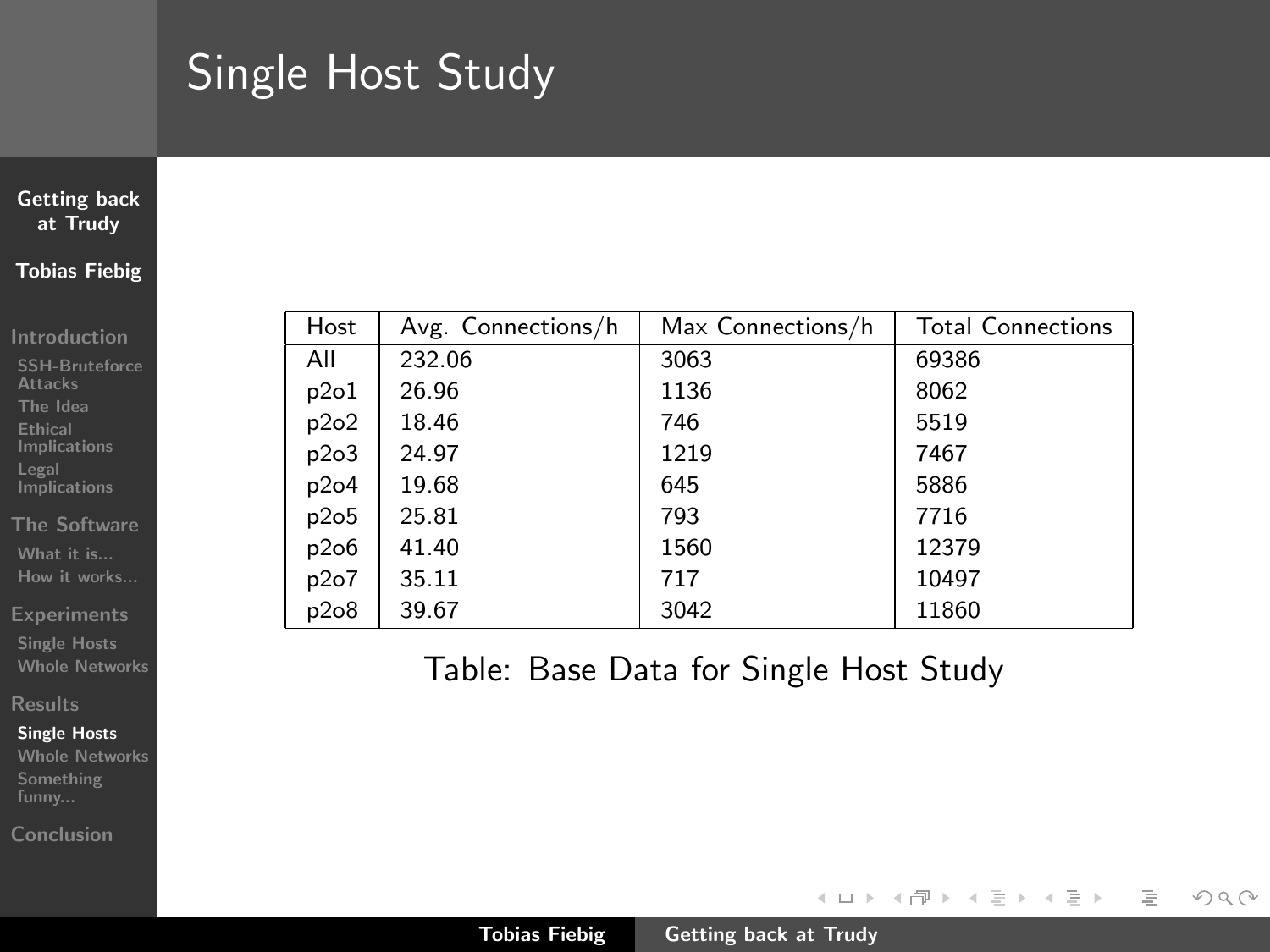## Single Host Study

### [Getting back](#page-0-0) at Trudy Tobias Fiebig

#### [Introduction](#page-1-0)

[SSH-Bruteforce](#page-1-0) **Attacks** [The Idea](#page-2-0) Ethical [Implications](#page-15-0) Legal **[Implications](#page-19-0)** 

[The Software](#page-21-0) [What it is...](#page-21-0) [How it works...](#page-25-0)

[Experiments](#page-26-0)

[Single Hosts](#page-26-0) [Whole Networks](#page-27-0)

#### [Results](#page-28-0)

#### [Single Hosts](#page-28-0)

[Whole Networks](#page-31-0) [Something](#page-36-0)

[Conclusion](#page-41-0)

| Host | <b>Penetrated Hosts</b> | Non Penetrated Hosts | Successrate |
|------|-------------------------|----------------------|-------------|
| All  | 30                      | 290                  | 9.38%       |
| p2o1 | $\overline{c}$          | 49                   | 3.92%       |
| p2o2 | 8                       | 65                   | 10.96%      |
| p2o3 |                         | 42                   | 2.33%       |
| p2o4 | 1                       | 37                   | 2.63%       |
| p2o5 | 4                       | 43                   | 8.51%       |
| p2o6 | 6                       | 53                   | 10.17%      |
| p2o7 | 4                       | 58                   | 6.45%       |
| p2o8 |                         | 36                   | 10.00%      |

## Table: Success Rate for Single Host Study

イロト イ部 トイヨ トイヨト

言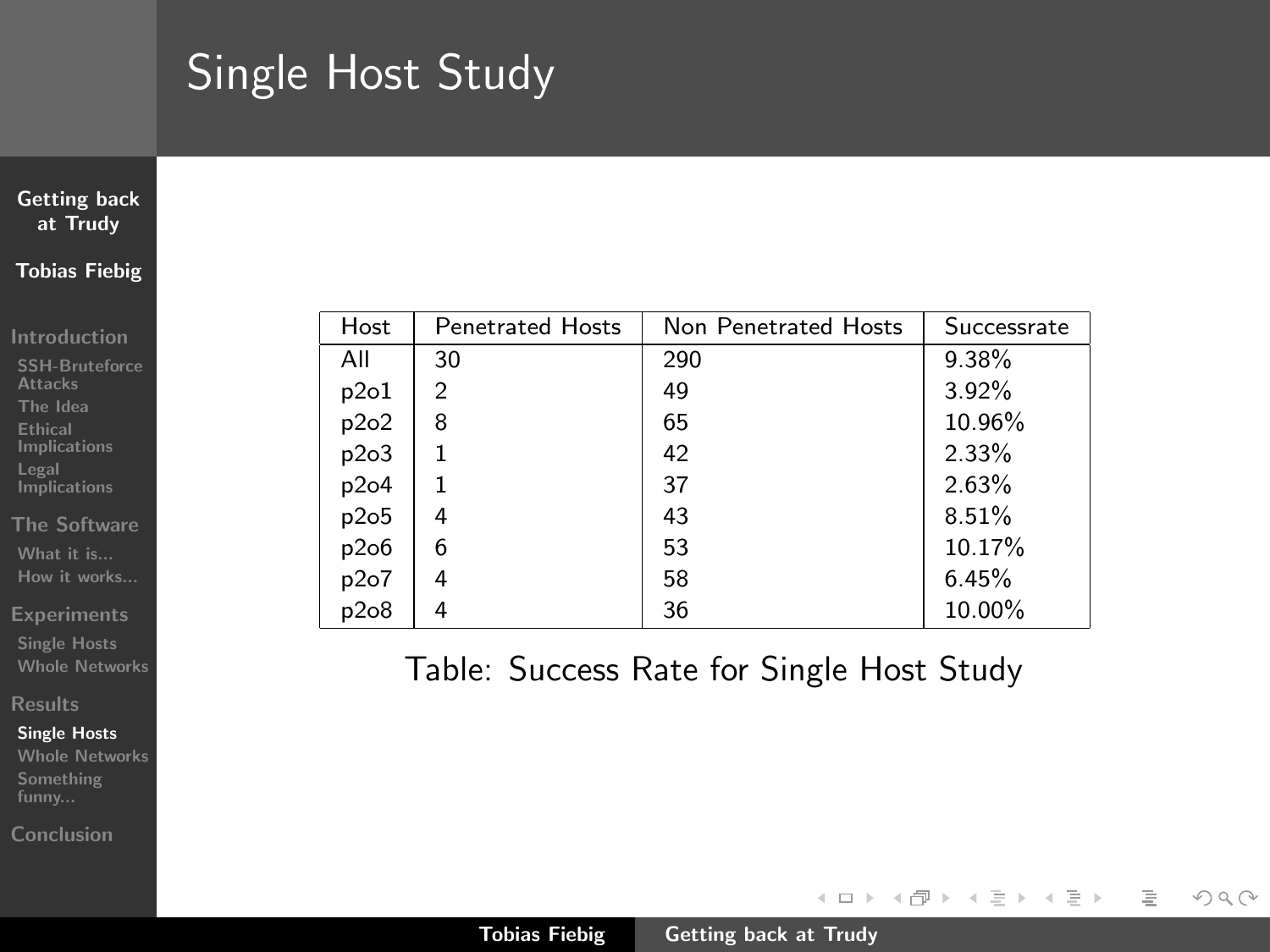# Single Host Study - Graph



#### [Introduction](#page-1-0)

- [SSH-Bruteforce](#page-1-0) **Attacks** [The Idea](#page-2-0) Ethical [Implications](#page-15-0) Legal [Implications](#page-19-0)
- [The Software](#page-21-0) [What it is...](#page-21-0) [How it works...](#page-25-0)
- 
- [Single Hosts](#page-26-0) [Whole Networks](#page-27-0)

#### [Results](#page-28-0)

#### [Single Hosts](#page-28-0)

[Whole Networks](#page-31-0) [Something](#page-36-0)

[Conclusion](#page-41-0)



←ロト ← 個 ト ← 差 ト ← 差 トー

 $\equiv$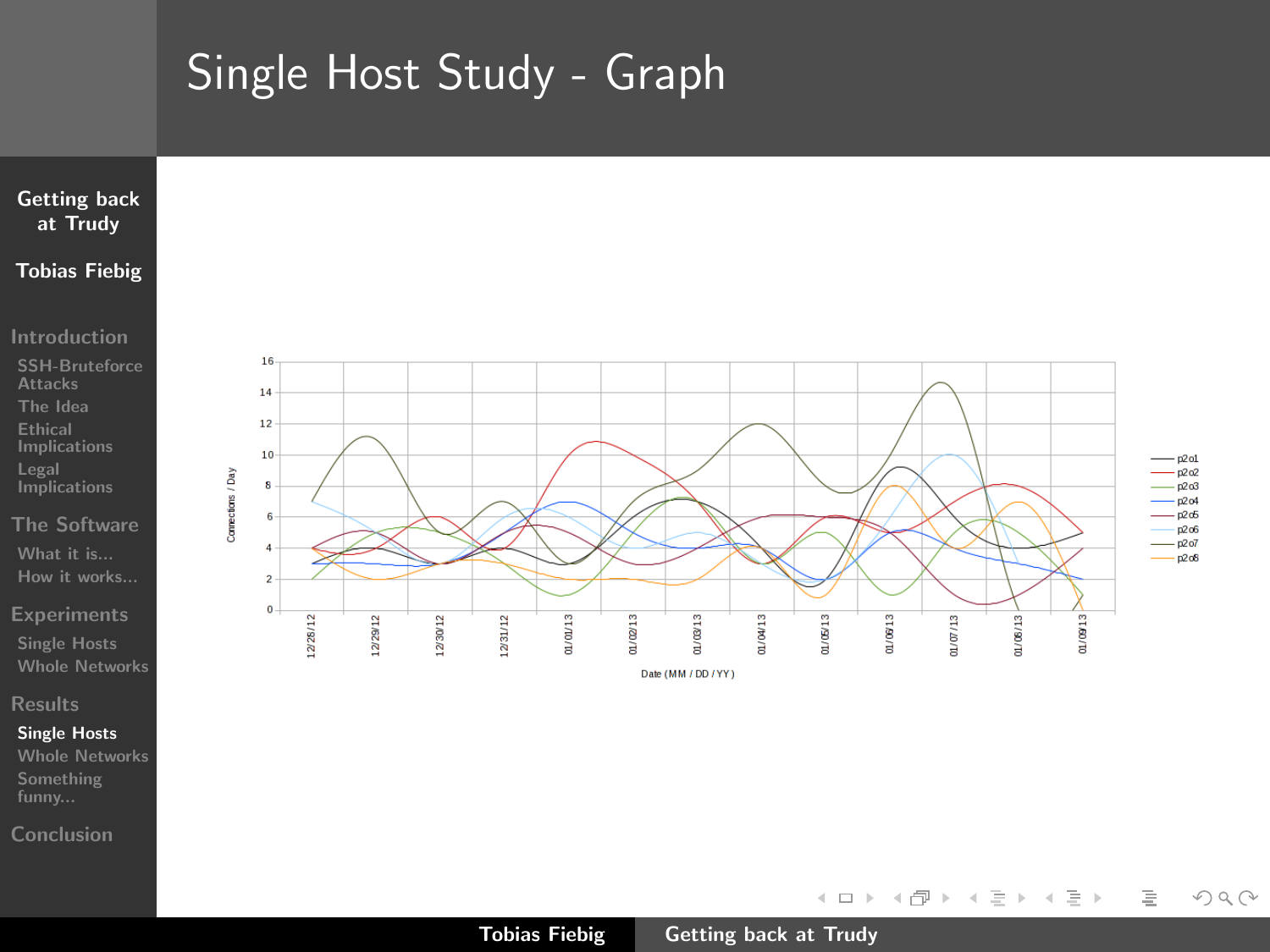# Network Study

### [Getting back](#page-0-0) at Trudy Tobias Fiebig

[Introduction](#page-1-0) [SSH-Bruteforce](#page-1-0) **Attacks** [The Idea](#page-2-0) Ethical [Implications](#page-15-0) Legal **[Implications](#page-19-0)** [The Software](#page-21-0) [What it is...](#page-21-0) [How it works...](#page-25-0) [Experiments](#page-26-0) [Single Hosts](#page-26-0) [Whole Networks](#page-27-0) [Results](#page-28-0) [Single Hosts](#page-28-0) [Whole Networks](#page-31-0)

| Net              | Avg. Connections/h | Max Connections/h | <b>Total Connections</b> |
|------------------|--------------------|-------------------|--------------------------|
| All              | 1993.72            | 33027             | 663912                   |
| 145.100.109.0/24 | 668.87             | 25202             | 222736                   |
| 151.216.20.0/24  | 182.19             | 3598              | 60670                    |
| 151.217.0.0/24   | 173.47             | 8294              | 57767                    |
| 151.220.0.0/24   | 211.29             | 8186              | 70361                    |
| 151.221.0.0/24   | 192.38             | 8218              | 64064                    |
| 151.222.0.0/24   | 175.58             | 3740              | 58470                    |
| 151.223.0.0/24   | 196.59             | 8296              | 65466                    |
| 195.191.197.0/24 | 193.32             | 3468              | 64378                    |

Table: Base Data for Network Study

イロト イ部 トイヨ トイヨト

 $\equiv$ 

<span id="page-31-0"></span> $\mathcal{L} \subset \mathcal{L}$ 

[Something](#page-36-0) [Conclusion](#page-41-0)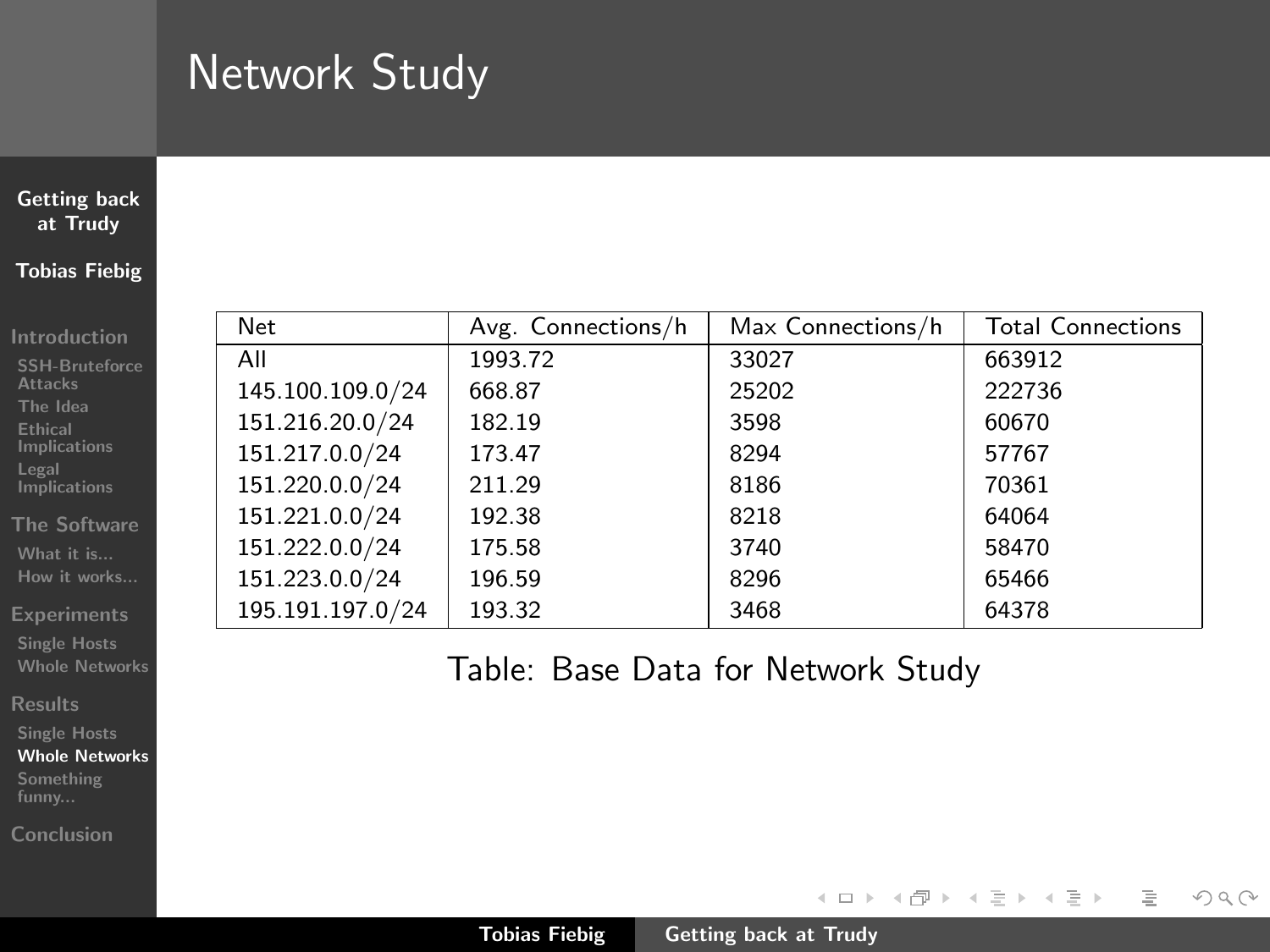# Network Study

### [Getting back](#page-0-0) at Trudy Tobias Fiebig

#### [Introduction](#page-1-0)

| <b>SSH-Bruteforce</b><br><b>Attacks</b> |
|-----------------------------------------|
| The Idea                                |
| <b>Ethical</b><br>Implications          |
| Legal<br><b>Implications</b>            |

#### [The Software](#page-21-0) [What it is...](#page-21-0) [How it works...](#page-25-0)

[Experiments](#page-26-0)

[Single Hosts](#page-26-0) [Whole Networks](#page-27-0)

[Results](#page-28-0)

[Single Hosts](#page-28-0)

[Whole Networks](#page-31-0) [Something](#page-36-0)

[Conclusion](#page-41-0)

| Net              | <b>Penetrated Hosts</b> | Non Penetrated Hosts | Successrate |
|------------------|-------------------------|----------------------|-------------|
| All              | 36                      | 632                  | 5.38%       |
| 145.100.109.0/24 | 14                      | 74                   | 15.91%      |
| 151.216.20.0/24  | 13                      | 257                  | 4.81%       |
| 151.217.0.0/24   | 11                      | 180                  | 5.76%       |
| 151.220.0.0/24   | 12                      | 287                  | 4.01%       |
| 151.221.0.0/24   | 8                       | 202                  | 3.81%       |
| 151.222.0.0/24   | 9                       | 193                  | 4.46%       |
| 151.223.0.0/24   | 8                       | 201                  | 3.83%       |
| 195.191.197.0/24 | 4                       | 158                  | 2.47%       |

## Table: Success Rate for Network Study

イロト イ部 トイヨ トイヨト

 $\equiv$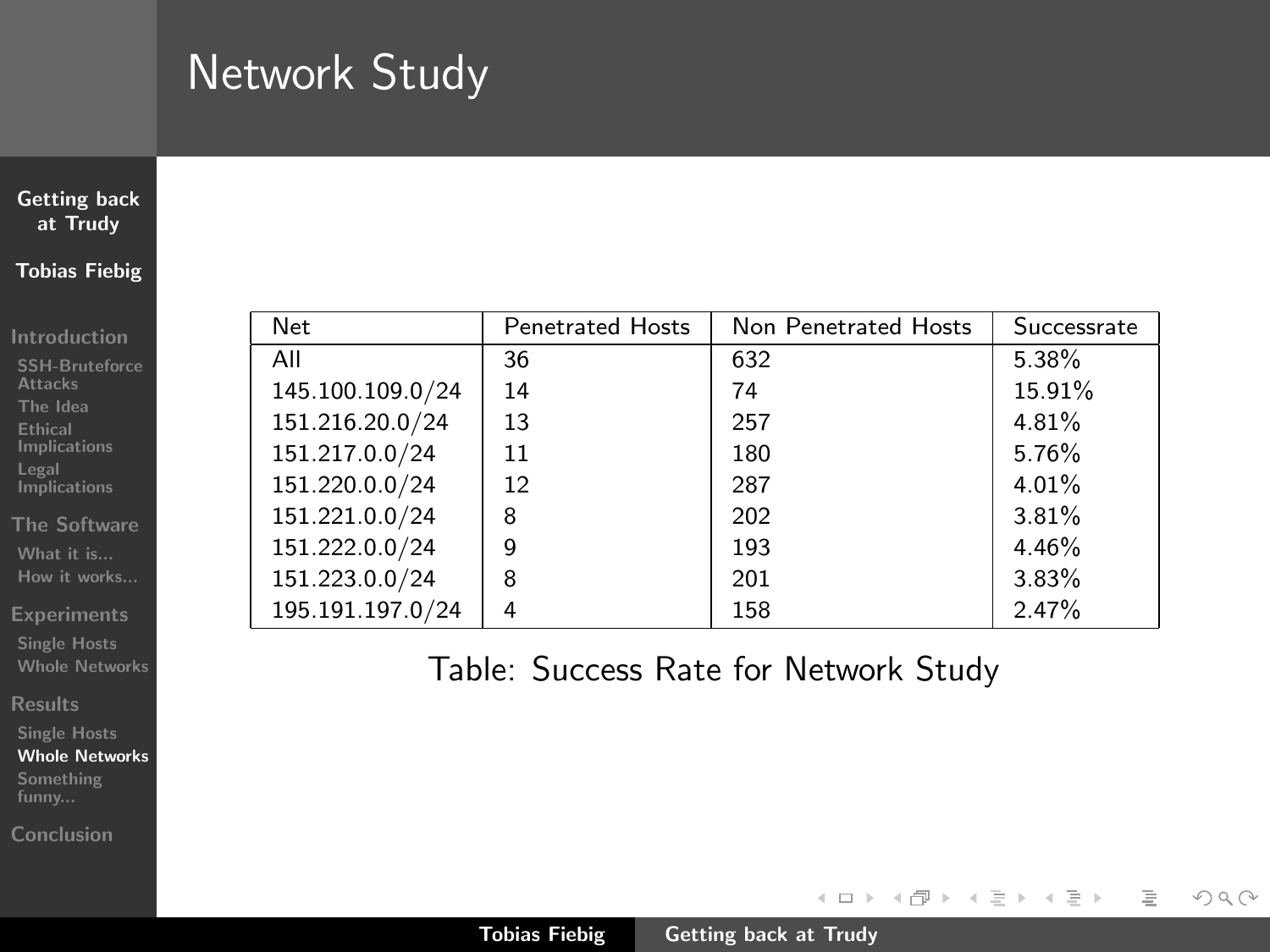## Network Study - Graph



[Introduction](#page-1-0)

[SSH-Bruteforce](#page-1-0) **Attacks** [The Idea](#page-2-0) Ethical [Implications](#page-15-0) Legal [Implications](#page-19-0)

[The Software](#page-21-0) [What it is...](#page-21-0) [How it works...](#page-25-0)

[Single Hosts](#page-26-0) [Whole Networks](#page-27-0)

[Results](#page-28-0)

[Single Hosts](#page-28-0) [Whole Networks](#page-31-0) [Something](#page-36-0)

[Conclusion](#page-41-0)



Date (MM / DD / YY)

 $-151.217.00$  $-151216200$  $-195.191.197.0$  $-1451001090$  $-151.222.00$ 151.223.0.0  $-151.22000$ 

 $\equiv$ 

 $OQ$ 

イロト イ部 トイヨ トイヨト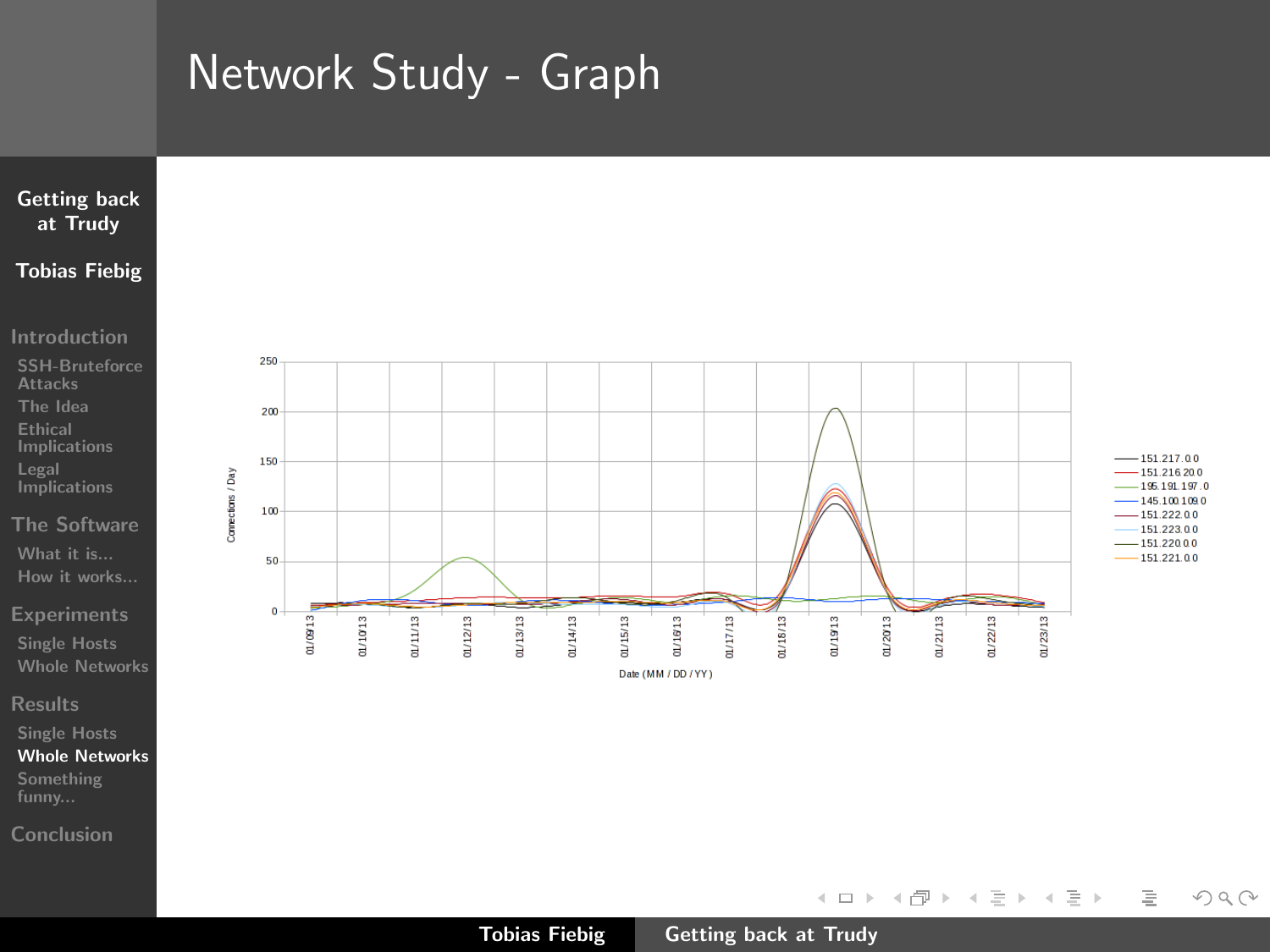# Network Study

### [Getting back](#page-0-0) at Trudy Tobias Fiebig

[Introduction](#page-1-0) [SSH-Bruteforce](#page-1-0) **Attacks** [The Idea](#page-2-0) Ethical [Implications](#page-15-0) Legal **[Implications](#page-19-0)** [The Software](#page-21-0) [What it is...](#page-21-0) [How it works...](#page-25-0) [Experiments](#page-26-0) [Single Hosts](#page-26-0) [Whole Networks](#page-27-0) [Results](#page-28-0) [Single Hosts](#page-28-0) [Whole Networks](#page-31-0)

| Net              | Avg. Connections/h | Max Connections/h | <b>Total Connections</b> |
|------------------|--------------------|-------------------|--------------------------|
| All              | 1732.44            | 33027             | 576901                   |
| 145.100.109.0/24 | 668.88             | 25202             | 222736                   |
| 151.216.20.0/24  | 140.88             | 3598              | 46913                    |
| 151.217.0.0/24   | 136.90             | 8294              | 45587                    |
| 151.220.0.0/24   | 176.31             | 8186              | 58710                    |
| 151.221.0.0/24   | 161.26             | 8218              | 53698                    |
| 151.222.0.0/24   | 135.40             | 3696              | 45089                    |
| 151.223.0.0/24   | 156.77             | 8296              | 52204                    |
| 195.191.197.0/24 | 156.05             | 3468              | 51964                    |

Table: Base Data for Network Study - outliers filtered

イロト イ部 トイヨ トイヨト

 $\equiv$ 

 $OQ$ 

[Something](#page-36-0) [Conclusion](#page-41-0)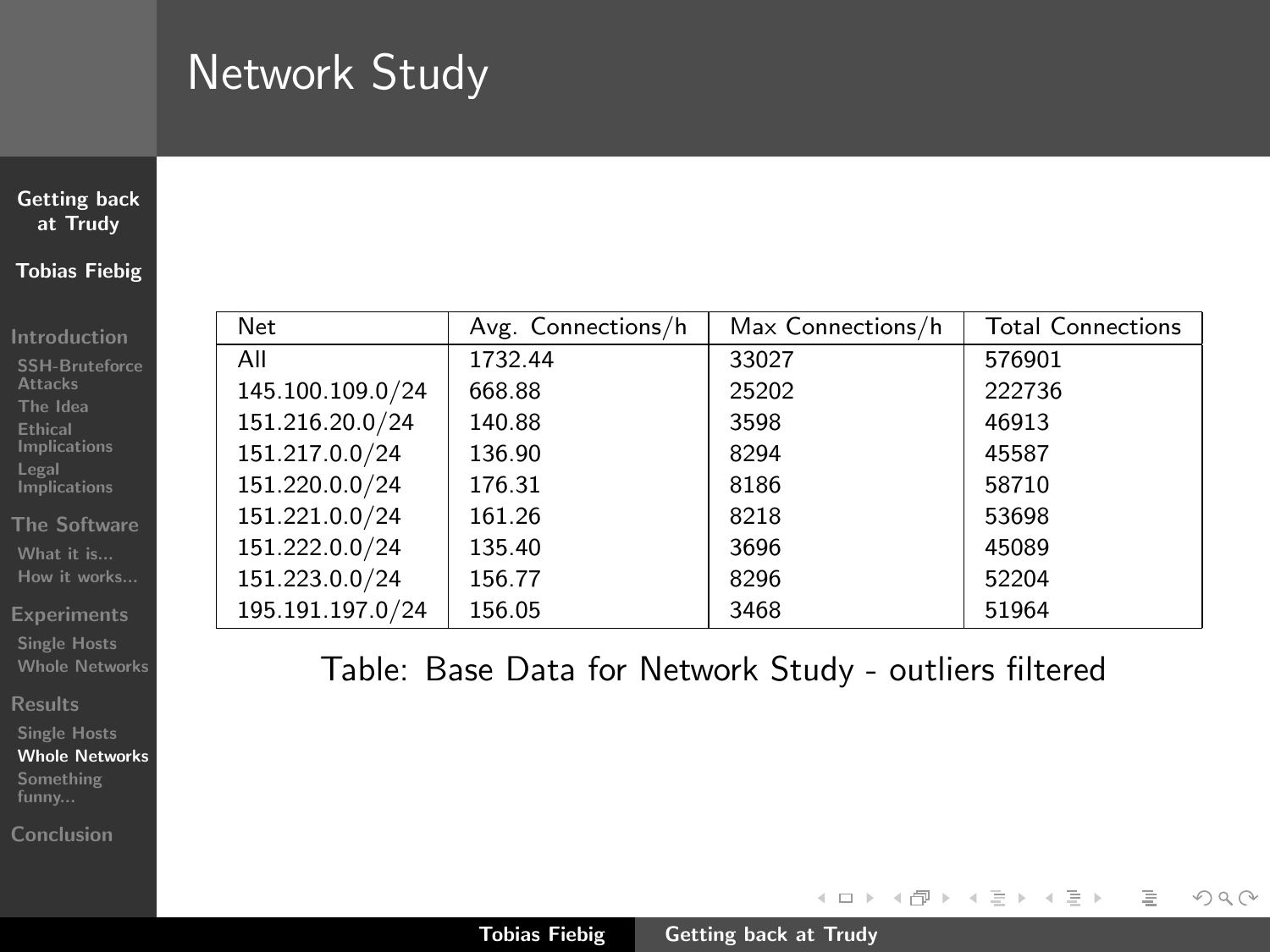# Network Study

### [Getting back](#page-0-0) at Trudy Tobias Fiebig

#### [Introduction](#page-1-0)

| <b>SSH-Bruteforce</b><br><b>Attacks</b> |
|-----------------------------------------|
| The Idea                                |
| <b>Ethical</b><br>Implications          |
| Legal<br>Implications                   |

[The Software](#page-21-0) [What it is...](#page-21-0) [How it works...](#page-25-0)

[Experiments](#page-26-0)

[Single Hosts](#page-26-0) [Whole Networks](#page-27-0)

[Results](#page-28-0)

[Single Hosts](#page-28-0) [Whole Networks](#page-31-0)

[Something](#page-36-0)

[Conclusion](#page-41-0)

| <b>Net</b>       | <b>Penetrated Hosts</b> | Non Penetrated Hosts | Successrate |
|------------------|-------------------------|----------------------|-------------|
| All              | 35                      | 260                  | 11.86%      |
| 145.100.109.0/24 | 14                      | 74                   | 15.91%      |
| 151.216.20.0/24  | 12                      | 148                  | 7.50%       |
| 151.217.0.0/24   | 10                      | 83                   | 10.75%      |
| 151.220.0.0/24   | 11                      | 93                   | 10.58%      |
| 151.221.0.0/24   |                         | 93                   | $7.00\%$    |
| 151.222.0.0/24   | 8                       | 89                   | 8.25%       |
| 151.223.0.0/24   |                         | 85                   | 7.61%       |
| 195.191.197.0/24 |                         | 113                  | 3.42%       |

Table: Success Rate for Network Study - outliers filtered

イロト イ部 トイミト イヨト

 $\equiv$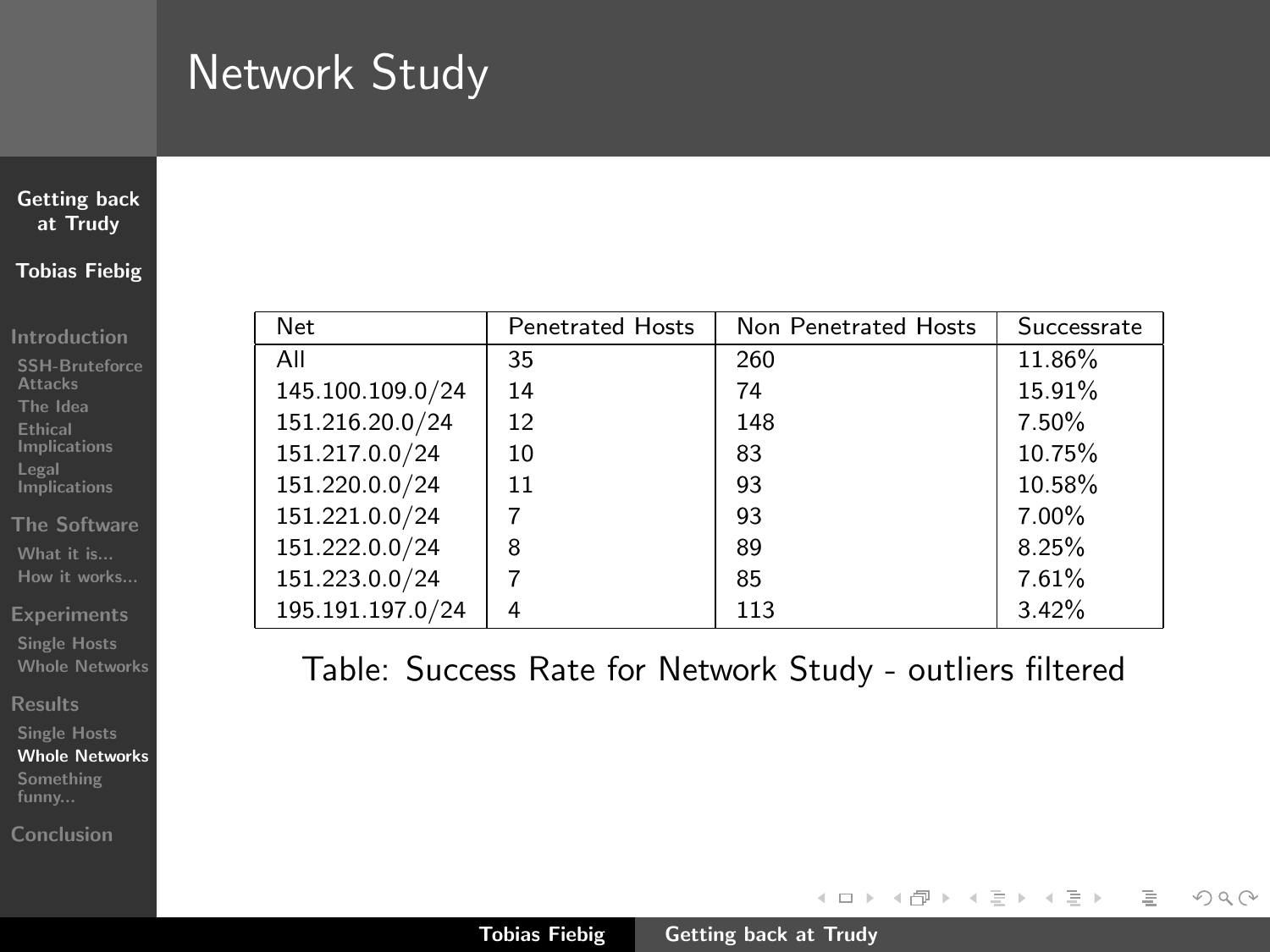## Uncovered group passwords...

### [Getting back](#page-0-0) at Trudy Tobias Fiebig

[Introduction](#page-1-0)

- [SSH-Bruteforce](#page-1-0) Attacks [The Idea](#page-2-0) Ethical [Implications](#page-15-0) Legal **[Implications](#page-19-0)**
- [The Software](#page-21-0) [What it is...](#page-21-0) [How it works...](#page-25-0)
- **[Experiments](#page-26-0)**
- [Single Hosts](#page-26-0) [Whole Networks](#page-27-0)
- [Results](#page-28-0)
- [Single Hosts](#page-28-0) [Whole Networks](#page-31-0) [Something](#page-38-0) funny...
- [Conclusion](#page-41-0)

• Some passwords are not like other passwords. They are special.

イロト イ部 トイミト イヨト

<span id="page-36-0"></span>言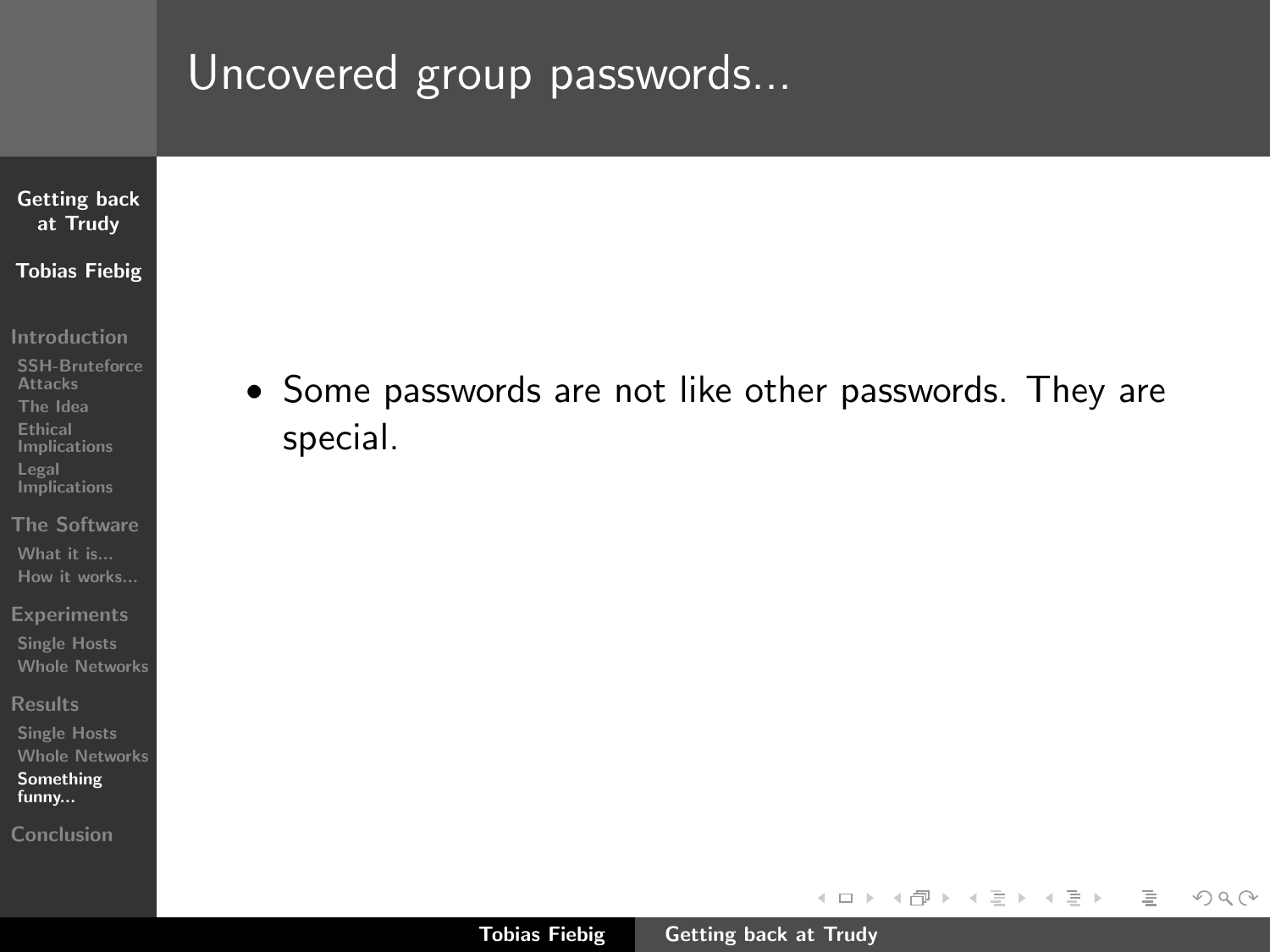## Uncovered group passwords...

### [Getting back](#page-0-0) at Trudy Tobias Fiebig

- [Introduction](#page-1-0)
- [SSH-Bruteforce](#page-1-0) Attacks [The Idea](#page-2-0) Ethical [Implications](#page-15-0) Legal **[Implications](#page-19-0)**
- [The Software](#page-21-0) [What it is...](#page-21-0) [How it works...](#page-25-0)
- **[Experiments](#page-26-0)**
- [Single Hosts](#page-26-0) [Whole Networks](#page-27-0)
- [Results](#page-28-0)
- [Whole Networks](#page-31-0) [Something](#page-38-0) funny...
- [Conclusion](#page-41-0)
- Some passwords are not like other passwords. They are special.
- Example: "spargeosu#^%\*&138cucapulinpicior"

イロト マ母 トマチト マチト

 $\equiv$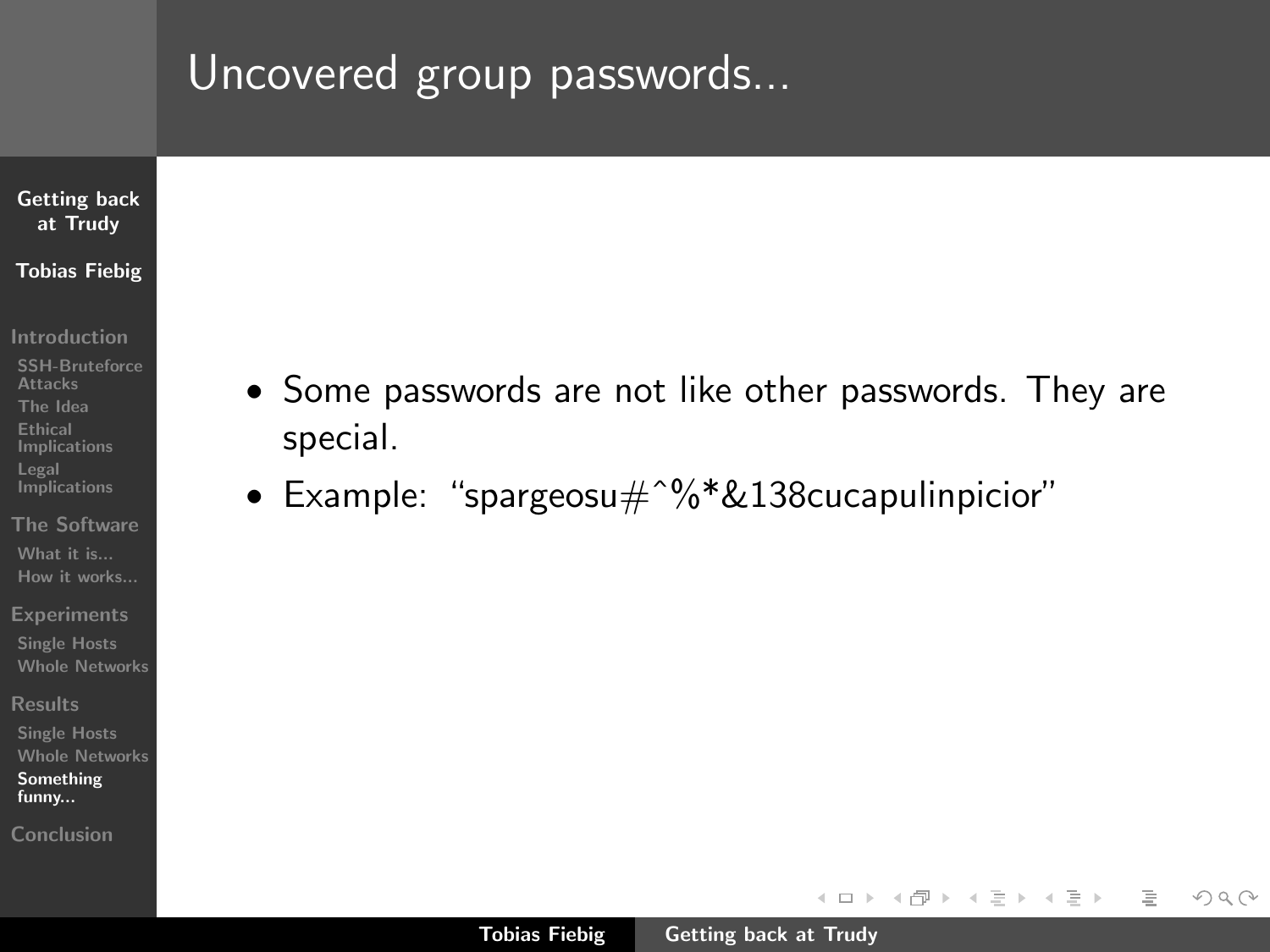## Uncovered group passwords...

### [Getting back](#page-0-0) at Trudy Tobias Fiebig

- [Introduction](#page-1-0)
- [SSH-Bruteforce](#page-1-0) Attacks [The Idea](#page-2-0) Ethical [Implications](#page-15-0) Legal **[Implications](#page-19-0)**
- [The Software](#page-21-0) [What it is...](#page-21-0) [How it works...](#page-25-0)
- **[Experiments](#page-26-0)**
- [Single Hosts](#page-26-0) [Whole Networks](#page-27-0)
- [Results](#page-28-0)
- [Single Hosts](#page-28-0) [Whole Networks](#page-31-0) [Something](#page-36-0) funny...
- [Conclusion](#page-41-0)
- Some passwords are not like other passwords. They are special.
- Example: "spargeosu#ˆ%\*&138cucapulinpicior"
- Successfull connect back attempts with those passwords.
- Probably belong to some Script-Kiddy group.

イロト イ母 トラ ミッ イチャ

<span id="page-38-0"></span> $\Omega$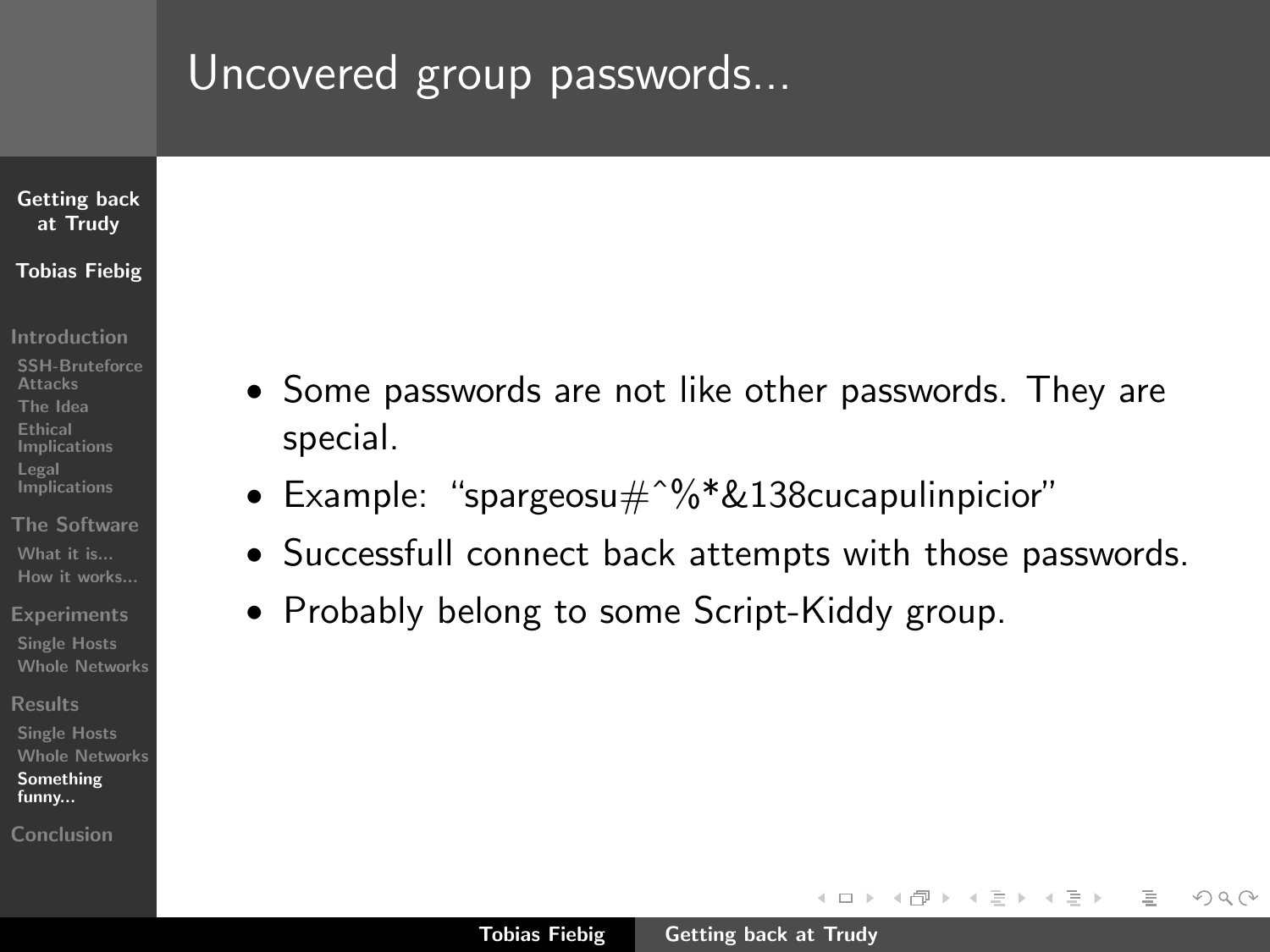# ... and nationalities.



[Introduction](#page-1-0)

- [SSH-Bruteforce](#page-1-0) **Attacks** [The Idea](#page-2-0) Ethical [Implications](#page-15-0) Legal **[Implications](#page-19-0)**
- [The Software](#page-21-0) [What it is...](#page-21-0) [How it works...](#page-25-0)
- 
- [Single Hosts](#page-26-0) [Whole Networks](#page-27-0)
- [Results](#page-28-0)
- [Single Hosts](#page-28-0) [Whole Networks](#page-31-0) [Something](#page-36-0) funny...
- [Conclusion](#page-41-0)

• "spargeosu $\text{#}^{\text{o}}\text{%}^* \& 138$ cucapulinpicior"

イロト イ部 トイミト イヨト

 $\equiv$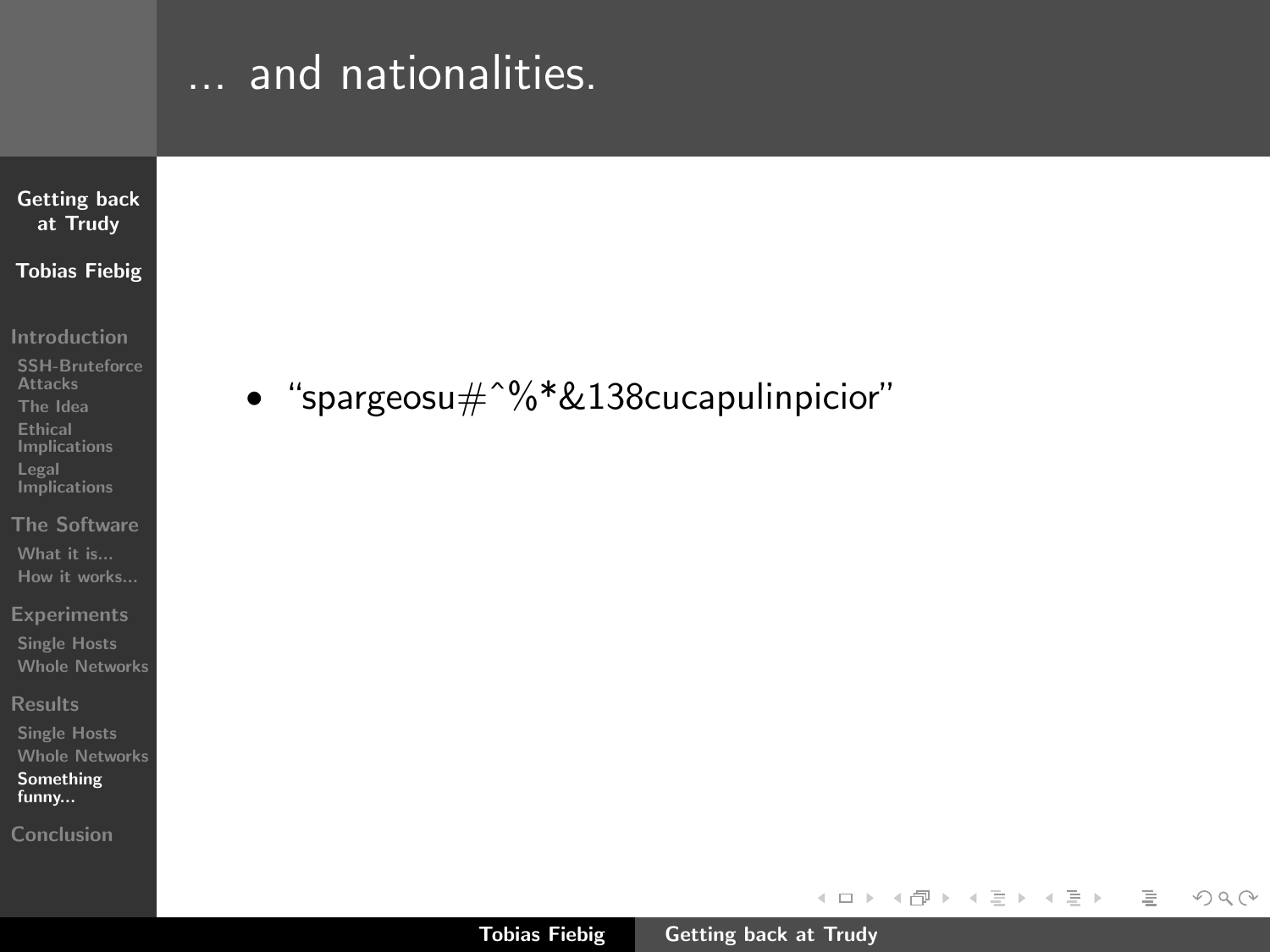## ... and nationalities.

### [Getting back](#page-0-0) at Trudy Tobias Fiebig

- [Introduction](#page-1-0)
- [SSH-Bruteforce](#page-1-0) Attacks [The Idea](#page-2-0) Ethical [Implications](#page-15-0) Legal **[Implications](#page-19-0)**
- [The Software](#page-21-0)  $What + i\epsilon$ ... [How it works...](#page-25-0)
- **[Experiments](#page-26-0)**
- [Single Hosts](#page-26-0) [Whole Networks](#page-27-0)
- [Results](#page-28-0)
- [Single Hosts](#page-28-0) [Whole Networks](#page-31-0) [Something](#page-36-0) funny...
- [Conclusion](#page-41-0)
- "spargeosu $\text{#}^{\text{o}}\text{%}^* \& 138$ cucapulinpicior"
- Cosmin Dumitru tipped me of: that is Romanian.
- His translation: "sparge osul" break the bone. "cu capul in picior" - with head struck by foot - or something like that.

イロト イ母 トラ ミッ イチャ

 $\Omega$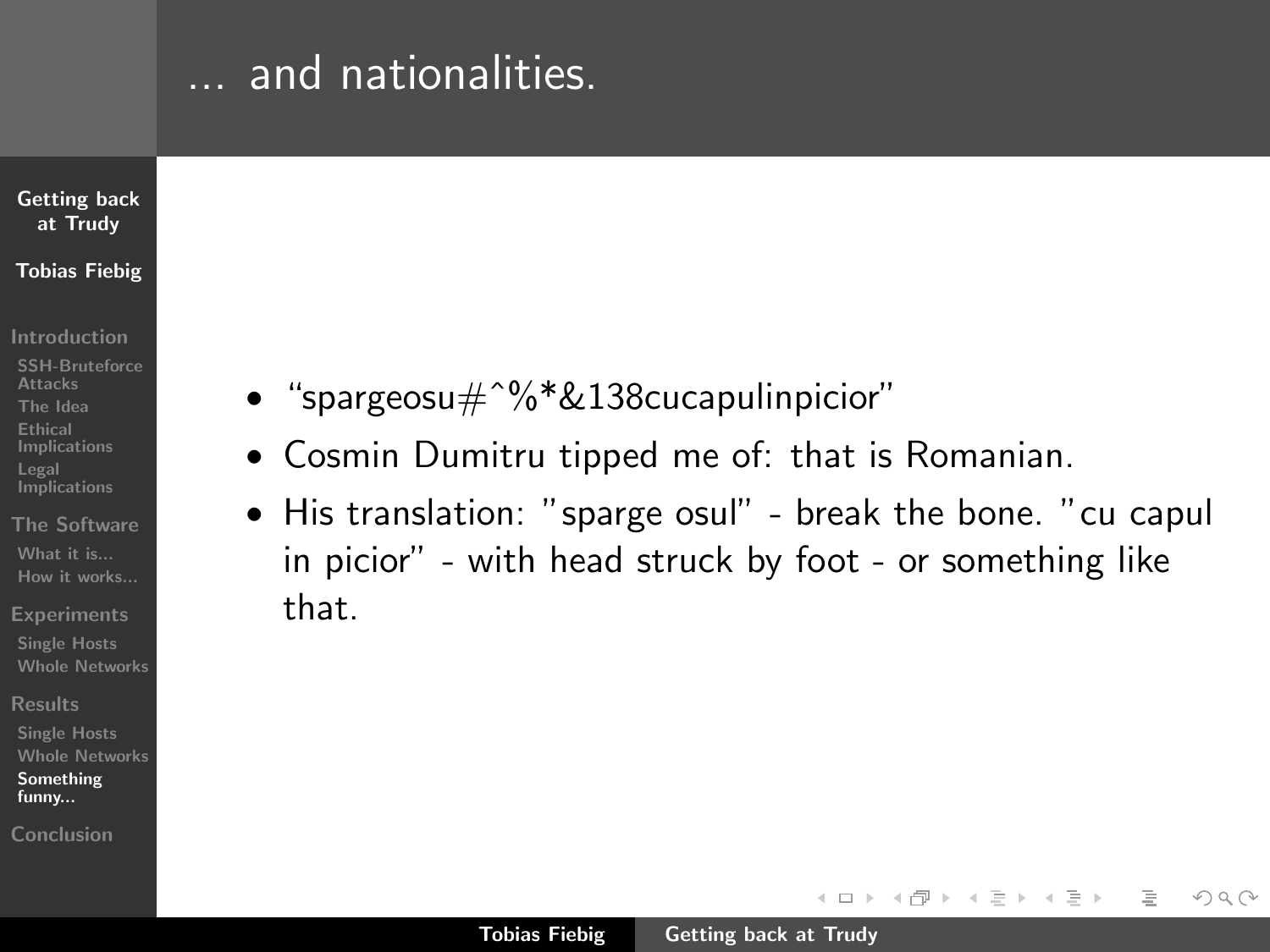<span id="page-41-0"></span>

| Conclusion: |
|-------------|
|             |

| <b>Getting back</b><br>at Trudy       |
|---------------------------------------|
| <b>Tobias Fiebig</b>                  |
|                                       |
| Introduction                          |
| SSH-Bruteforce<br><b>Attacks</b>      |
| The Idea<br>Ethical                   |
| Implications<br>Legal                 |
| Implications                          |
| <b>The Software</b>                   |
| What it is<br>How it works            |
| <b>Experiments</b>                    |
| <b>Single Hosts</b>                   |
| <b>Whole Networks</b>                 |
| <b>Results</b><br><b>Single Hosts</b> |
| <b>Whole Networks</b>                 |
| Something<br>funny                    |
| Conclusion                            |
|                                       |
|                                       |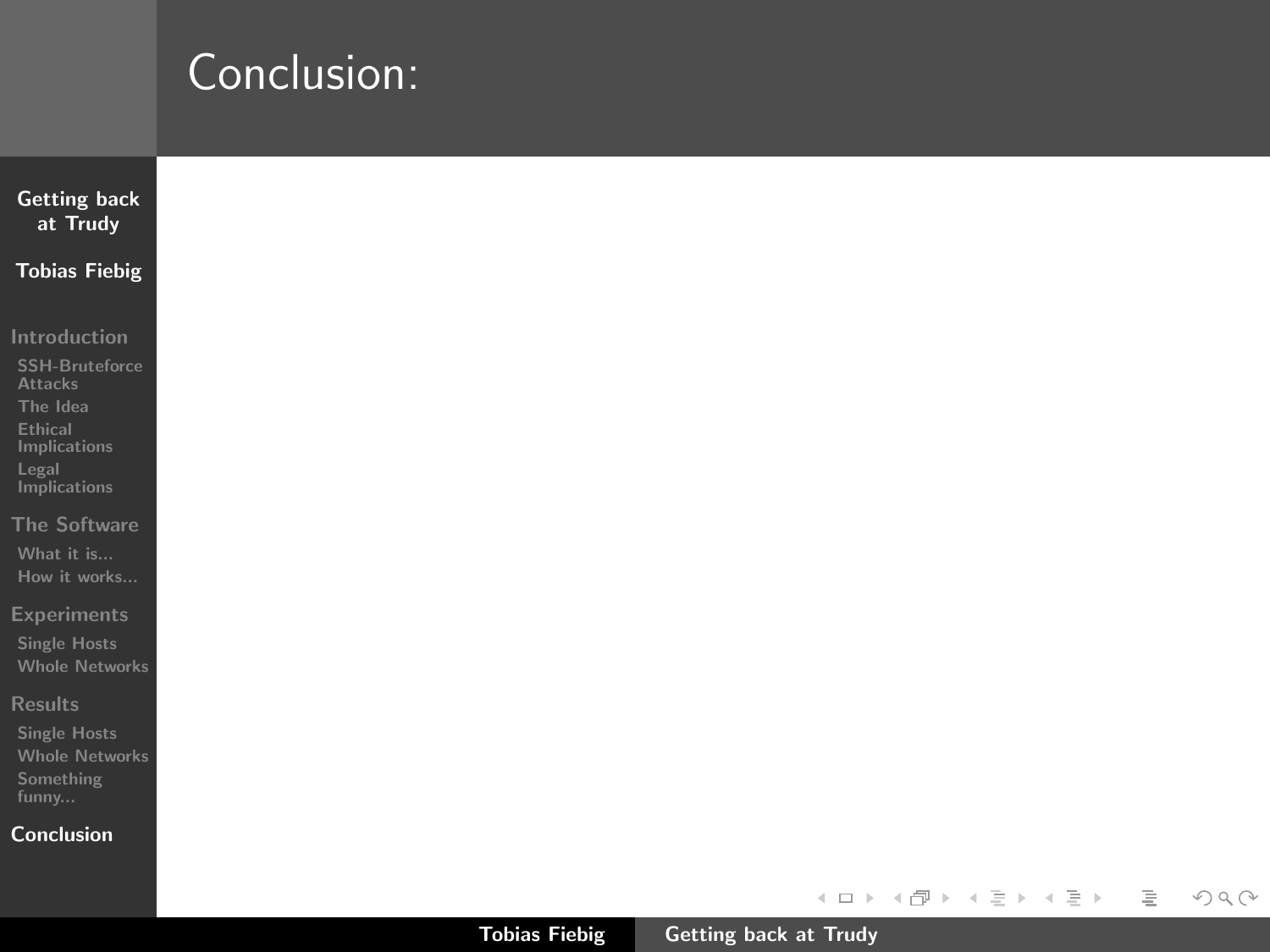| <b>Getting back</b><br>at Trudy                                                                                  |                            |
|------------------------------------------------------------------------------------------------------------------|----------------------------|
| <b>Tobias Fiebig</b>                                                                                             |                            |
| Introduction<br>SSH-Bruteforce<br><b>Attacks</b><br>The Idea<br>Ethical<br>Implications<br>Legal<br>Implications | People use good passwords: |
| <b>The Software</b><br>What it is<br>How it works                                                                |                            |
| <b>Experiments</b><br><b>Single Hosts</b><br><b>Whole Networks</b>                                               |                            |
| <b>Results</b><br><b>Single Hosts</b><br><b>Whole Networks</b><br>Something<br>funny                             |                            |
| Conclusion                                                                                                       |                            |

 $\begin{picture}(160,170) \put(0,0){\line(1,0){10}} \put(10,0){\line(1,0){10}} \put(10,0){\line(1,0){10}} \put(10,0){\line(1,0){10}} \put(10,0){\line(1,0){10}} \put(10,0){\line(1,0){10}} \put(10,0){\line(1,0){10}} \put(10,0){\line(1,0){10}} \put(10,0){\line(1,0){10}} \put(10,0){\line(1,0){10}} \put(10,0){\line(1,0){10}} \put(10,0){\line$ 

 $\equiv$ 

イロト イ団 トイモト イモトー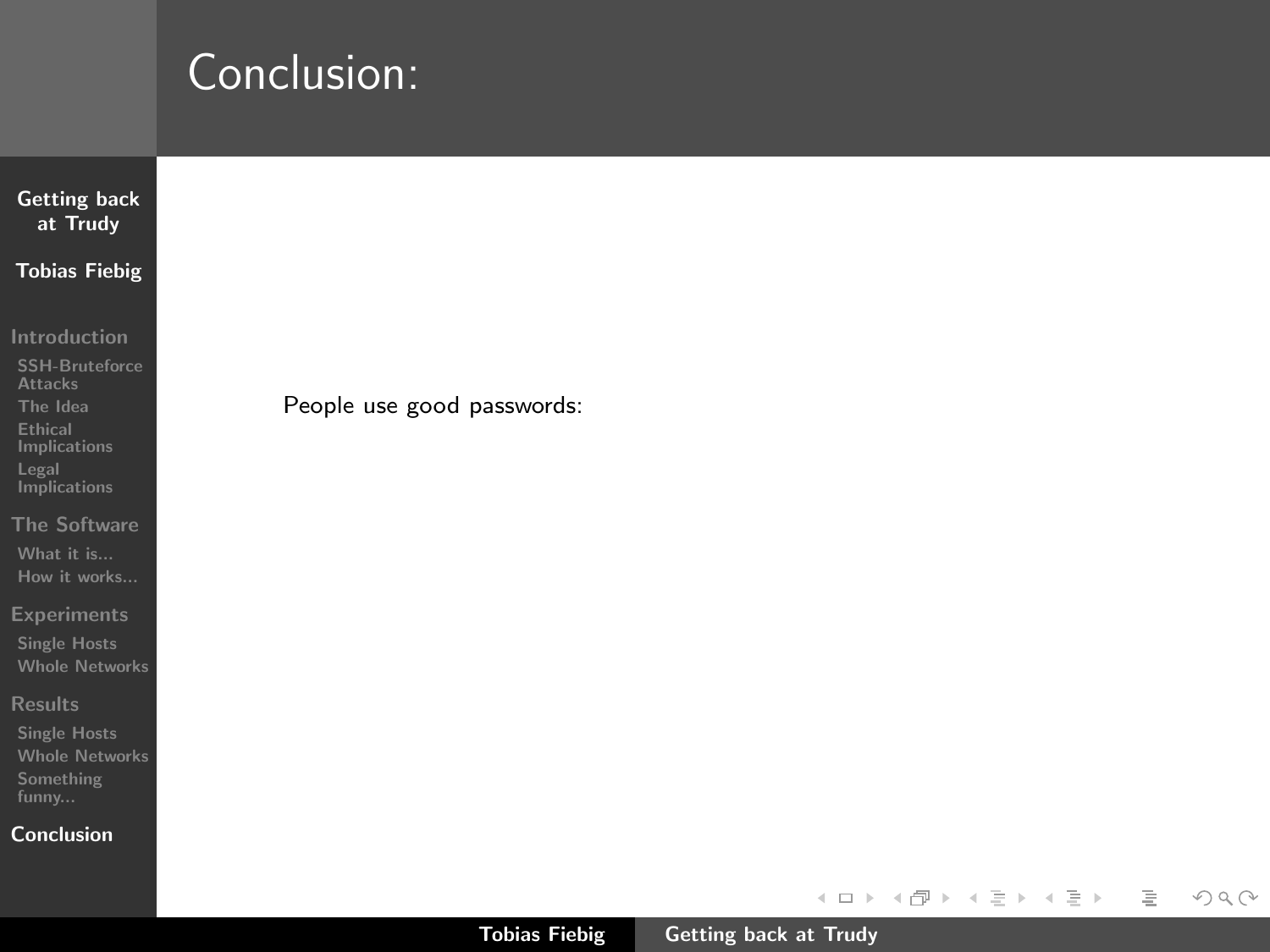| <b>Getting back</b><br>at Trudy                                     |
|---------------------------------------------------------------------|
| <b>Tobias Fiebig</b>                                                |
| Introduction<br><b>SSH-Bruteforce</b><br><b>Attacks</b><br>The Idea |
| Ethical<br>Implications<br>Legal<br><b>Implications</b>             |
| The Software<br>What it is                                          |
| How it works<br><b>Experiments</b><br><b>Single Hosts</b>           |
| <b>Whole Networks</b><br><b>Results</b>                             |
| <b>Single Hosts</b><br><b>Whole Networks</b><br>Something<br>funny  |
| Conclusion                                                          |

 $\begin{picture}(160,170) \put(0,0){\line(1,0){10}} \put(10,0){\line(1,0){10}} \put(10,0){\line(1,0){10}} \put(10,0){\line(1,0){10}} \put(10,0){\line(1,0){10}} \put(10,0){\line(1,0){10}} \put(10,0){\line(1,0){10}} \put(10,0){\line(1,0){10}} \put(10,0){\line(1,0){10}} \put(10,0){\line(1,0){10}} \put(10,0){\line(1,0){10}} \put(10,0){\line$ 

 $\equiv$ 

イロト イ団 トイモト イモトー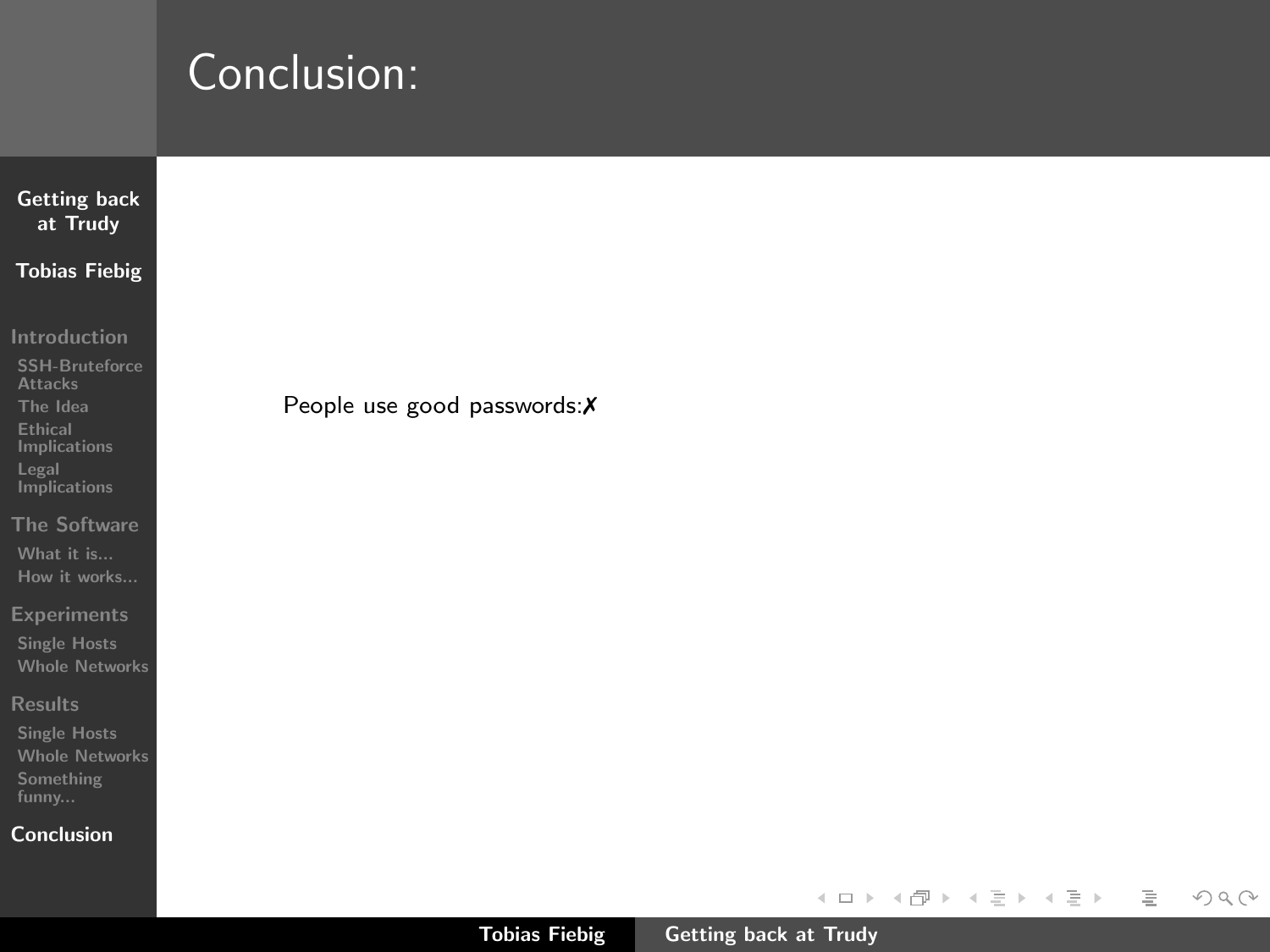| <b>Getting back</b><br>at Trudy                                                                                                                                                     |                                                                    |
|-------------------------------------------------------------------------------------------------------------------------------------------------------------------------------------|--------------------------------------------------------------------|
| <b>Tobias Fiebig</b>                                                                                                                                                                |                                                                    |
| Introduction<br><b>SSH-Bruteforce</b><br><b>Attacks</b><br>The Idea<br><b>Ethical</b><br>Implications<br>Legal<br><b>Implications</b><br>The Software<br>What it is<br>How it works | People use good passwords: X<br>Script-Kiddies use good passwords: |
| <b>Experiments</b><br><b>Single Hosts</b><br><b>Whole Networks</b><br><b>Results</b><br><b>Single Hosts</b><br><b>Whole Networks</b><br>Something<br>funny                          |                                                                    |

#### [Conclusion](#page-41-0)

イロト イ団ト イミト イモト

 $\begin{picture}(160,170) \put(0,0){\line(1,0){10}} \put(10,0){\line(1,0){10}} \put(10,0){\line(1,0){10}} \put(10,0){\line(1,0){10}} \put(10,0){\line(1,0){10}} \put(10,0){\line(1,0){10}} \put(10,0){\line(1,0){10}} \put(10,0){\line(1,0){10}} \put(10,0){\line(1,0){10}} \put(10,0){\line(1,0){10}} \put(10,0){\line(1,0){10}} \put(10,0){\line$ 

 $\equiv$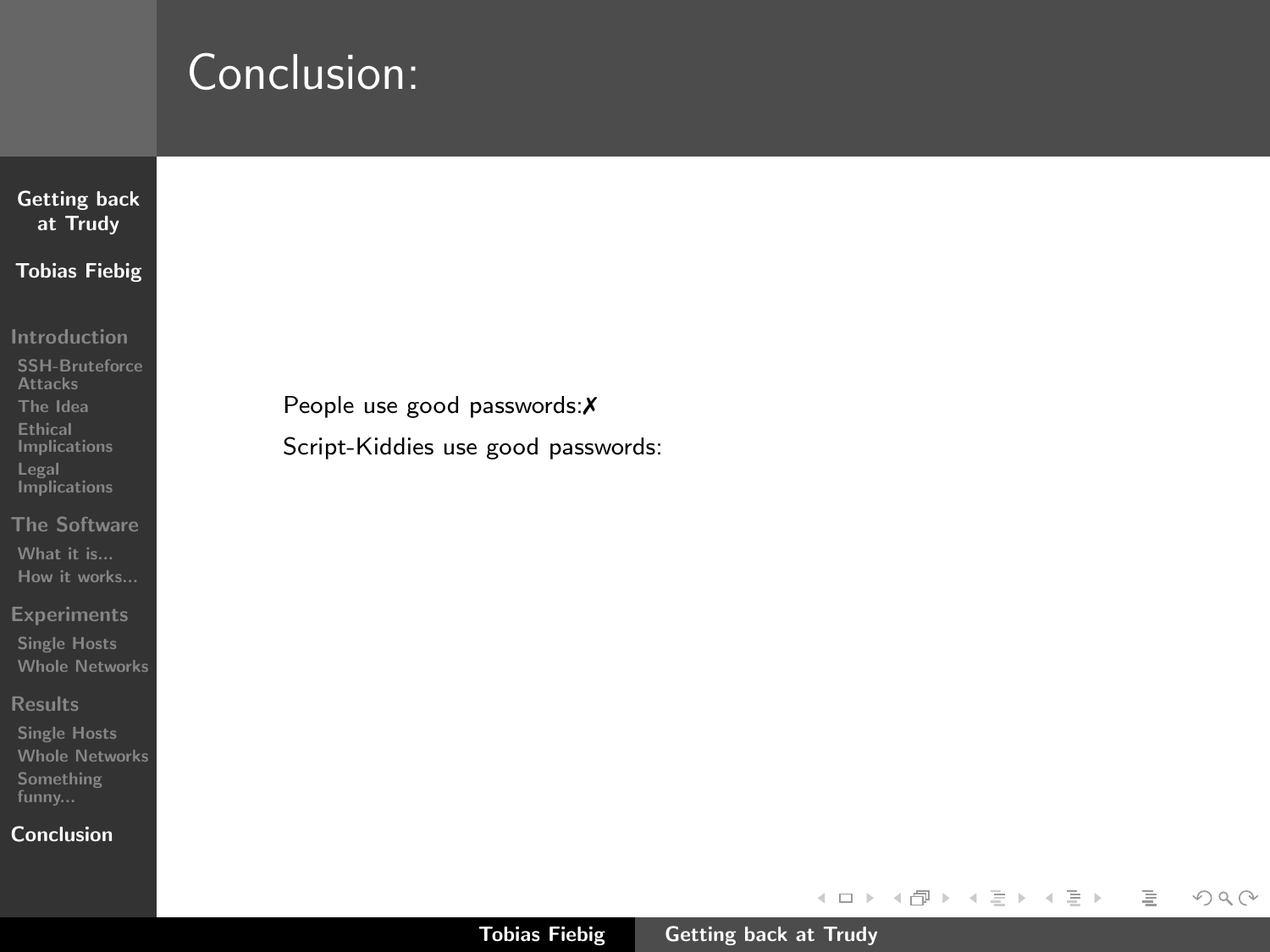| <b>Getting back</b><br>at Trudy                                                                                                |                                                                      |
|--------------------------------------------------------------------------------------------------------------------------------|----------------------------------------------------------------------|
| <b>Tobias Fiebig</b>                                                                                                           |                                                                      |
| Introduction<br><b>SSH-Bruteforce</b><br><b>Attacks</b><br>The Idea<br>Ethical<br>Implications<br>Legal<br><b>Implications</b> | People use good passwords: X<br>Script-Kiddies use good passwords: X |
| The Software<br>What it is<br>How it works                                                                                     |                                                                      |
| <b>Experiments</b><br><b>Single Hosts</b><br><b>Whole Networks</b>                                                             |                                                                      |
| <b>Results</b><br><b>Single Hosts</b><br><b>Whole Networks</b><br>Something                                                    |                                                                      |

#### [Conclusion](#page-41-0)

 $\begin{picture}(160,170) \put(0,0){\line(1,0){10}} \put(10,0){\line(1,0){10}} \put(10,0){\line(1,0){10}} \put(10,0){\line(1,0){10}} \put(10,0){\line(1,0){10}} \put(10,0){\line(1,0){10}} \put(10,0){\line(1,0){10}} \put(10,0){\line(1,0){10}} \put(10,0){\line(1,0){10}} \put(10,0){\line(1,0){10}} \put(10,0){\line(1,0){10}} \put(10,0){\line$ 

 $\equiv$ 

イロト イ部 トイモト イモトー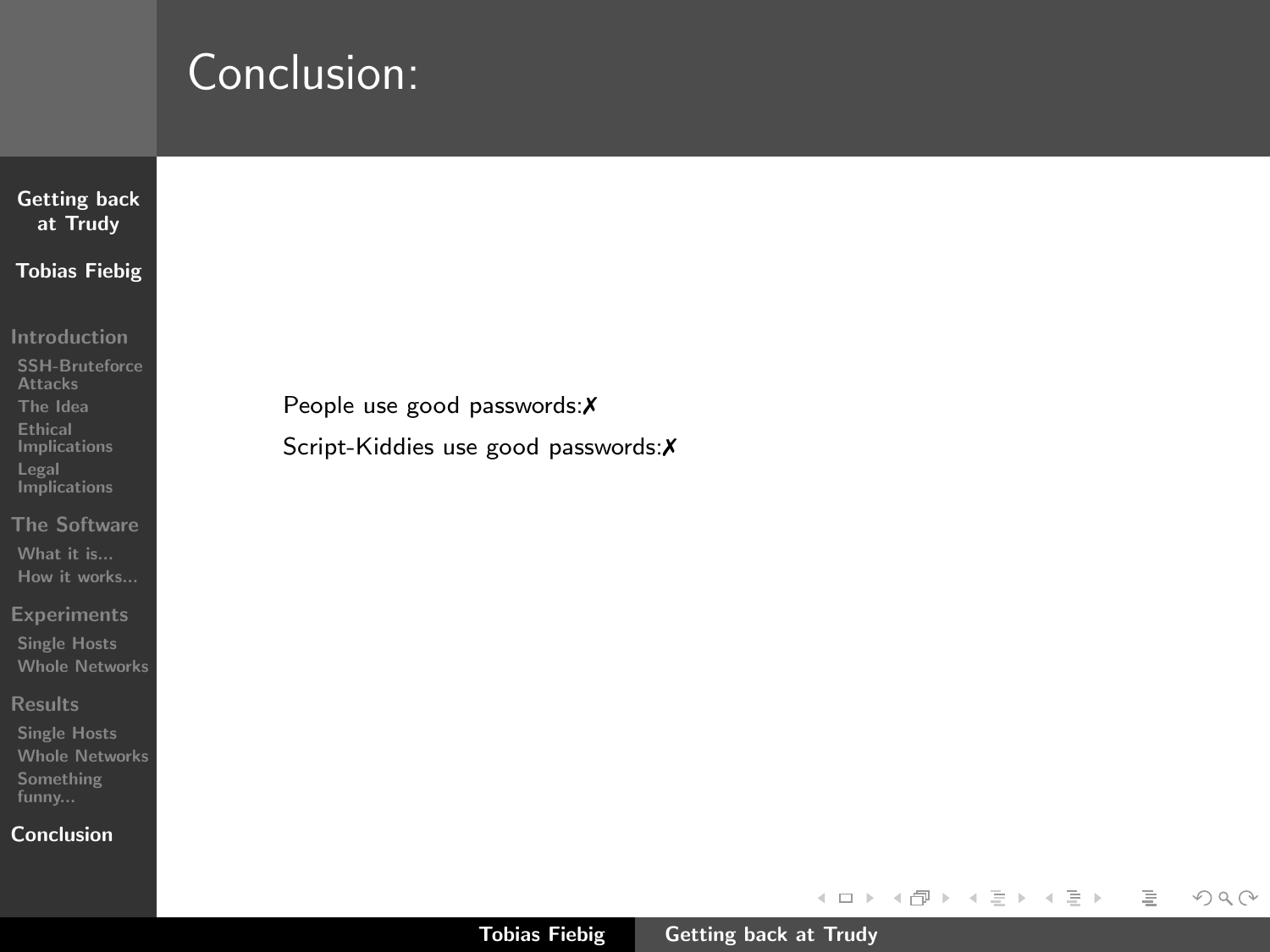| <b>Getting back</b><br>at Trudy                                                                         |                                                                        |
|---------------------------------------------------------------------------------------------------------|------------------------------------------------------------------------|
| <b>Tobias Fiebig</b>                                                                                    |                                                                        |
| Introduction<br><b>SSH-Bruteforce</b><br><b>Attacks</b><br>The Idea<br>Ethical<br>Implications<br>Legal | People use good passwords: $X$<br>Script-Kiddies use good passwords: X |
| Implications<br>The Software<br>What it is<br>How it works                                              | A reasonable amount of hosts could be penetrated with this method:     |
| <b>Experiments</b><br><b>Single Hosts</b><br><b>Whole Networks</b>                                      |                                                                        |
| <b>Results</b><br><b>Single Hosts</b><br><b>Whole Networks</b>                                          |                                                                        |

#### [Conclusion](#page-41-0)

イロン イ団ン イミン イミン

 $\equiv$ 

 $\begin{picture}(160,170) \put(0,0){\line(1,0){10}} \put(10,0){\line(1,0){10}} \put(10,0){\line(1,0){10}} \put(10,0){\line(1,0){10}} \put(10,0){\line(1,0){10}} \put(10,0){\line(1,0){10}} \put(10,0){\line(1,0){10}} \put(10,0){\line(1,0){10}} \put(10,0){\line(1,0){10}} \put(10,0){\line(1,0){10}} \put(10,0){\line(1,0){10}} \put(10,0){\line$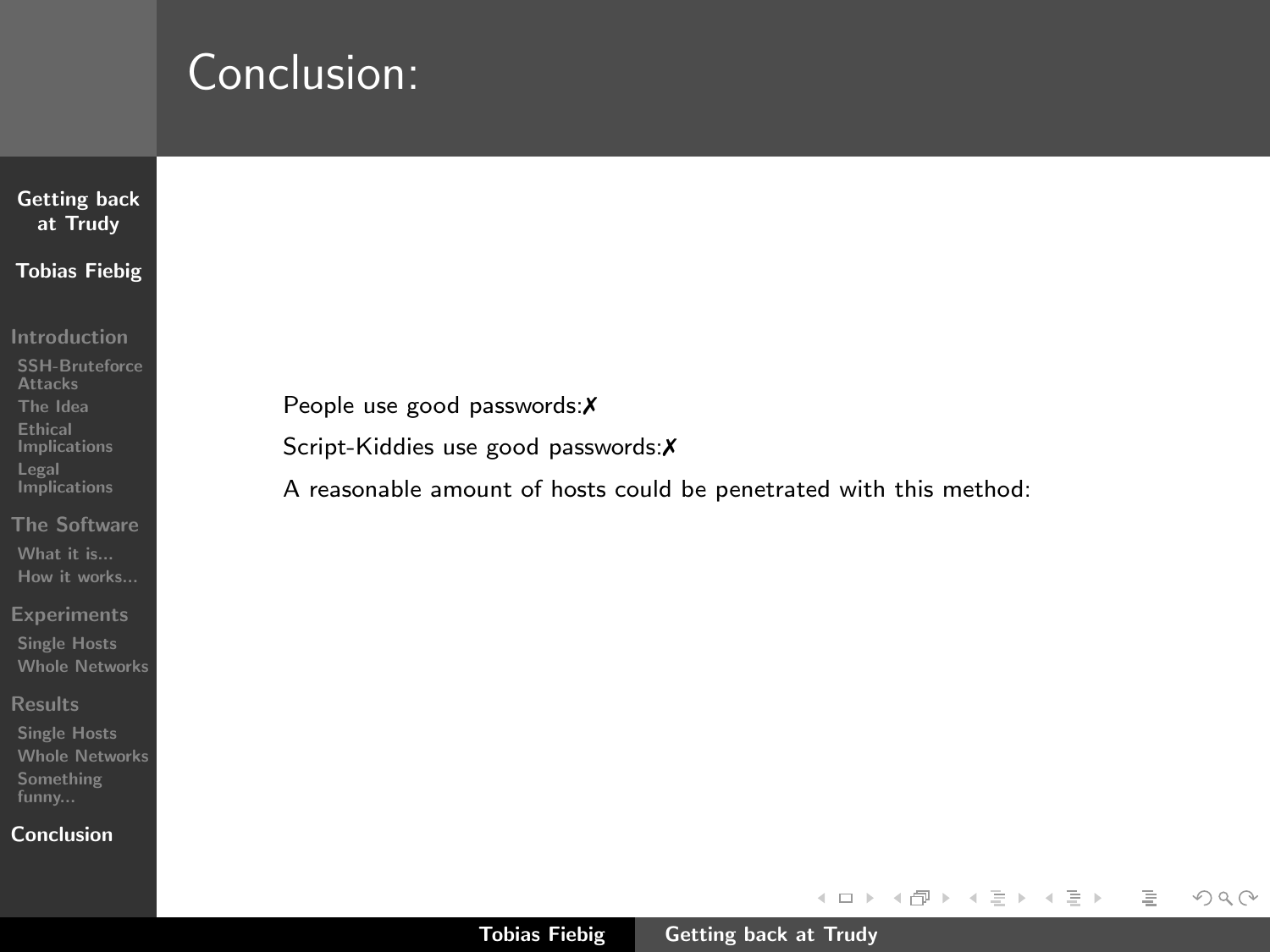| People use good passwords: $X$ |                                                                                 |
|--------------------------------|---------------------------------------------------------------------------------|
|                                | Script-Kiddies use good passwords: X                                            |
|                                | A reasonable amount of hosts could be penetrated with this method: $\checkmark$ |
|                                |                                                                                 |
|                                |                                                                                 |
|                                |                                                                                 |
|                                |                                                                                 |
|                                |                                                                                 |

#### [Conclusion](#page-41-0)

イロト イ団ト イミト イモト

 $\begin{picture}(160,170) \put(0,0){\line(1,0){10}} \put(10,0){\line(1,0){10}} \put(10,0){\line(1,0){10}} \put(10,0){\line(1,0){10}} \put(10,0){\line(1,0){10}} \put(10,0){\line(1,0){10}} \put(10,0){\line(1,0){10}} \put(10,0){\line(1,0){10}} \put(10,0){\line(1,0){10}} \put(10,0){\line(1,0){10}} \put(10,0){\line(1,0){10}} \put(10,0){\line$ 

 $\equiv$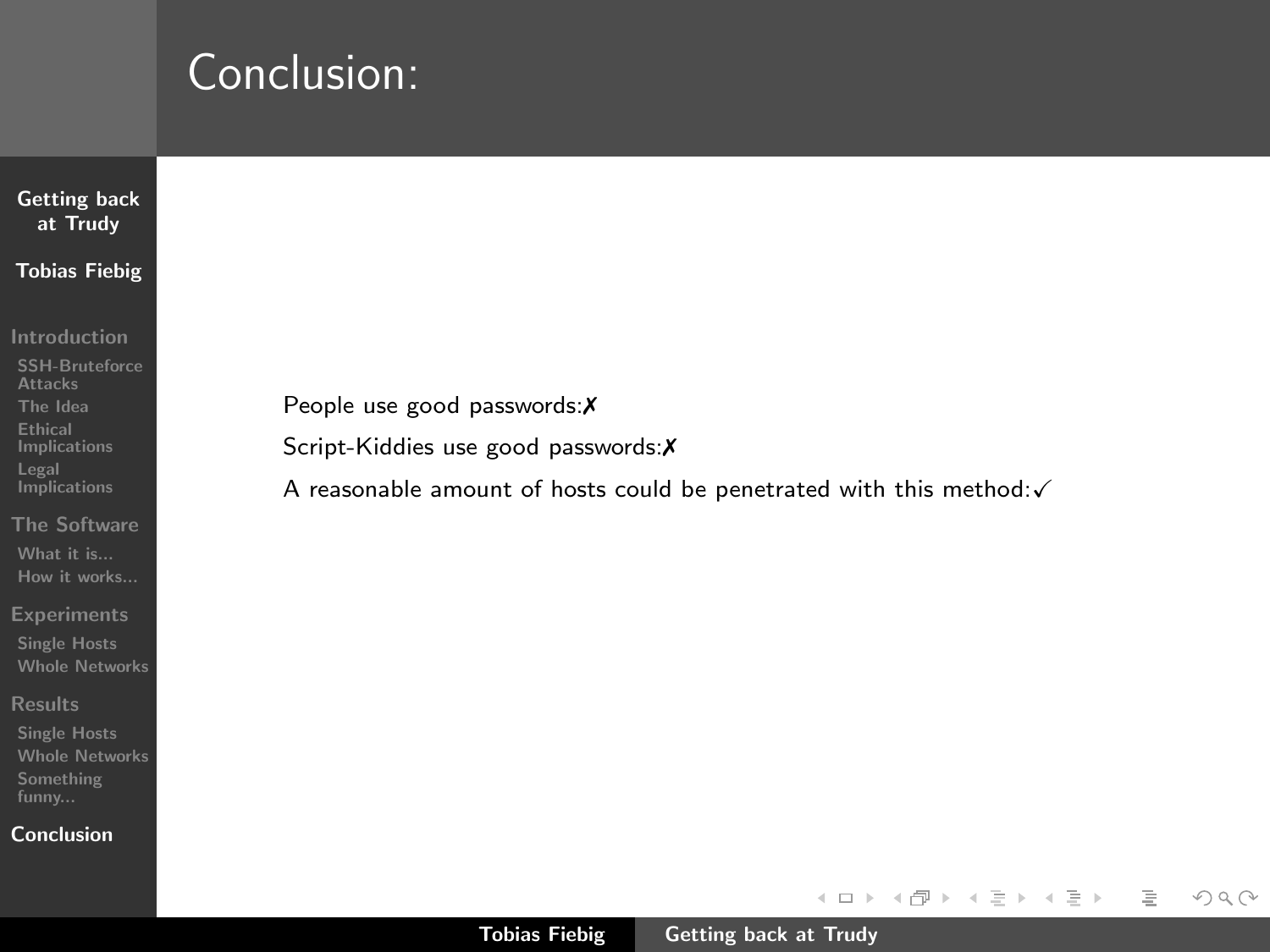| <b>Getting back</b><br>at Trudy                                    |
|--------------------------------------------------------------------|
| <b>Tobias Fiebig</b>                                               |
| Introduction<br><b>SSH-Bruteforce</b>                              |
| <b>Attacks</b><br>The Idea                                         |
| Ethical<br>Implications<br>Legal                                   |
| <b>Implications</b>                                                |
| The Software<br>What it is                                         |
| How it works<br><b>Experiments</b>                                 |
| <b>Single Hosts</b><br><b>Whole Networks</b>                       |
| <b>Results</b>                                                     |
| <b>Single Hosts</b><br><b>Whole Networks</b><br>Something<br>funny |

#### **[Conclusion](#page-41-0)**

 $\begin{picture}(160,170) \put(0,0){\line(1,0){10}} \put(10,0){\line(1,0){10}} \put(10,0){\line(1,0){10}} \put(10,0){\line(1,0){10}} \put(10,0){\line(1,0){10}} \put(10,0){\line(1,0){10}} \put(10,0){\line(1,0){10}} \put(10,0){\line(1,0){10}} \put(10,0){\line(1,0){10}} \put(10,0){\line(1,0){10}} \put(10,0){\line(1,0){10}} \put(10,0){\line$ 

 $\equiv$ 

イロト イ部 トイモト イモトー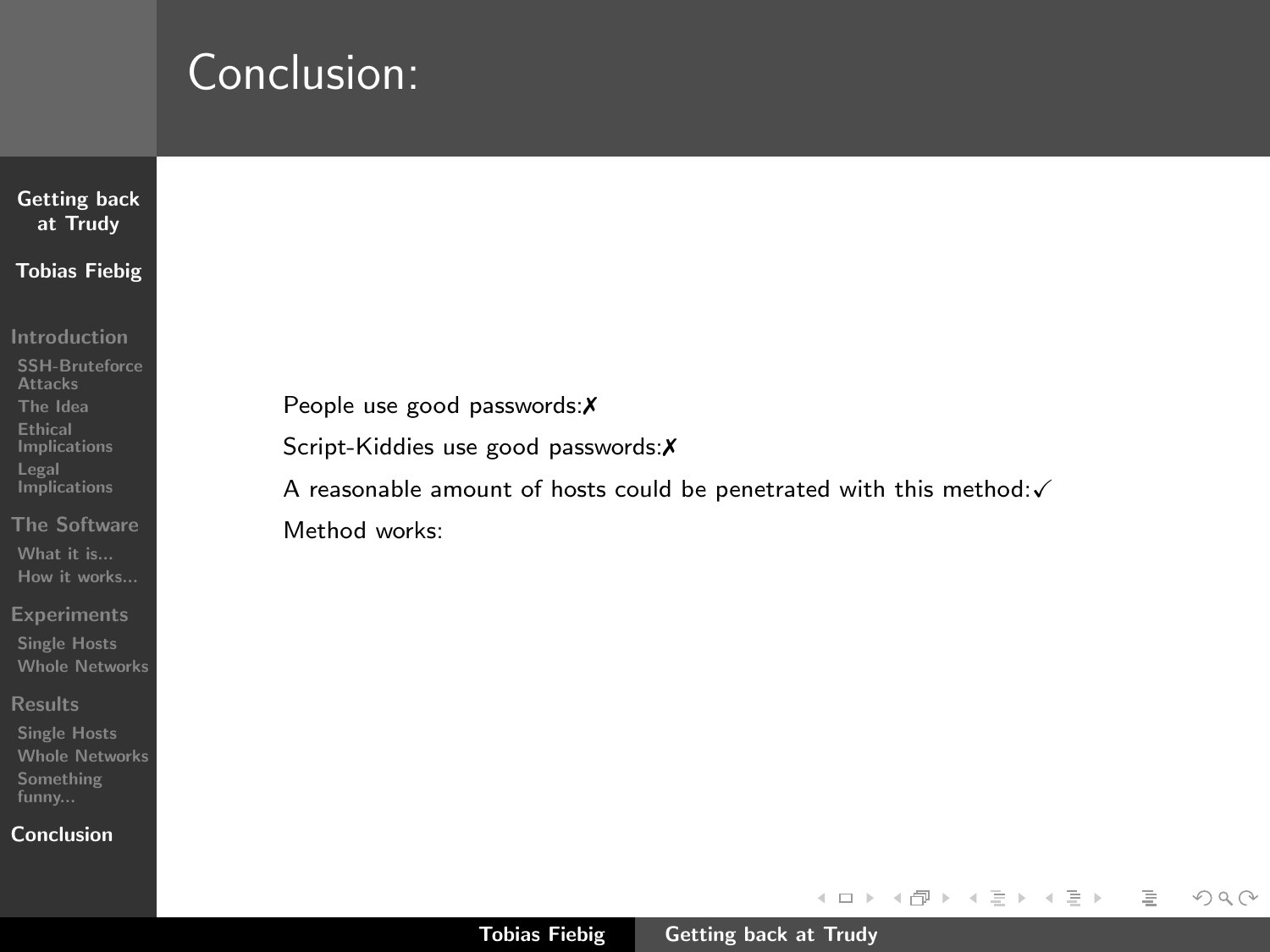| <b>Getting back</b><br>at Trudy              |
|----------------------------------------------|
| <b>Tobias Fiebig</b>                         |
|                                              |
| Introduction                                 |
| <b>SSH-Bruteforce</b><br><b>Attacks</b>      |
| The Idea                                     |
| Ethical<br>Implications                      |
| Legal<br>Implications                        |
| The Software                                 |
| What it is                                   |
| How it works                                 |
| <b>Experiments</b>                           |
| <b>Single Hosts</b>                          |
| <b>Whole Networks</b>                        |
| <b>Results</b>                               |
| <b>Single Hosts</b><br><b>Whole Networks</b> |
| Something                                    |
| funny                                        |
| Conclusion                                   |

 $\circledcirc \circledcirc \circledcirc$ 

 $\equiv$ 

イロト イ部 トイモト イモトー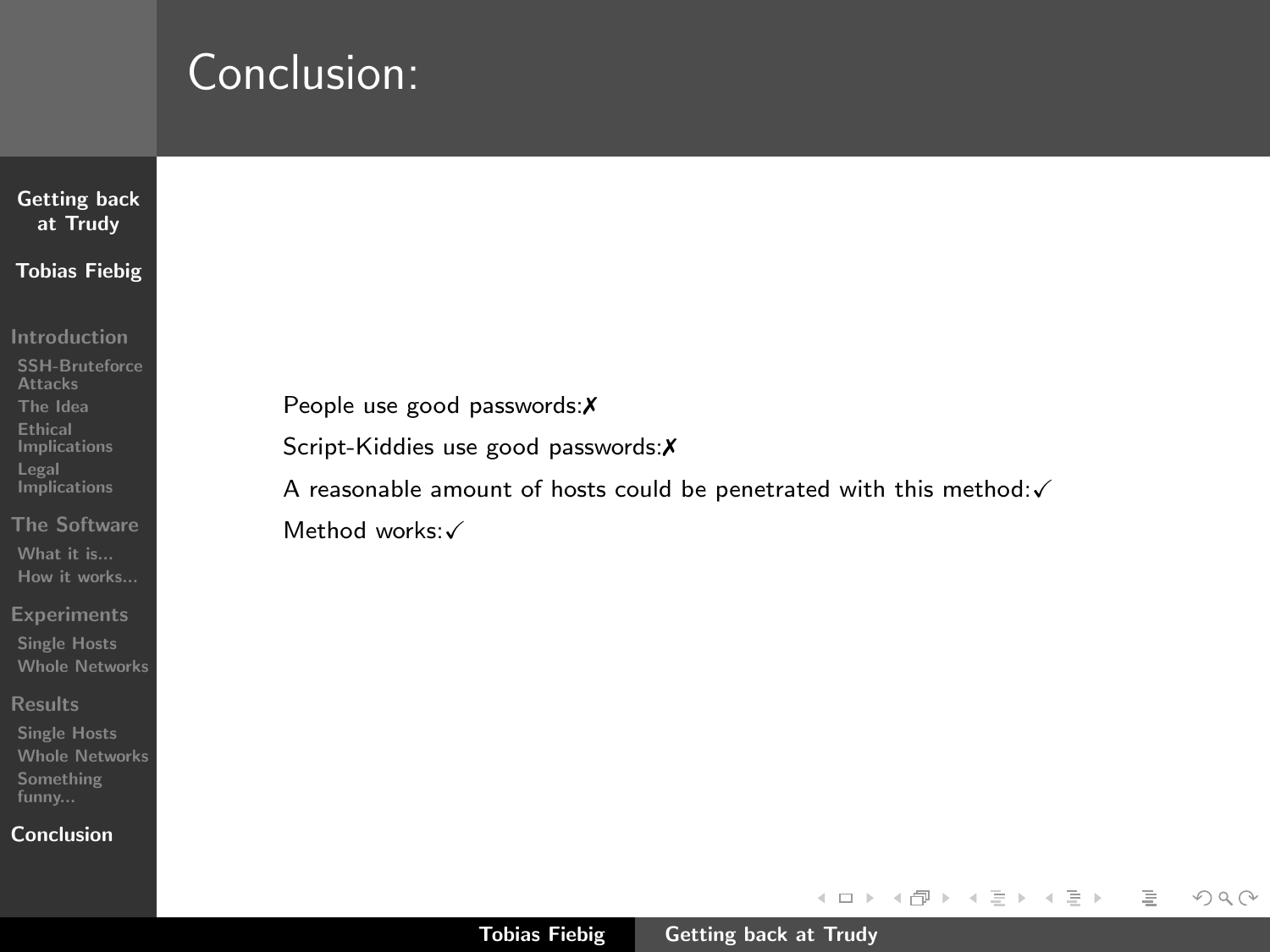| <b>Getting back</b><br>at Trudy                                    |                                                                                 |
|--------------------------------------------------------------------|---------------------------------------------------------------------------------|
| <b>Tobias Fiebig</b>                                               |                                                                                 |
| Introduction<br><b>SSH-Bruteforce</b><br><b>Attacks</b>            |                                                                                 |
| The Idea                                                           | People use good passwords: X                                                    |
| <b>Ethical</b><br><b>Implications</b>                              | Script-Kiddies use good passwords: X                                            |
| Legal<br>Implications                                              | A reasonable amount of hosts could be penetrated with this method: $\checkmark$ |
| The Software                                                       | Method works:√                                                                  |
| What it is<br>How it works                                         | All data has been anonymized and published at http://sshcb.wybt.net/:           |
| <b>Experiments</b><br><b>Single Hosts</b><br><b>Whole Networks</b> |                                                                                 |
| <b>Results</b>                                                     |                                                                                 |
| <b>Single Hosts</b><br><b>Whole Networks</b>                       |                                                                                 |
| Something<br>funny                                                 |                                                                                 |

#### [Conclusion](#page-41-0)

 $\begin{picture}(160,170) \put(0,0){\line(1,0){10}} \put(10,0){\line(1,0){10}} \put(10,0){\line(1,0){10}} \put(10,0){\line(1,0){10}} \put(10,0){\line(1,0){10}} \put(10,0){\line(1,0){10}} \put(10,0){\line(1,0){10}} \put(10,0){\line(1,0){10}} \put(10,0){\line(1,0){10}} \put(10,0){\line(1,0){10}} \put(10,0){\line(1,0){10}} \put(10,0){\line$ 

 $\equiv$ 

イロト イ団 トイモト イモトー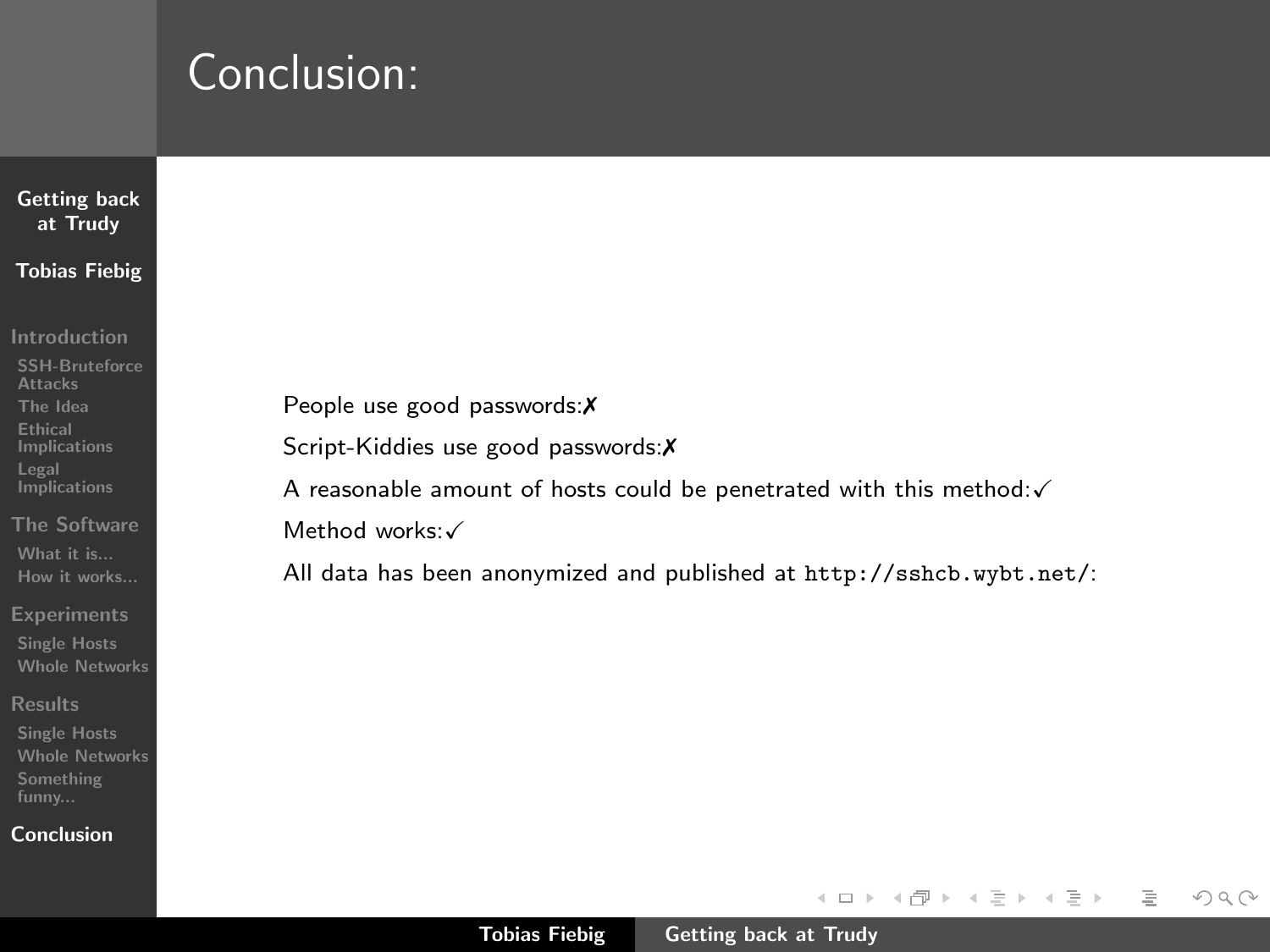| <b>Getting back</b><br>at Trudy                                |                                                                                 |
|----------------------------------------------------------------|---------------------------------------------------------------------------------|
| <b>Tobias Fiebig</b>                                           |                                                                                 |
| <b>Introduction</b><br><b>SSH-Bruteforce</b><br><b>Attacks</b> |                                                                                 |
| The Idea                                                       | People use good passwords: $X$                                                  |
| <b>Ethical</b><br><b>Implications</b>                          | Script-Kiddies use good passwords: X                                            |
| Legal<br>Implications                                          | A reasonable amount of hosts could be penetrated with this method: $\checkmark$ |
| The Software                                                   | Method works:√                                                                  |
| What it is<br>How it works                                     | All data has been anonymized and published at $http://sshcb.wybt.net/\sqrt{}$   |
| <b>Experiments</b>                                             |                                                                                 |
| <b>Single Hosts</b><br><b>Whole Networks</b>                   |                                                                                 |
| <b>Results</b>                                                 |                                                                                 |
| <b>Single Hosts</b><br><b>Whole Networks</b>                   |                                                                                 |
| Something<br>funny                                             |                                                                                 |

#### [Conclusion](#page-41-0)

 $\begin{picture}(160,170) \put(0,0){\line(1,0){10}} \put(10,0){\line(1,0){10}} \put(10,0){\line(1,0){10}} \put(10,0){\line(1,0){10}} \put(10,0){\line(1,0){10}} \put(10,0){\line(1,0){10}} \put(10,0){\line(1,0){10}} \put(10,0){\line(1,0){10}} \put(10,0){\line(1,0){10}} \put(10,0){\line(1,0){10}} \put(10,0){\line(1,0){10}} \put(10,0){\line$ 

 $\equiv$ 

イロト イ団 トイモト イモトー